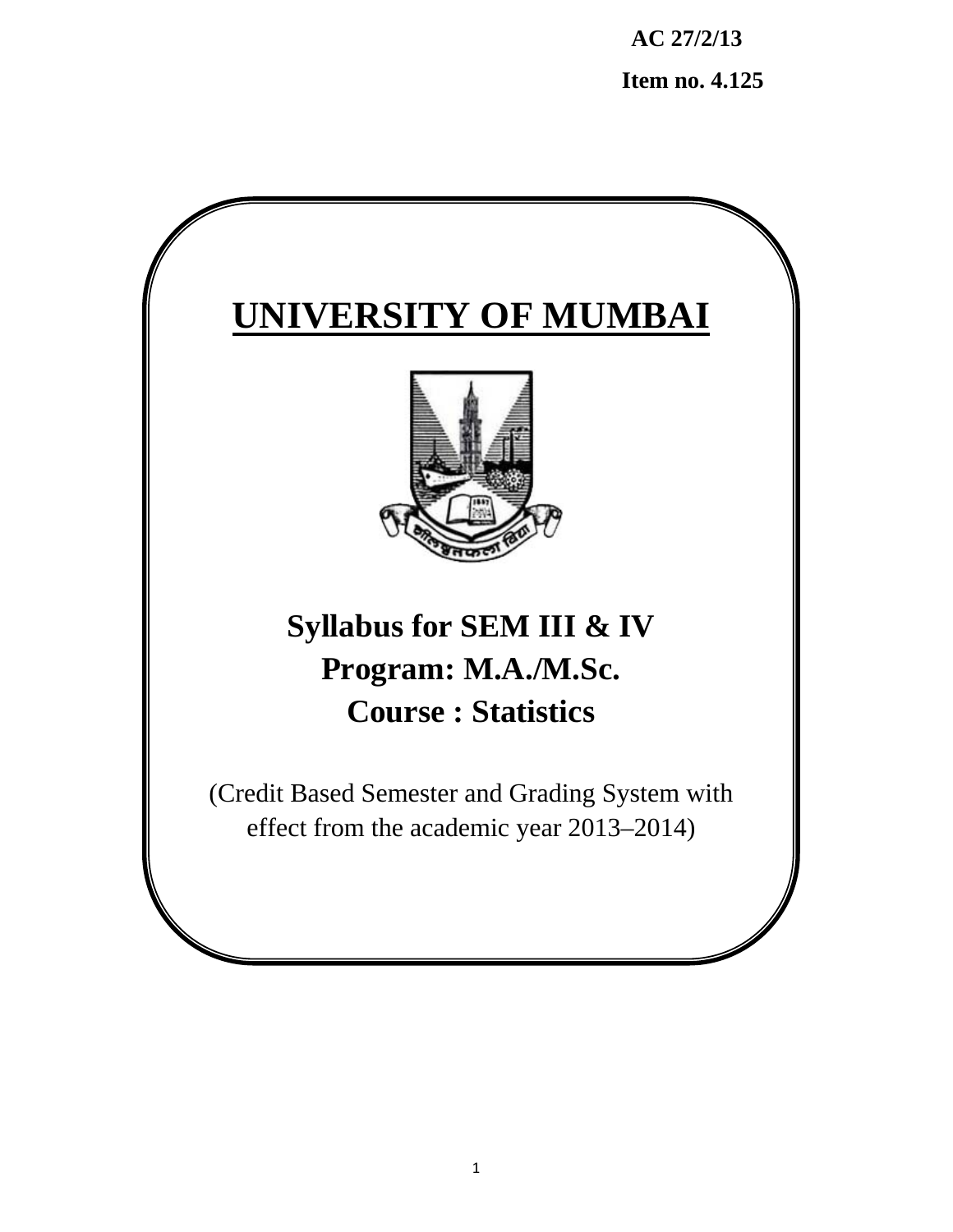# **M.A./ M.Sc. Sem III and IV Statistics**

# **Credit Based Semester and Grading System To be implemented from the Academic year 2013-2014**

Table showing the proposed courses to be covered in the Second year in two semesters.

|          | <b>PSST301</b>      | <b>PSST302</b>    | <b>PSST303</b>   | PSST304          | PSSTP3A           |
|----------|---------------------|-------------------|------------------|------------------|-------------------|
|          |                     |                   |                  |                  | &                 |
|          |                     |                   |                  |                  | PSSTP3B           |
|          | <b>MULTIVARIATE</b> | TESTING           | <b>OPTIONAL</b>  | <b>OPTIONAL</b>  | <b>PRACTICALS</b> |
| Semester | <b>ANALYSIS</b>     | OF                | PAPER I (A)      | PAPER I (B)      | <b>BASED ON</b>   |
| Ш        |                     | <b>HYPOTHESIS</b> | ANY TWO          | ANY TWO          | <b>PSST 301</b>   |
|          |                     | L                 | <b>ELECTIVES</b> | <b>ELECTIVES</b> | TO                |
|          |                     |                   | TO BE            | TO BE            | <b>PSST 304</b>   |
|          |                     |                   | <b>SELECTED</b>  | <b>SELECTED</b>  |                   |
|          |                     |                   | <b>FROM</b>      | <b>FROM</b>      |                   |
|          |                     |                   | <b>GROUP A</b>   | <b>GROUP B</b>   |                   |
|          |                     |                   |                  |                  | PSSTP4A           |
|          | <b>PSST401</b>      | <b>PSST402</b>    | <b>PSST403</b>   | <b>PSST404</b>   | &                 |
|          |                     |                   |                  |                  | PSSTP4B           |
|          | <b>MULTIVARIATE</b> | <b>TESTING</b>    | <b>OPTIONAL</b>  | <b>OPTIONAL</b>  | <b>PRACTICALS</b> |
| Semester | <b>ANALYSIS</b>     | OF                | PAPER II (A)     | PAPER II (B)     | <b>BASED ON</b>   |
| IV       | Н                   | <b>HYPOTHESIS</b> | SAME             | SAME             | <b>PSST401</b>    |
|          |                     | Н                 | <b>ELECTIVES</b> | <b>ELECTIVES</b> | TO.               |
|          |                     |                   | AS               | AS               | <b>PSST404</b>    |
|          |                     |                   | <b>SEMESTER</b>  | <b>SEMESTER</b>  |                   |
|          |                     |                   | III TO BE        | III TO BE        |                   |
|          |                     |                   | <b>SELECTED</b>  | <b>SELECTED</b>  |                   |
|          |                     |                   | <b>FROM</b>      | <b>FROM</b>      |                   |
|          |                     |                   | <b>GROUP A</b>   | <b>GROUP B</b>   |                   |

## **Each batch of practicals consists of 10 students**

**Students will have to select same electives for semester III and semester IV**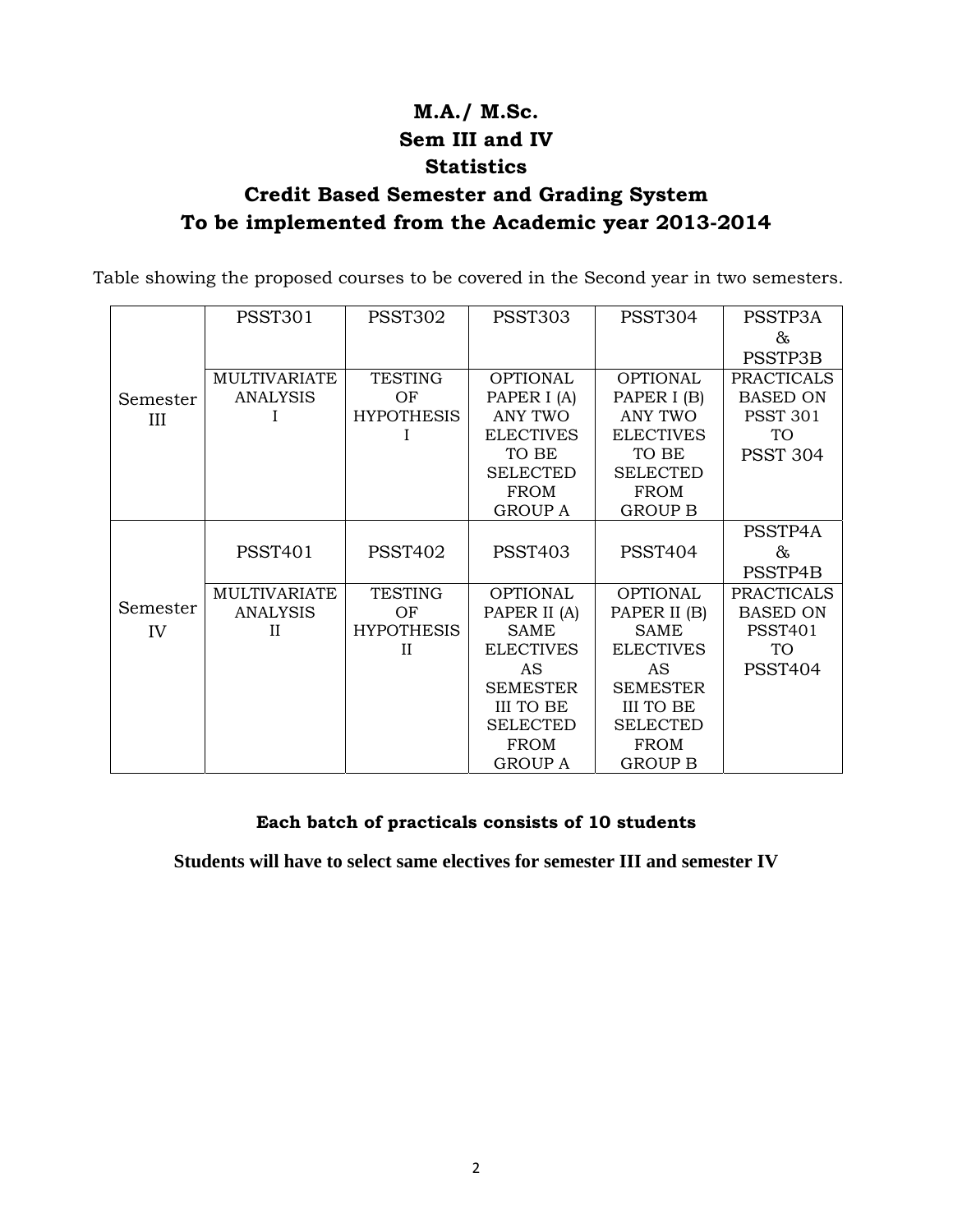## **SEMESTER III**

## **Page numbers given below indicate depth and scope of syllabus**

## **Total No. of Classroom Teaching 60 hours +60 notional Hours =120 hours= 4 credits**

| Course<br>Code | <b>UNIT</b>  | <b>MULTIVARIATE ANALYSIS I</b>                                                                                                                             | <b>Books</b><br>$\boldsymbol{\&}$<br><b>Page Numbers</b>                      |
|----------------|--------------|------------------------------------------------------------------------------------------------------------------------------------------------------------|-------------------------------------------------------------------------------|
| <b>PSST301</b> | $\mathbf I$  | i) Multivariate data and Multivariate graphical<br>display.                                                                                                | Johnson-<br>Wichern<br>$1 - 157$                                              |
|                |              | ii) Multivariate distributions, marginal and<br>conditional distribution, some multivariate<br>generalizations of univariate distributions,<br>simulation. | Anderson<br>$6 - 65$<br>Johnson-<br>Wichern<br>252-275<br>Kshirsagar<br>23-46 |
|                | $\mathbf{I}$ | Multivariate normal distribution,<br>Wishart distribution.                                                                                                 | Flury<br>23-184<br>Kshirsagar<br>$47 - 81$<br>Anderson<br>115-169             |
|                | III          | Principal Component Analysis.                                                                                                                              | Johnson-<br>Wichern<br>458-512                                                |
|                | IV           | <b>Factor Analysis</b><br>Cluster Analysis<br>Multidimensional Scaling                                                                                     | Johnson-<br>Wichern<br>514-565                                                |

## **Reference Books :**

- 1. Johnson Richard A and Wichern D.W.(1998) : Applied Multivariate Statistical Analysis (4th Edition)
- 2. Anderson T.W.(1958) : An Introduction to Multivariate Statistical Analysis.John Wiley & Sons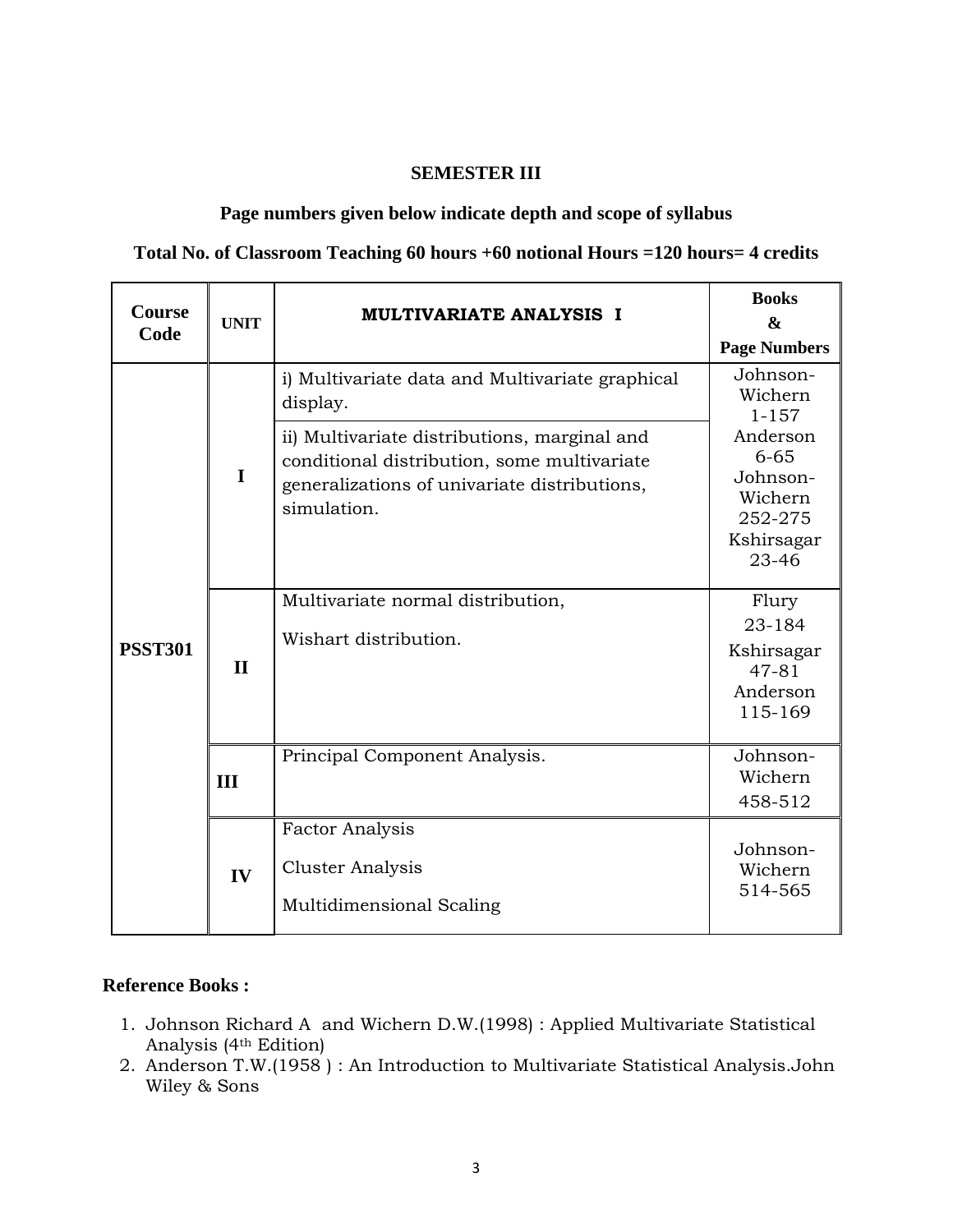- 3. Dillon William R & Goldstein Mathew (1984) : Multivariate Analysis : Methods and Applications.
- 4. Giri Narayan C. (1995) : Multivariate Statistical Analysis.
- 5. Kshirsagar A. M. (1979) : Multivariate Analysis ,Marcel Dekker Inc. New York.
- 6. Hardle Wolfgang & Hlavka : Multivarite Statistics : Exercise & Solutions

# **Total No. of Classroom Teaching 60 hours +60 notional Hours =120 hours= 4 credits**

**Prerequisites :** Joint and marginal distribution of order statistics, distribution of median and range

| Course<br>Code | <b>UNIT</b>  | <b>TESTING OF HYPOTHESIS I</b>                                                                                         | <b>Books &amp;</b><br>Page<br><b>Numbers</b>                                                    |
|----------------|--------------|------------------------------------------------------------------------------------------------------------------------|-------------------------------------------------------------------------------------------------|
| <b>PSST302</b> | I            | Some fundamental notions of hypothesis testing<br>,N P Lemma (Necessary part, Sufficiency,<br>Existence) MP, UMP tests | Rohatgi &<br>Saleh<br>455-464<br>Lehmann<br>& Romano<br>56-107<br>Rohatgi &<br>Saleh<br>464-472 |
|                | $\mathbf{I}$ | Families with Monotone Likelihood Ratio, Tests<br>based on Monotone Likelihood Ratio                                   | Rohatgi &<br>Saleh<br>472-479<br>Lehmann<br>& Romano<br>56-107<br>Rohatgi &<br>Saleh<br>479-486 |
|                |              | Confidence-interval estimation of population<br>quantiles                                                              | Gibbons &<br>Chakrabarti<br>48-54                                                               |
|                |              | The empirical distribution function                                                                                    | 54-60                                                                                           |
|                | III          | Test based on runs,<br>Test based on total number of runs, lengths of<br>the longest run, runs up and down             | Gibbons &<br>Chakrabarti<br>68-88                                                               |
|                | IV           | Goodness of fit tests: Chi-square goodness of fit<br>test, The Kolmogorov-Smirnov one statistic test,<br>Applications  | Gibbons &<br>Chakrabarti<br>94-124                                                              |
|                |              | Sign test, Wilcoxon Signed-rank test                                                                                   | Gibbons &<br>Chakrabarti<br>139-177                                                             |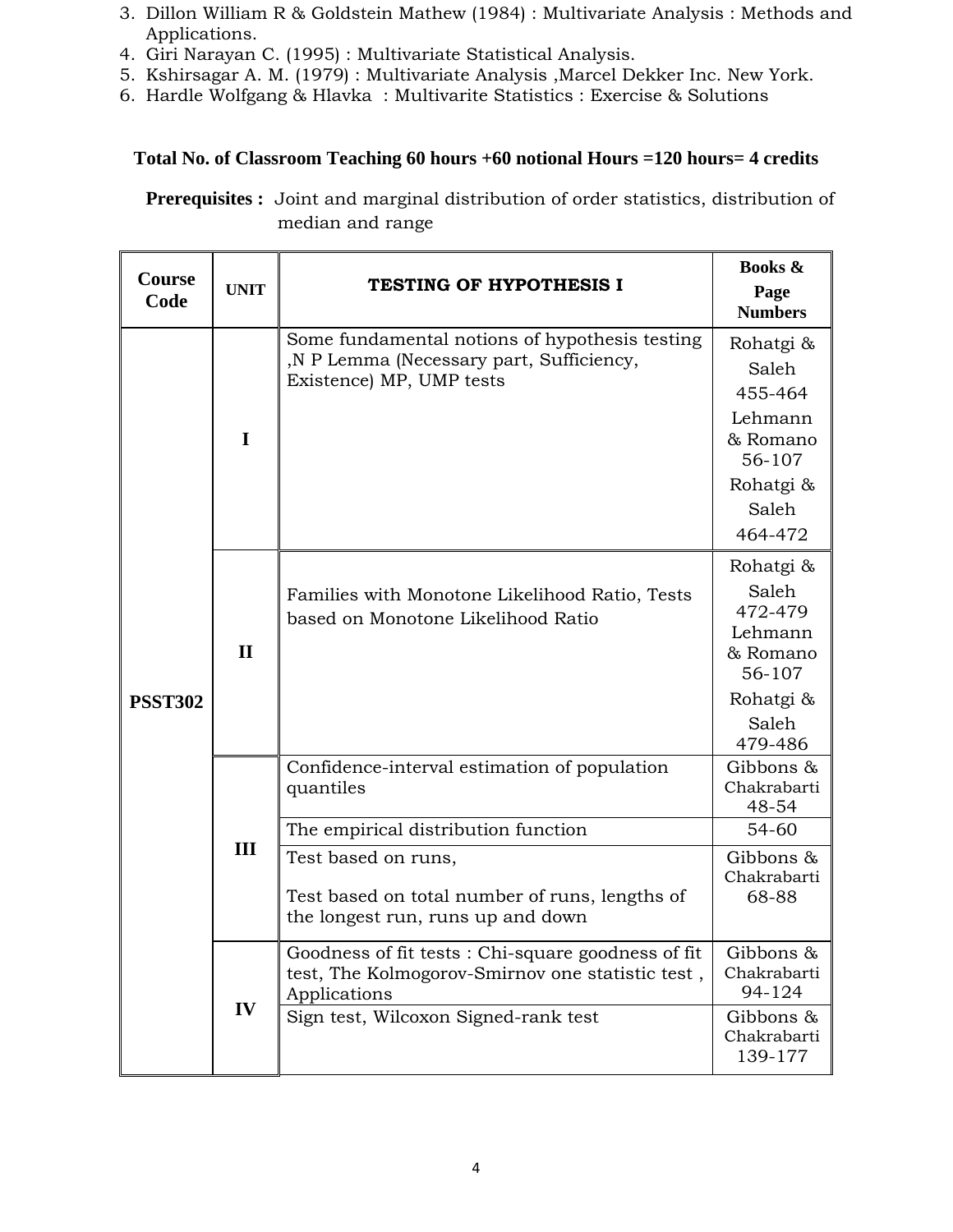|  | General two sample problem         | Gibbons &   |
|--|------------------------------------|-------------|
|  | Wald Wolfowitz run test            | Chakrabarti |
|  | Kolmogorov-Smirnov two sample test | 184-206     |
|  | Mann-Whitney U-test                | 212-223     |
|  |                                    |             |
|  | Wilcoxon Rank-Sum test             | 239-246     |
|  |                                    |             |

- 1. Vijay K. Rohatgi, A. K. M. D. Ehsanes Saleh: An introduction to probability and statistics. John Wiley and Sons:- (2nd Edition)
- 2. J. D. Gibbons & S. Chakrabarti : Nonparametric Statistical Inference. (3rd Edition, Revised and Expanded).
- 3. Lehmann, E.L. & Romano Joseph P. (2005) : Testing Statistical Hypotheses (3rd Edition):- Springer Text
- 4. A.Wald :- Sequential Analysis.

## **Recommended Books**

- 1. Fergusson: Mathematical Statistics: A Decision Theoretic Approach
- 2. Zacks Samuel: Theory of Statistical Inference
- 3. Conover W.J. : Practical Nonparametric Statistics.
- 4. Jun Shao (2005): Mathematical Statistics.
- 5. Hollander and Wolf : Nonparametric Statistics.

## **Course code 303**

Group A Electives for optional paper I  $(A)$  : Any two electives to be selected from the following electives

## **GROUP A ELECTIVES**

- A. BAYESIAN ANALYSIS
- B. BIO INFORMATICS
- C. BIOSTATISTICS
- D. CLINICAL RESEARCH
- E. CONTINGENCIES
- F. DATA MINING
- G. FINANCIAL MATHEMATICS
- H. STATISTICAL PROCESS CONTROL
- I. NONPARAMETRIC INFERENCE
- J. OPERATIONS RESEARCH

**Total No. of Classroom Teaching 60 hours +60 notional Hours =120 hours= 4 credits for two selected electives together.**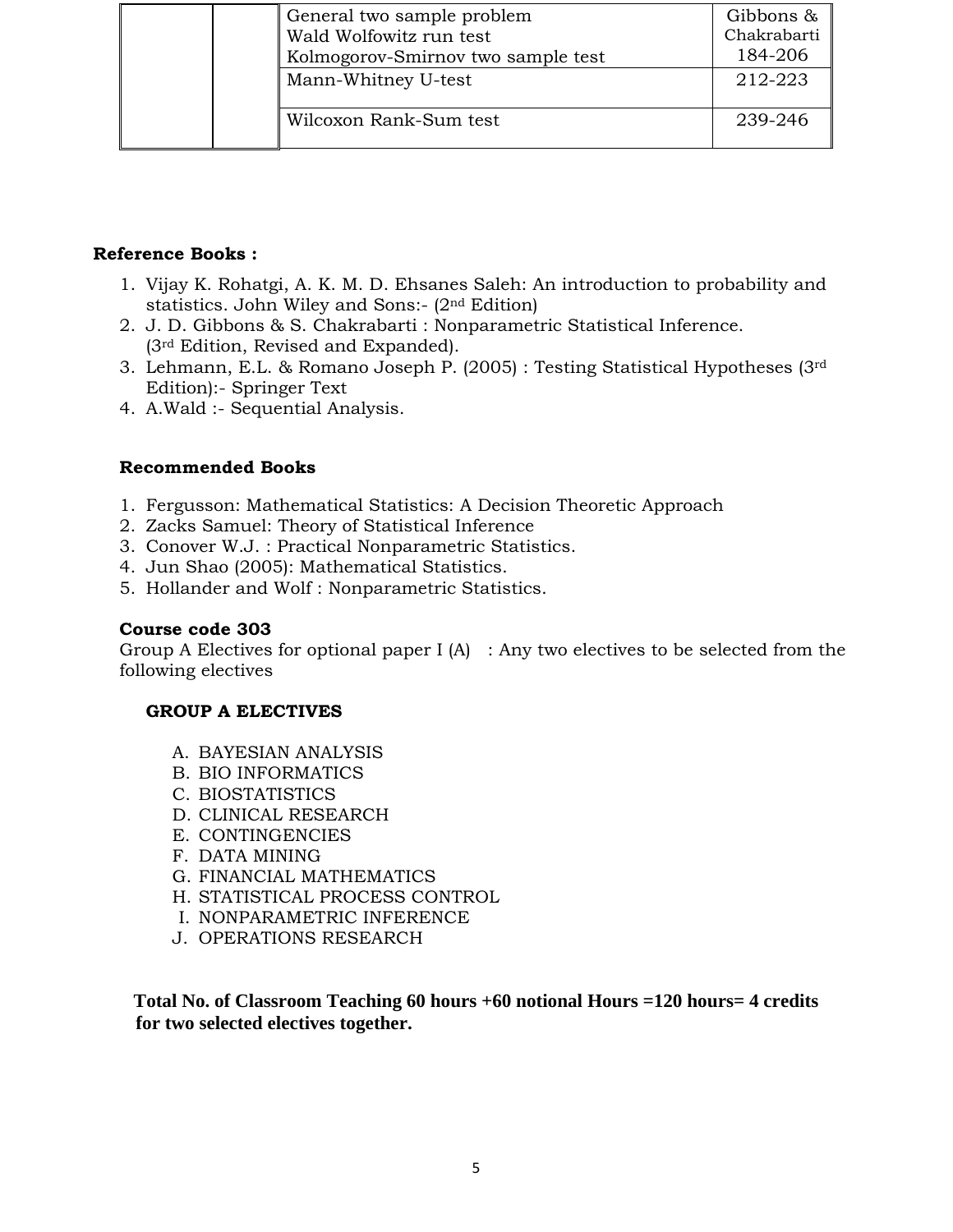| <b>Course Code</b> | <b>UNIT</b>  | <b>BAYESIAN ANALYSIS I</b>                                           | <b>Books</b><br>&<br>Page<br><b>Numbers</b>          |
|--------------------|--------------|----------------------------------------------------------------------|------------------------------------------------------|
| PSSTAA303          | I            | Utility & Non Function<br>Prior Informatics & Subjective Probability | Berger<br>46-73<br>Berger<br>74-117<br>Lee<br>33-120 |
|                    | $\mathbf{I}$ | Bayesian Analysis                                                    | Berger<br>118-307                                    |

- 1. Berger James O (1980): Statistical Decision Theory & Bayesian Analysis. Springer-verlag.
- 2. Lee Peter M (1989) : Bayesian Statistics : An Introduction; Oxford University Press

| <b>Course Code</b> | <b>UNIT</b> | <b>BIOINFORMATICS I</b>                                                          | <b>Books</b><br>&<br>Page<br><b>Numbers</b> |
|--------------------|-------------|----------------------------------------------------------------------------------|---------------------------------------------|
| PSSTAB303          |             | Poisson Process and Markov Chains, Analysis<br>of One and Multiple DNA Sequences | Ewens &<br>Grant<br>129-218                 |
|                    | П           | Random Walks, Classical Estimation and<br>Testing, BLAST                         | Ewens $\&$<br>Grant<br>219-302              |

## **Reference Books :**

1. Ewens Warren J. & Grant Gregory R.(2004): Statistical Methods in Bioinformatics An Introduction.

## **Recommended Books :**

1. Simon Richard M (2003) :- Design and analysis of DNA Micro array Investigations.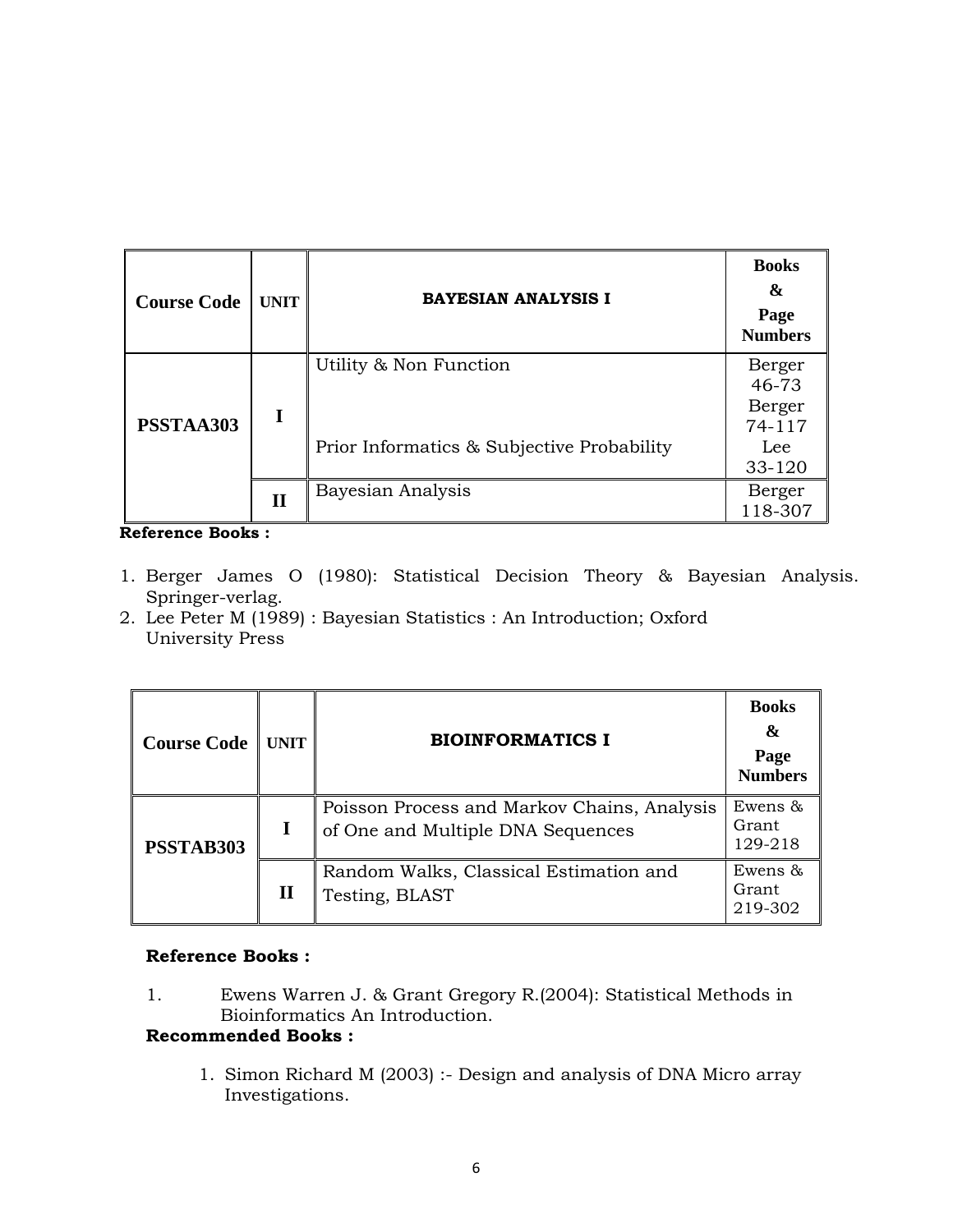- 2. Mount david W. (2004) : Bioinformatics Sequence and genome analysis.
- 3. Durbin Richard (1998) :- Biological sequence analysis. Probabilistic models of Proteins and Nucleic Acids.

| <b>Course Code</b> | <b>UNIT</b>  | <b>BIOSTATISTICS I</b>                                                         | <b>Books</b><br>$\boldsymbol{\mathcal{R}}$<br><b>Page Numbers</b> |
|--------------------|--------------|--------------------------------------------------------------------------------|-------------------------------------------------------------------|
|                    |              | The Evaluation of Screening Tests                                              | Fleiss,<br>Levin & Paik<br>$1 - 15$                               |
|                    | I            | Comparative Studies: Cross-Sectional,<br>Naturalistic, or Multinomial Sampling | Fleiss,<br>Levin & Paik<br>95-140                                 |
| PSSTAC303          |              | Comparative Studies: Prospective and<br>Retrospective Sampling                 | Fleiss,<br>Levin & Paik<br>144-157                                |
|                    |              | The Analysis of Data from Matched Samples                                      | Fleiss,<br>Levin & Paik<br>373-403                                |
|                    | $\mathbf{I}$ | Direct Assays                                                                  | Finney<br>$21 - 57$                                               |
|                    |              | Quantitative Dose-Response Relationships                                       | Finney<br>58-75                                                   |
|                    |              | Parallel Line Assays                                                           | Finney<br>99-117                                                  |

- 1. Davis Charles S.(2002): Statistical Methods for the Analysis of Repeated Measurements.
- 2. Finney D.J: Statistical Method in Biological Assays.
- 3. Fleiss Joseph L.,Levin Bruce & Paik Myunghee Cho (2003): Statistical Methods for Rates and Proportions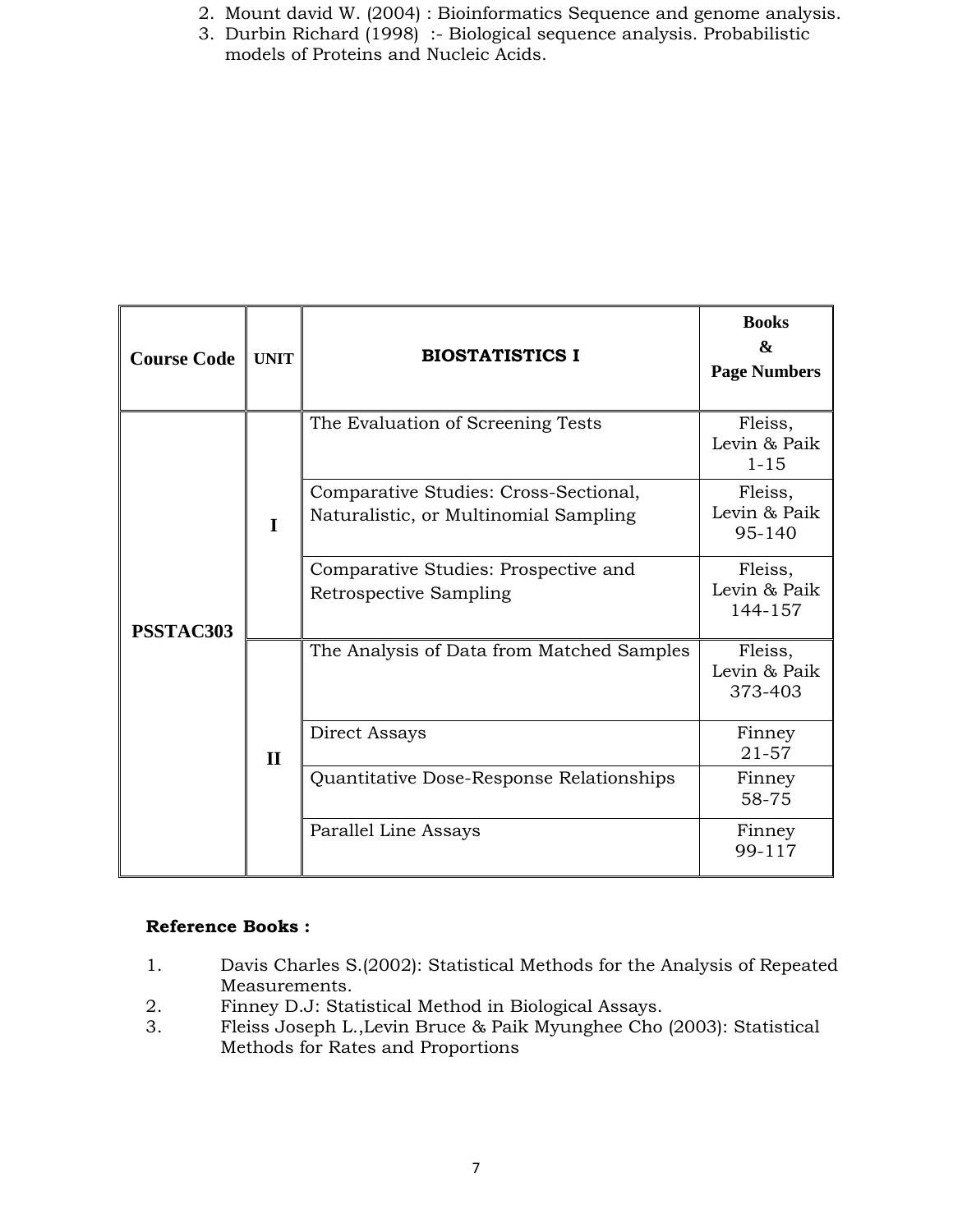| <b>Course</b><br>Code | <b>UNIT</b>  | <b>CLINICAL RESEARCH I</b>                                                                                                                           | <b>Books</b><br>$\boldsymbol{\alpha}$<br>Page<br><b>Numbers</b>                                          |
|-----------------------|--------------|------------------------------------------------------------------------------------------------------------------------------------------------------|----------------------------------------------------------------------------------------------------------|
| PSSTAD303             | I            | Background and Basic Concepts,<br>Phase I and II Clinical Trials<br><b>Basic Trial Analysis</b><br><b>Phase III Clinical Trials</b><br>Randomization | Fieller<br>$7 - 20$<br>Zhang<br>18-48<br>Fieller<br>21-38<br>Zhang<br>35-48<br>Fieller<br>39-54<br>Zhang |
|                       |              | <b>Protocol Deviations</b>                                                                                                                           | 49-73<br>Fieller                                                                                         |
|                       | $\mathbf{H}$ | Some Additional Issues in Phase III Clinical<br>Trials<br>Size of the Trial<br>Sample Size Calculations                                              | 55-62<br>Zhang<br>74-80<br>Fieller<br>63-78<br>Zhang<br>81-95                                            |

- 1. Dr. Fieller Nick(2007): Medical Statistics: Clinical Trials .
- 2. Zhang Daowen (2007): Statistical Principles of Clinical Trials (Lecture Notes)
- 3. Stephen Piantadosi : Statistical Methods for clinical Trials .

## **Recommended Books :**

- 1. Duolao Wang and Ameet Bakhai. :Clinical Trials A Practical Guide to Design, Analysis, and Reporting.
- 2. Phillip I. Good (2006):A Manager's Guide to the Design and Conduct of Clinical Trials John Wiley & Sons, Inc.Manager's Guide Series.
- 3. Lawrence M. Friedman, Curt D. Furberg, David L. DeMets : Fundamentals of Clinical Trials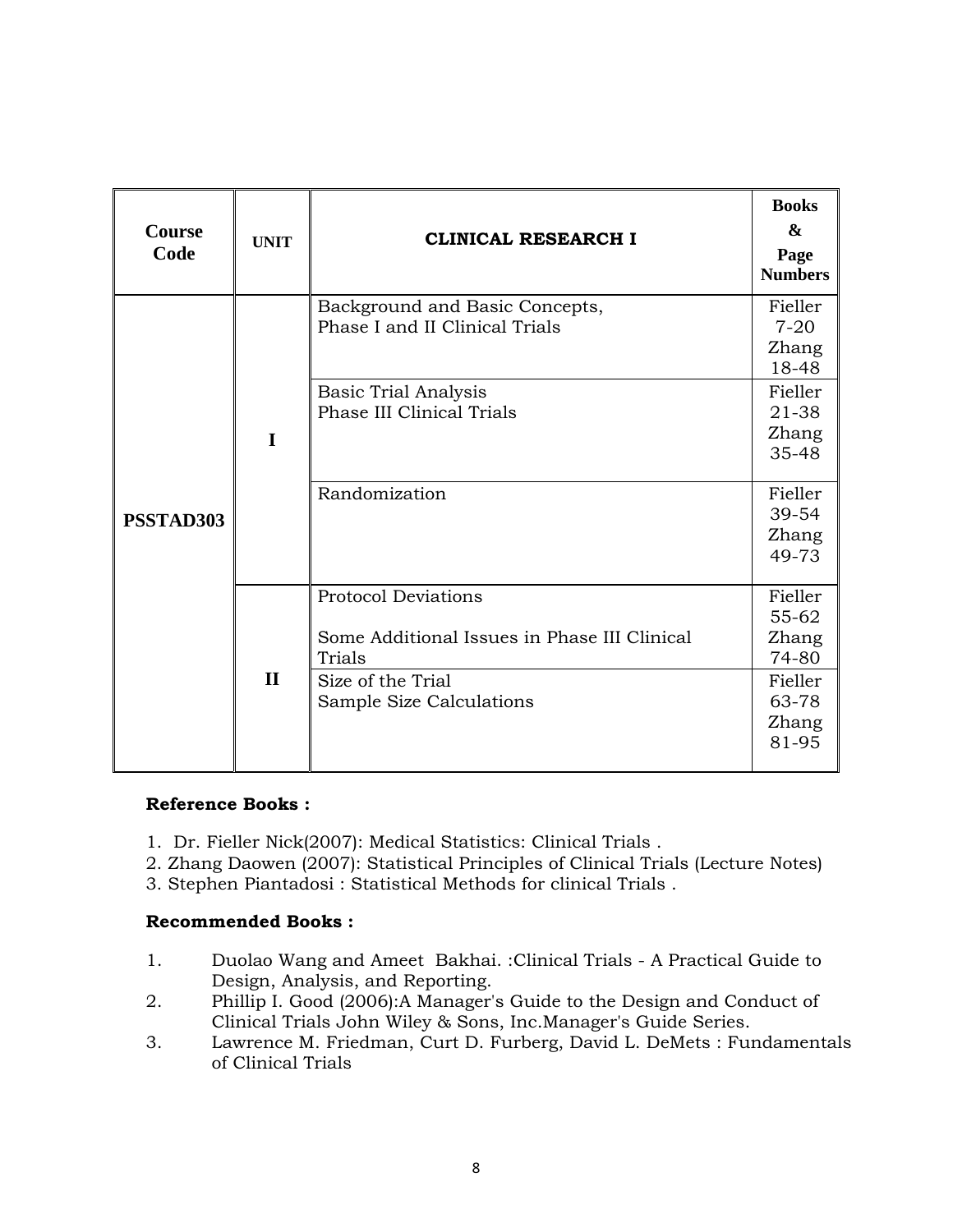- 4. Marilyn Mulay (2000) : A Step-By-Step Guide to Clinical Trials Jones & Bartlett
- 5. Walker, Glenn A. (2002) :Common Statistical Methods for Clinical Research: With SAS Examples Sas Inst.

- 6. Cleophas, Ton J.M. (2006):Statistics Applied to Clinical Trials, 3rd Edition), Springer Verlag.
- 7. Shein-Chung Chow, Jen-Pei Liu (2004):
- 8. Design and Analysis of Clinical Trials: Concepts and Methodologies (Wiley Series in Probability and Statistics. John Wiley & Sons, Inc.
- 9. Shein-Chung Chow, Jun Shao, Hansheng Wang. (2003): Sample Size Calculations in Clinical Research. Mercel Dekker, Inc.
- 10. Anne Whitehead (2003) : Meta-Analysis of Controlled Clinical Trials.Wiley
- 11. Leandro, Gioacchino (2005) :Meta-analysis In Medical Research: The Handbook for the Understanding and Practice of Meta-Analysis .Blackwell Publication.
- 12. Byron Jones. (2003): Design and Analysis of Cross-Over Trials, Second Edition, CRC PRESS.
- 13. Patterson, Scott(2005): Bioequivalence And Statistics in Clinical Pharmacology. Chapman & Hall.
- 14. Dmitrienko, Alex; Molenberghs, Geert; Chuang-Stein, Christy; Offen, Walter. (2005): Analysis of Clinical Trials Using Sas : A Practical Guide[Sas Inst]
- 15. Kimko, Hui C(2002): Simulation for Designing Clinical Trials: A Pharmacokinetic-Pharmacodynamic Modeling Perspective. Informa Healthc.
- 16. Ron Cody (2007): Learning SAS by Example: A Programmer's Guide SAS Publishing.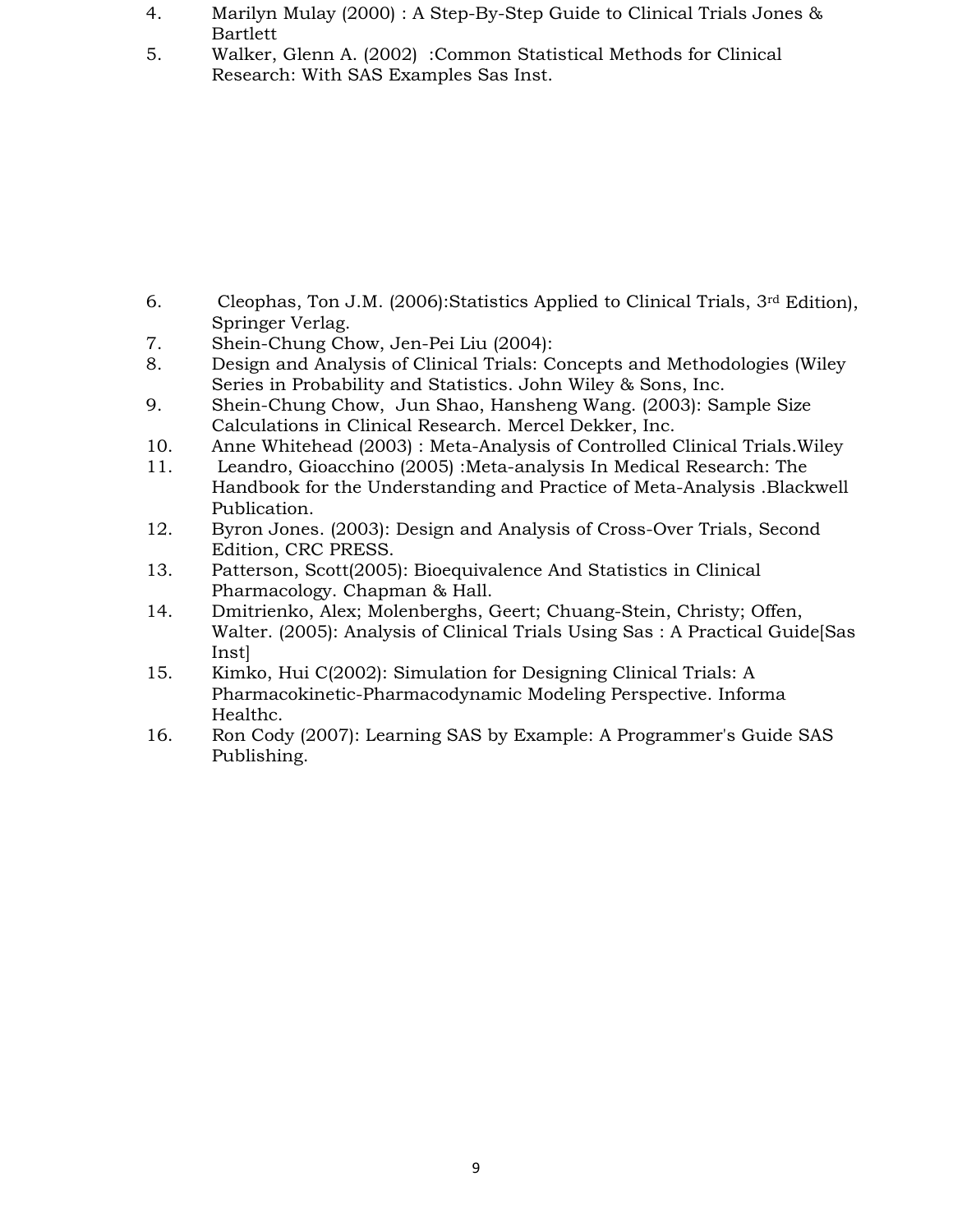| <b>Course Code</b> | <b>UNIT</b>      | <b>CONTINGENCIES I</b>               | <b>Books</b><br>&<br>Page<br><b>Numbers</b> |
|--------------------|------------------|--------------------------------------|---------------------------------------------|
| PSSTAE303          |                  | The Mathematics of Compound Interest | Gerber<br>$1 - 14$                          |
|                    | I<br>$\mathbf H$ | The Future Lifetime                  | Gerber<br>$15 - 22$                         |
|                    |                  | Life Insurance<br>Life Annuities     | Gerber<br>23-34<br>Gerber<br>35-48          |
|                    |                  | Net Premiums                         | Gerber<br>49-58                             |
|                    |                  | Net Premium Reserves                 | Gerber<br>59-74                             |

- 1. Gerber Hans U. (1997): Life Insurance Mathematics. Third Edition
- 2. Neill Alistair (1977): Life contingencies . Heinemann

## **Recommended Books :**

- 1. Booth, P.M. et al. (1999 ) Modern actuarial theory and practice, Chapman & Hall,.
- 2. CT-5 Lecture Notes: UK Institute Actuaries Core Reading for Subject CT5 Contingencies.
- 3. Promislow S.David (2006) Fundamentals of actuarial Mathematics.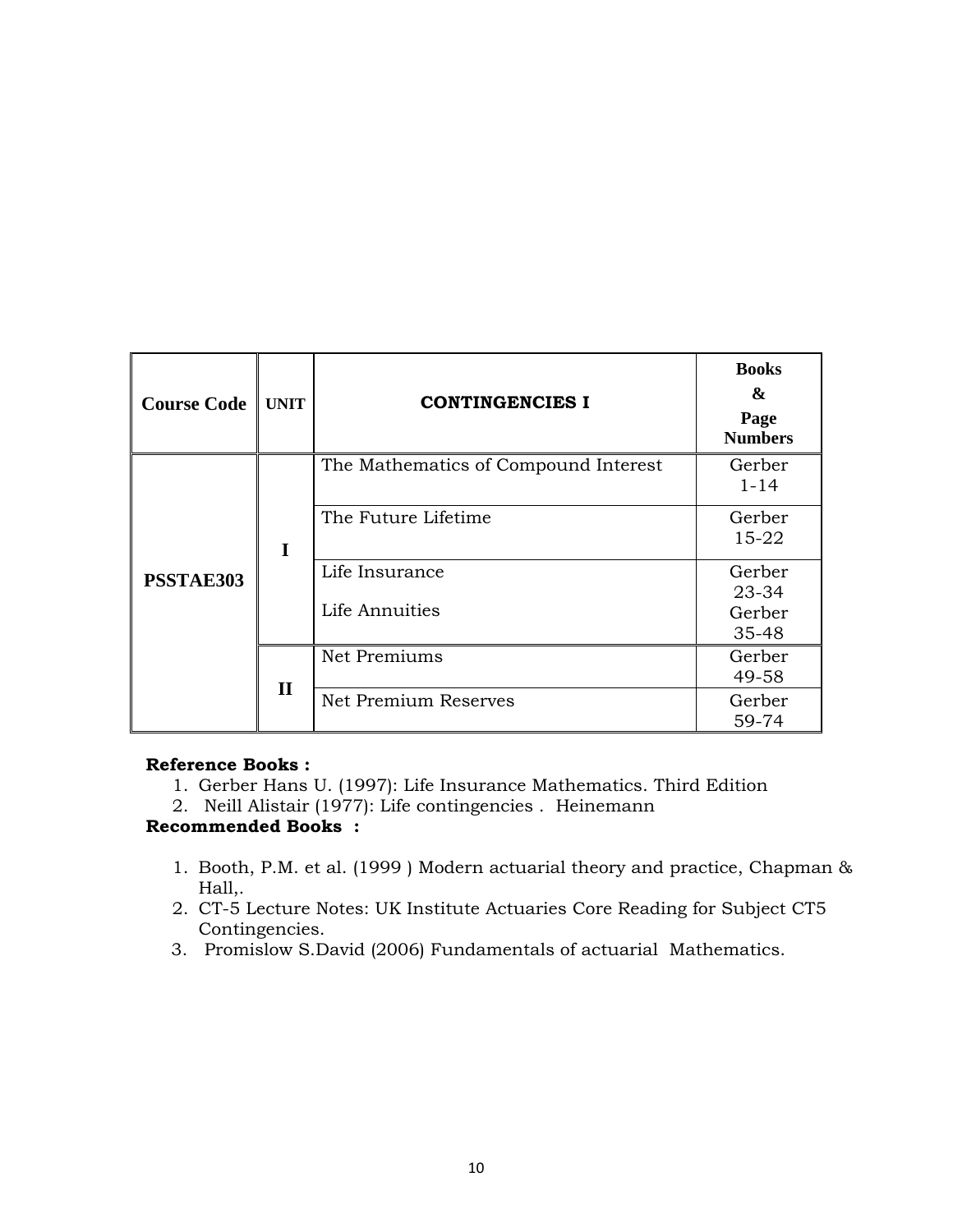| Course<br>Code | <b>UNIT</b>  | DATA MINING I                                                                                                                                                                                                                                                                                                                                                                                                                                                                                                                                                                                                                                                                                                                                                                                                                                                    | <b>Books &amp;</b><br>Page<br><b>Numbers</b>                                                                                                                       |
|----------------|--------------|------------------------------------------------------------------------------------------------------------------------------------------------------------------------------------------------------------------------------------------------------------------------------------------------------------------------------------------------------------------------------------------------------------------------------------------------------------------------------------------------------------------------------------------------------------------------------------------------------------------------------------------------------------------------------------------------------------------------------------------------------------------------------------------------------------------------------------------------------------------|--------------------------------------------------------------------------------------------------------------------------------------------------------------------|
| PSSTAF303      | $\mathbf I$  | 1. Introduction to Database:<br>Overview of database management system, Entity<br>Relation model: entity, attributes, keys, relations,<br>ER diagram, Introduction to relational schema,<br>integrity constraints over relations, Functional<br>dependency. Relational algebra (No question is to<br>be ask from this)<br>2. Data Mining Techniques :<br>(i) Introduction to Data Mining: Definition, Data<br>mining and Knowledge Discovery in Databases,<br>Data mining models: Descriptive and Predictive.<br>KDD process, Visual data mining.<br>(ii) Introduction to Text Mining: Information<br>Retrieval, Typical Information Retrieval Process,<br>Data Mining on Text, Text Mining definition, Text<br>Mining Process.<br>(iii) Data mining and Machine Learning: Input to<br>Data Mining Algorithms, Data types: Nominal;<br>Ordinal; Interval; Ratio. | Dunham<br>$1 - 12$<br>Witten &<br>Eibe<br>$1 - 35$<br>Han $\&$<br>Kamber<br>$1 - 36$<br>Baeza &<br>Yates<br>$1 - 9$<br>Raghu &<br>Johanne<br><sub>S</sub><br>25-45 |
|                | $\mathbf{I}$ | Data Pre-processing and Introduction to Data<br>warehousing:<br>(i) Data Pre-processing: Cleaning: Missing<br>Values; Noisy Values; Noisy values; Inconsistent<br>values; Redundant values. Outliers, Discretization:<br>Equal Width Binning; Equal Depth Binning,<br>Normalization, Smoothing.<br>(ii)<br>Introduction<br>Data<br>warehousing:<br>to<br>Definition,<br>marts,<br>Need<br>for<br>data<br>Data<br>warehousing, data warehouse architecture.<br>(iii)Data<br>Design and Data Representation:                                                                                                                                                                                                                                                                                                                                                       | Dunham<br>$21 - 41$<br>Witten &<br>Eibe<br>$41 - 60$<br>Han &<br>Kamber<br>105-218                                                                                 |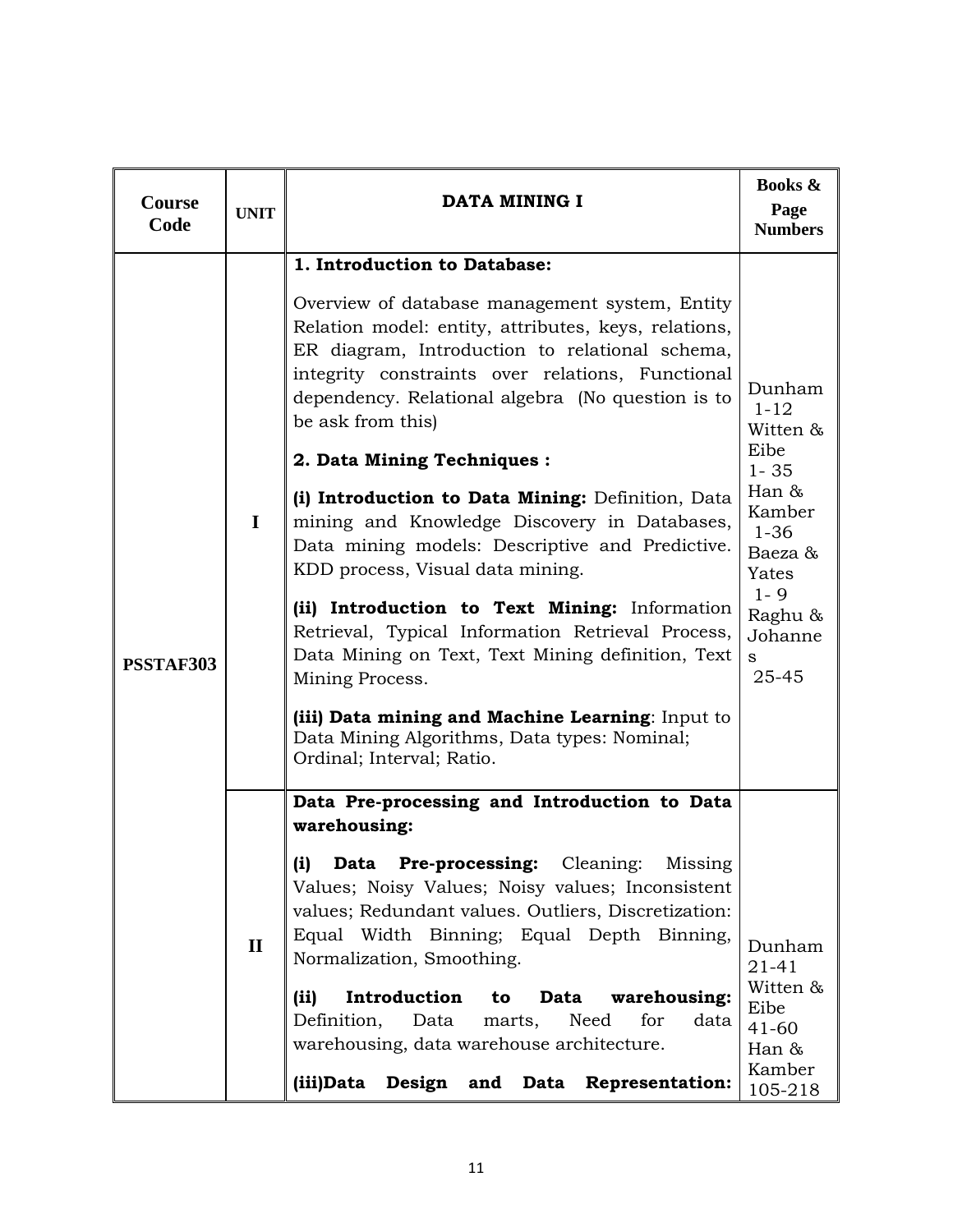|  | Principles of dimensional modeling, OLAP and Inmon  |  |
|--|-----------------------------------------------------|--|
|  | OLTP, Data cubes, Data cube operations, data 29-134 |  |
|  | cube schemas, data extraction, transformation       |  |
|  | and loading.                                        |  |
|  |                                                     |  |

- (1) Dunham, Margaret H, Data Mining: Introductory and Advanced Topics, Prentice Hall.
- (2) Witten, Ian and Eibe Frank, Data Mining: Practical Machine Learning Tools and Techniques, Second Edition, Morgan Kaufmann.
- (3) Han and Kamber (2006), Data Mining: Concepts and Techniques, Second Edition, Morgan Kaufmann.
- (4) Baeza and Yates, Modern Information Retrieval, Addison Wesley.
- (5) Raghu Ramakrishnan and Johannes Gehrke, Database Management Systems, McGraw – Hill.
- (6) Inmon (1993), Building the Data Warehouse, Wiley.

#### **Recommanded Books:-**

- (1) Berry and Browne(2006), Lecture Notes in Data Mining, World Scientific.
- (2) Berry and Linoff (2004), Data Mining Techniques, Second Edition, Wiley.
- (4) Konchady(2006), Text Mining Application Programming, Thomson.
- (5) Weiss et al. (2005), Text Mining: Predictive Methods for Analyzing Unstructured information, Springer.
- (6) Webb, Malvern (2002), Statistical pattern Recognition, Wiley & Sons Ltd.
- (7) Cios, K.J., Pedrycz, W., Swiniarski, R.W., Kurgan, L.A (1998), Data Mining: A Knowledge Discovery Approach, Springer .
- (8) D. J. Hand, Heikki Mannila, Padhraic Smyth(2001), Principles of data mining, The MIT press.
- (9) Trevor Hastie, Robert Tibshirani, Jerome H. Friedman( 2001), The elements of statistical learning: data mining, inference, and prediction, Springer.
- (10) R. Kimpall, The Data Warehouse Toolkit, John Wiley.
- (11) E.G. Mallach, Decision Support and Data Warehouse systems", TMH.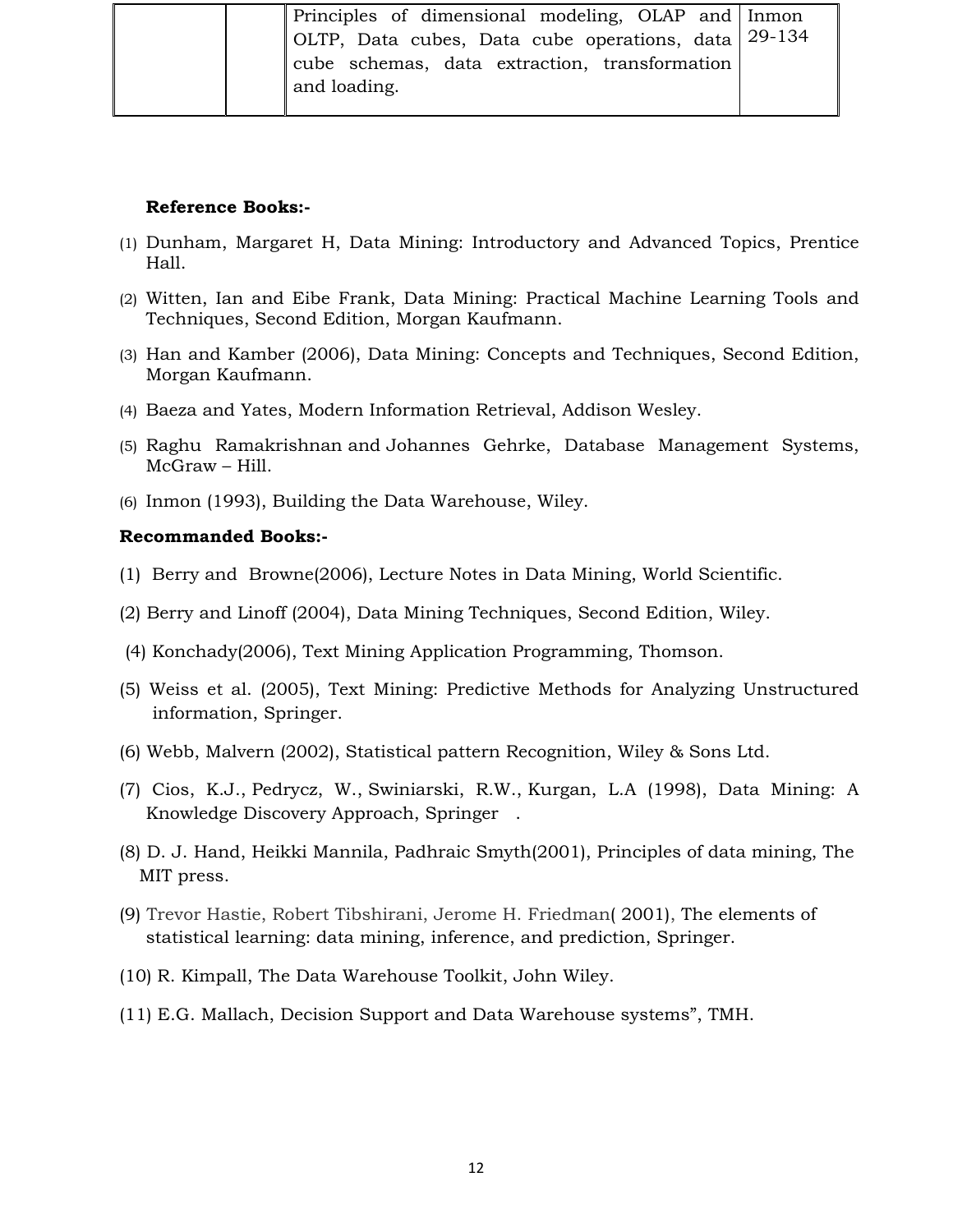| <b>Course Code</b> | <b>UNIT</b> | FINANCIAL MATHEMATICS I                                                                                                            | <b>Books</b><br>&<br>Page<br><b>Numbers</b> |
|--------------------|-------------|------------------------------------------------------------------------------------------------------------------------------------|---------------------------------------------|
| PSSTAG303          |             | Theory of interest rates, Basic Compound<br>Interest function, Nomial rates of interest :<br>annuities payable p <sup>th</sup> ly. | McCutcheon<br>and Scott<br>$10 - 85$        |
|                    | Н           | Discounted cash flow, capital redemption<br>policies                                                                               | McCutcheon<br>and Scott<br>86-144           |

- 1. McCUTCHEON J. J and Scott W.F.(2005): An Introduction to the Mathematics of Finance.
- 2. CT-1 Lecture Notes: UK Institute Actuaries Core Reading for Subject CT1 Contingencies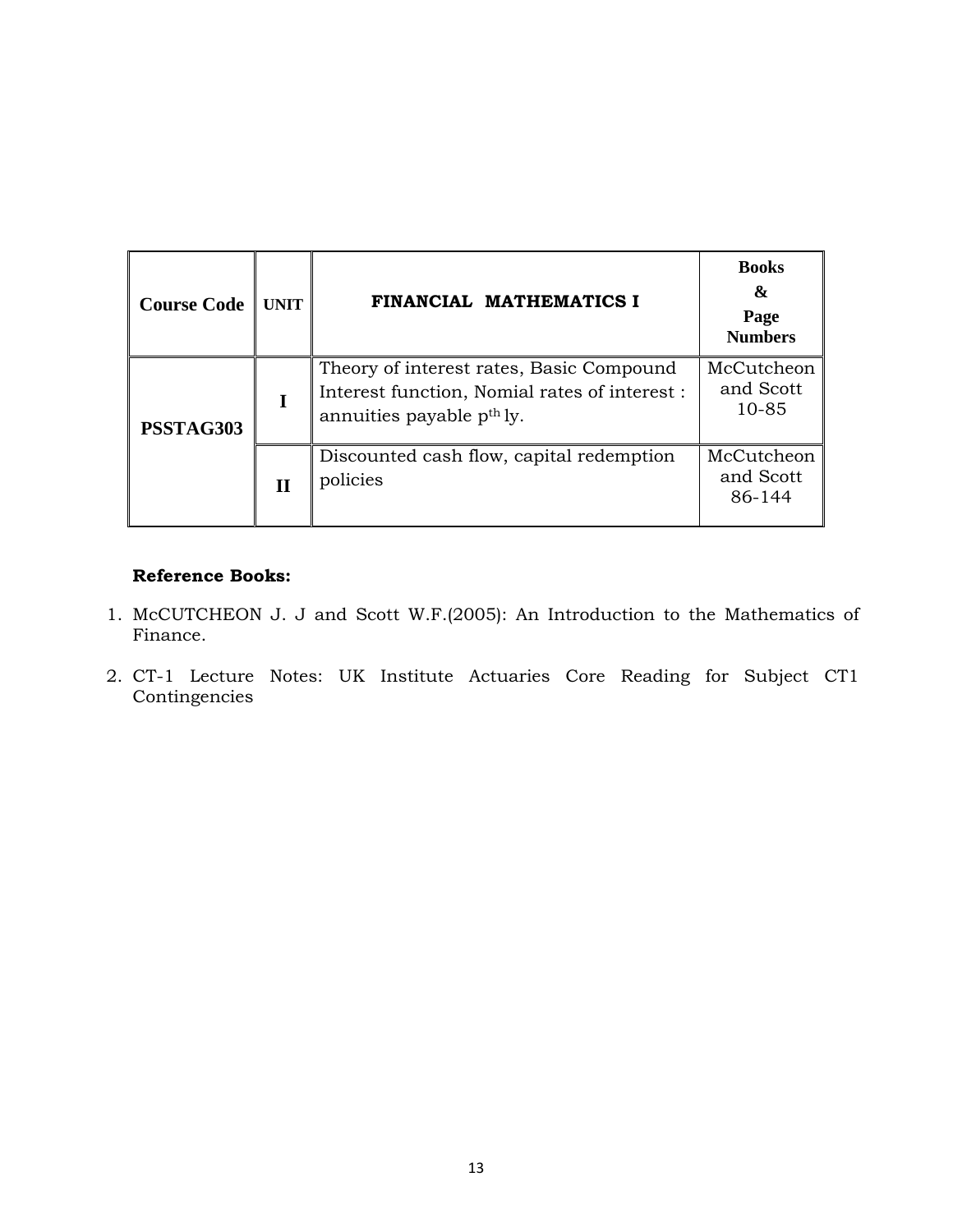| <b>Course Code</b> | <b>UNIT</b>  | <b>STATISTICAL PROCESS CONTROL I</b>                                       | <b>Books</b><br>&<br>Page<br><b>Numbers</b> |
|--------------------|--------------|----------------------------------------------------------------------------|---------------------------------------------|
| PSSTAH303          |              | Process and Measurement System<br>Capability Analysis                      | Montgomery<br>349-402                       |
|                    | I            | Cumulative sum and Exponentially<br>Weighted Moving Average Control Charts | Montgomery<br>405-442                       |
|                    |              | Other Univariate Statistical Process<br>Monitoring and Control Techniques. | Montgomery<br>443-506                       |
|                    | $\mathbf{I}$ | Multivariate Process Monitoring Control.                                   | Montgomery<br>507-545                       |

- 1. Montgomery Douglas C.(2004) : Introduction to Statistical Quality Control Fourth Edition:
- 2. Phadke Madhav S.(1989): Quality Engineering Using Robust Design

## **Recommended Books:**

- 1. Bowker & Goode: Sampling Inspection by variables.
- 2. Burr, I.: Quality Control Methods.
- 3. Duncan: Quality Control and Industrial Statistics.
- 4. Grant,E.L. and Leaven Worth: Statistical Quality Control.
- 5. Johnson and Leone: Statistics and Experimental Design in Engineering and Phusical Science.
- 6. Oakland John, S. & Followel Roy, F.: Statistical Process Control-A Practical Guide.
- 7. Taguchi, G. : Introduction to Quality Engineering.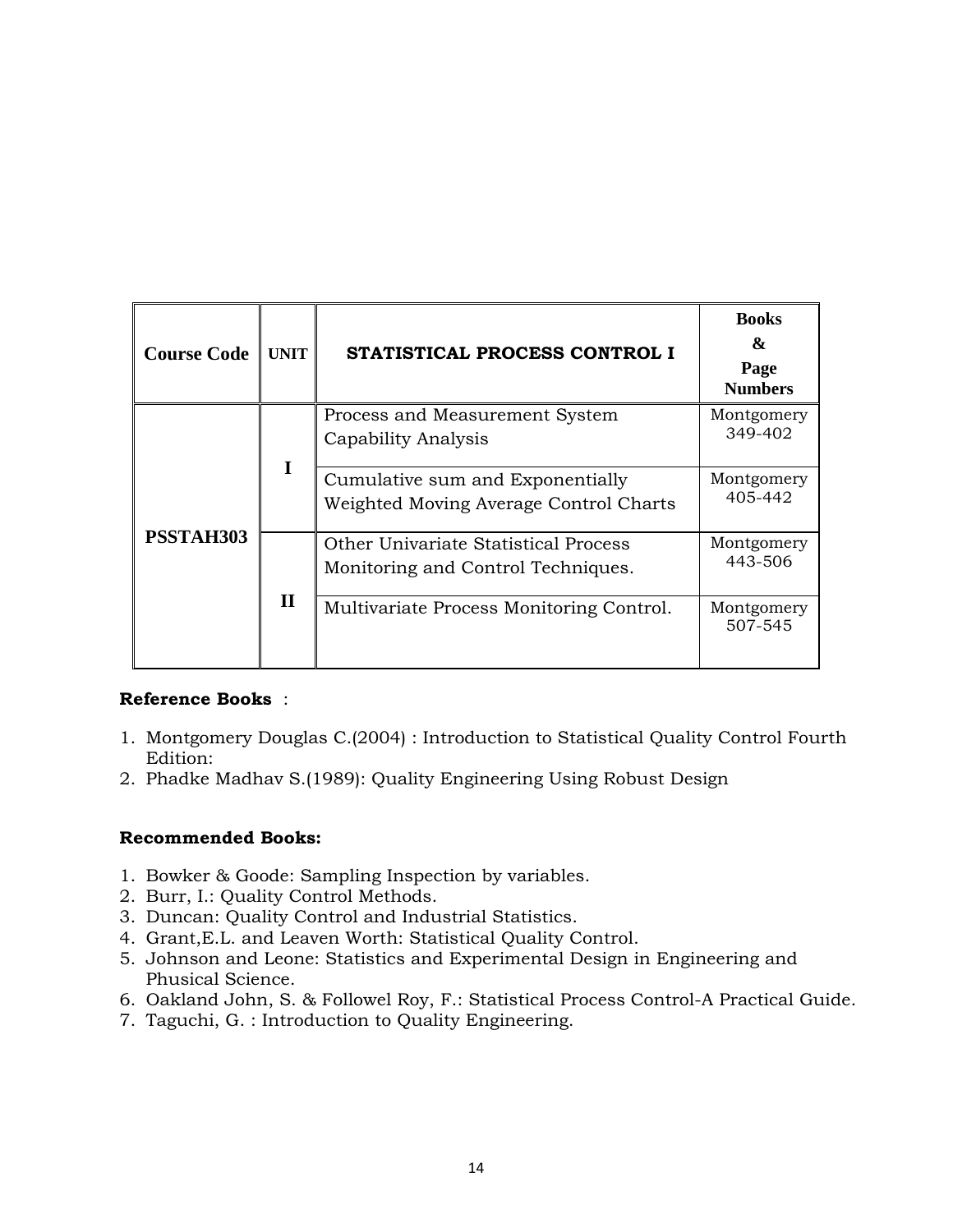| <b>Course Code</b> | <b>UNIT</b>  | <b>NONPARAMETRIC INFERENCE I</b>                             | <b>Books</b><br>&<br><b>Page Numbers</b>                   |
|--------------------|--------------|--------------------------------------------------------------|------------------------------------------------------------|
| PSSTAI303          | I            | Linear rank statistics and the general two<br>sample problem | Gibbons<br>281-295                                         |
|                    |              | Linear rank tests for location problems                      | Gibbons<br>296-318                                         |
|                    |              | Linear rank tests for scale problem                          | Gibbons<br>319-352                                         |
|                    | $\mathbf{I}$ | Tests of equality of independent samples                     | Gibbons<br>353-398<br>Hollander<br>and<br>Wolfe<br>189-269 |

- 1. Gibbons J.D.(2007): Nonparametric Statistical Inference
- 2. Hollander Myles(1999): Nonparametric Statistical Methods
- 3. Wolfe Douglas A.(1999): Nonparametric Statistical Methods

## **Recommended Books :**

- 1. W.W. Daniel (1990):, Applied Nonparametric Statistics, Boston: PWS-KENT,2nd ed.,
- 2. J.K.Ghosh and R.V. Ramamoorthi(2003):, Bayesian Nonparametric Springer Verlag, NY.
- 3. M. Hollandor, and D.A. Wolf(1973): e Non-parametric Statistical Inference. McGraw-Hill.
- 4. E. L. Lehman(1975), Nonparametric Statistical Methods Based on Ranks, McGraw-Hill.
- 5. R. H. Randles and D. A. Wolfe,(1979): Introduction to the Theory of Nonparametric Statistics Wiley, New York.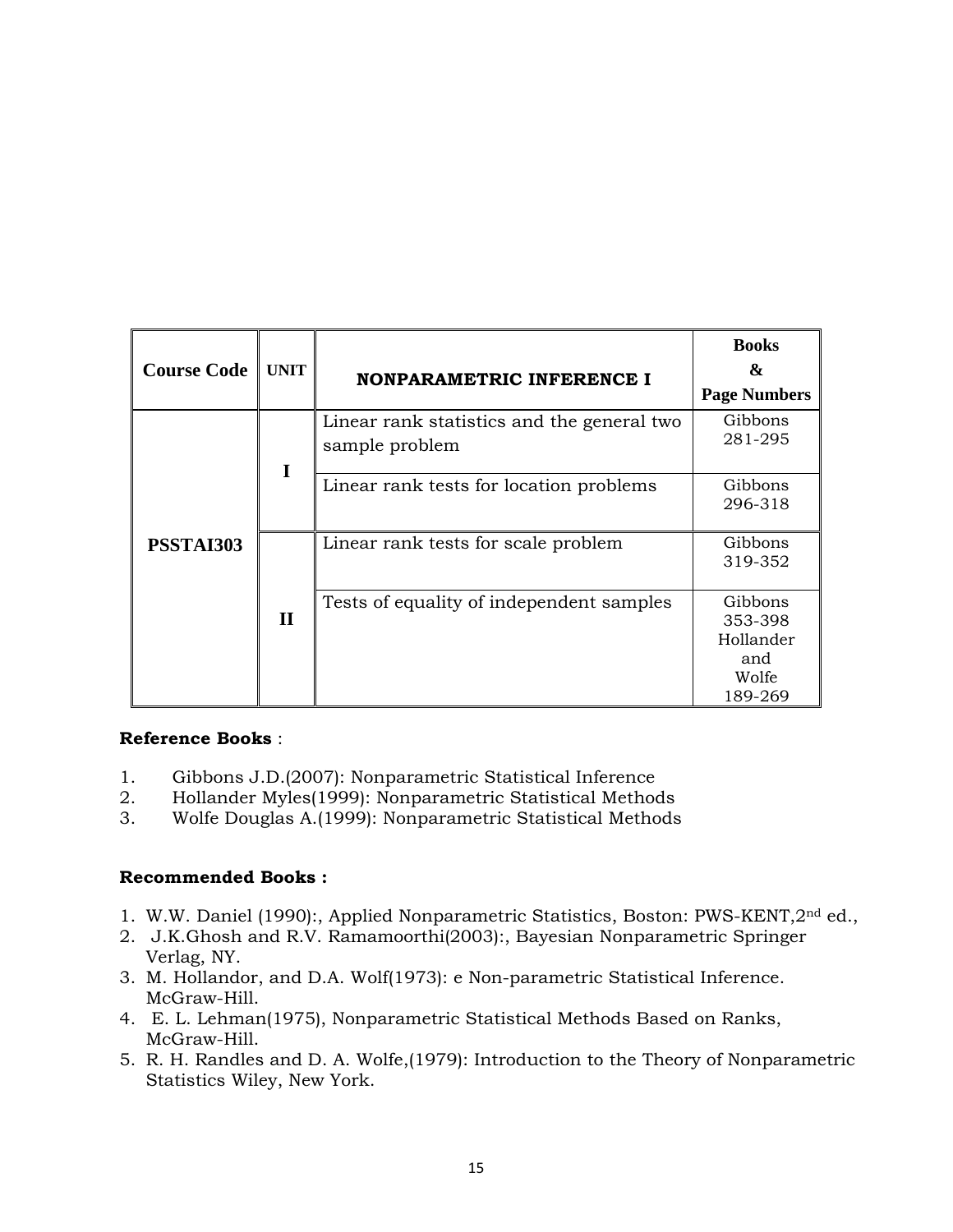6. P.Sprent(1989):, Applied Nonparametric Statistical Methods. Chapman and Hall, London .

 **Prerequisite:** Linear programming : Model building, Graphical method, Simplex method.

| <b>Course Code</b> | <b>UNIT</b>  | <b>OPERATIONS RESEARCH I</b>                                                                           | <b>Books</b><br>&<br>Page<br><b>Numbers</b>                                                                                            |
|--------------------|--------------|--------------------------------------------------------------------------------------------------------|----------------------------------------------------------------------------------------------------------------------------------------|
|                    |              | Goal Programming.                                                                                      | Winston <sup>1</sup> &<br>Winston <sup>2</sup>                                                                                         |
| PSSTAJ303          | $\mathbf I$  | Sensitivity analysis in LP and its use.                                                                | $W$ inston <sup>1</sup> :<br>section<br>5.1, 6.3, 6.4                                                                                  |
|                    |              | Dual of LP: Forming dual of LP and its<br>relation with primal LP, Economic<br>interpretation of dual. | $W$ inston <sup>1</sup> :<br>sections<br>6.5,6.7<br>Winston <sup>1:</sup><br>sections<br>6.6, 6.8, 6.9                                 |
|                    |              | Data Envelopment Analysis (DEA):<br>Meaning and use of DEA                                             | $W$ inston <sup>1</sup> :<br>sections<br>6.12                                                                                          |
|                    | $\mathbf{I}$ | Transportation problem: Formulation of<br>transportation problem its solution                          | $W$ inston <sup>1</sup> :<br>sections<br>7.1 to 7.3<br>$Winston^2$ :<br>ections<br>5.2<br>$W$ inston <sup>1</sup> :<br>sections<br>7.4 |

Reference Books :

- 1. Winston Wayne L, Operations Research applications and algorithms
- 2. Practical Management Science Winston, Albright, Broadie
- 3. Introduction to Management Science with Spreadsheets Stevenson, Ozgur
- 4. Introduction to Management Science F.S. Hillier and M.S. Hillier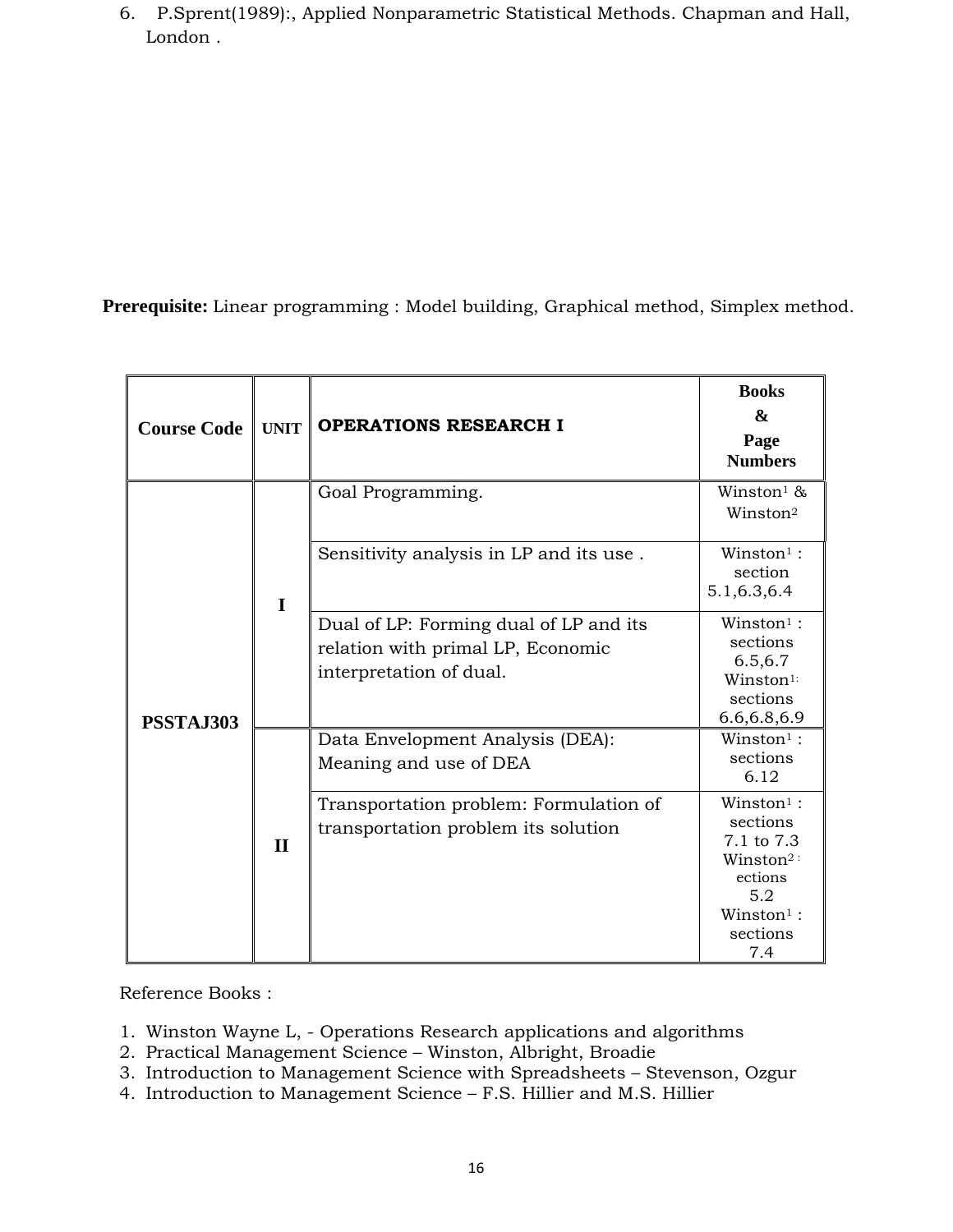## **Software**:

- 1. Microsoft solver for topics 1 to 7
- 2. LINDO (Linear Interactive and Discrete Optimizer), LINGO for topics 1 to 7
- 3. Microsoft project for PERT and CPM
- 4. Crystal Ball for simulation

## **Course code 304**

Group **B** Electives for optional paper I (B) : Any two electives to be selected from the following electives

## **GROUP B ELECTIVES :**

- A. ADVANCED THEORY OF DESIGNS
- B. CATEGORICAL DATA ANALYSIS
- C. ECONOMETRICS
- D. FINANCIAL STATISTICAL ECONOMICS
- E. MEASURE THEORY
- F. RISK ANALYSIS
- G. STATISTICAL DECISION THEORY
- H. GENETICS
- I. STOCHASTIC PROCESSES
- J. SURVIVAL ANALYSIS

## **Total No. of Classroom Teaching 60 hours +60 notional Hours =120 hours= 4 credits**

 **for two selected electives together.** 

| <b>Course</b><br>Code | <b>UNIT</b> | <b>ADVANCED THEORY OF DESIGNS I</b>      | <b>Books</b><br>&<br><b>Page Numbers</b> |
|-----------------------|-------------|------------------------------------------|------------------------------------------|
|                       |             | <b>Optimality of Block Designs</b>       | Shah & Sinha<br>17-61                    |
| <b>PSSTBA</b><br>304  | I           | <b>Optimality of Weighing Designs</b>    | Shah & Sinha<br>141-160                  |
|                       |             | Two-Level Fractional Factorial Designs   | Myers $\&$<br>Montgomery<br>134-182      |
|                       | $\mathbf H$ | Process Improvement with Steepest Ascent | Myers &<br>Montgomery<br>183-207         |
|                       |             | Analysis of Response Surfaces            | Myers &<br>Montgomery<br>208-278         |

Reference Books:

1. Cornell John A.(1990): Experiments with Mixtures. Designs, Models and the Analysis of Mixture Data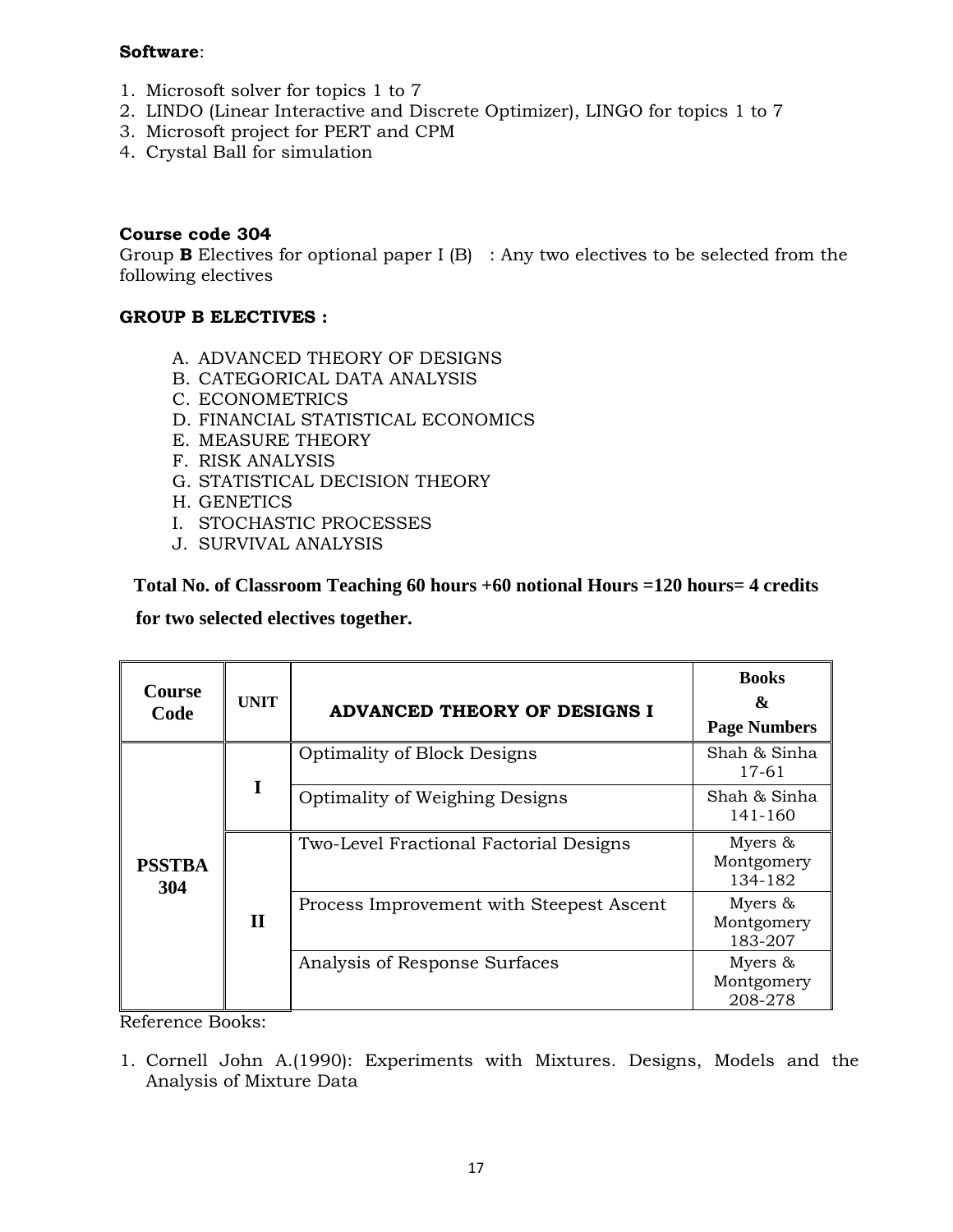- 2. Myers Raymond H. & Montgomery Douglas C. (1995): Response Surface Methodology. Process and Product Optimization Using Designed Experiments.
- 3. Shah Kirti R. & Sinha Bikas K. (1989): Lecture Notes in Statistics. Theory of Optimal Designs.

Recommended Books:

- 1. Chakrabarti, M. C.: Mathematics of Design and Analysis of Experiments
- 2. Raghavrao, D.: Construction and Combinatorial Problems in Design of Experiments.

| <b>Course Code</b> | <b>UNIT</b>  | CATEGORICAL DATA ANALYSIS I                                                                        | <b>Books</b><br>&<br><b>Page Numbers</b> |
|--------------------|--------------|----------------------------------------------------------------------------------------------------|------------------------------------------|
| PSSTBB304          |              | Models For Binary Response Variables,<br>Log Linear Models, Fitting Log linear and<br>Logit Models | Alan Agresti<br>79-200                   |
|                    | $\mathbf{I}$ | Building and Applying Log Linear Models,<br>LogLinear-Logit Models for Ordinal<br>Variables.       | Alan Agresti<br>210-297                  |

## **Reference Books**:

1. Agresti Alan (1990): Categorical Data Analysis.

## **Recommended Books**:

- 1. Hosmer D. W. and Lemeshow S. (1989) :Applied Logistic Regression.
- 2. Cox D. R. (1970): The Analysis of Binary Data.

3.Gokhale, D. V. and S. Kullback (1978): The Information in Contingency Tables.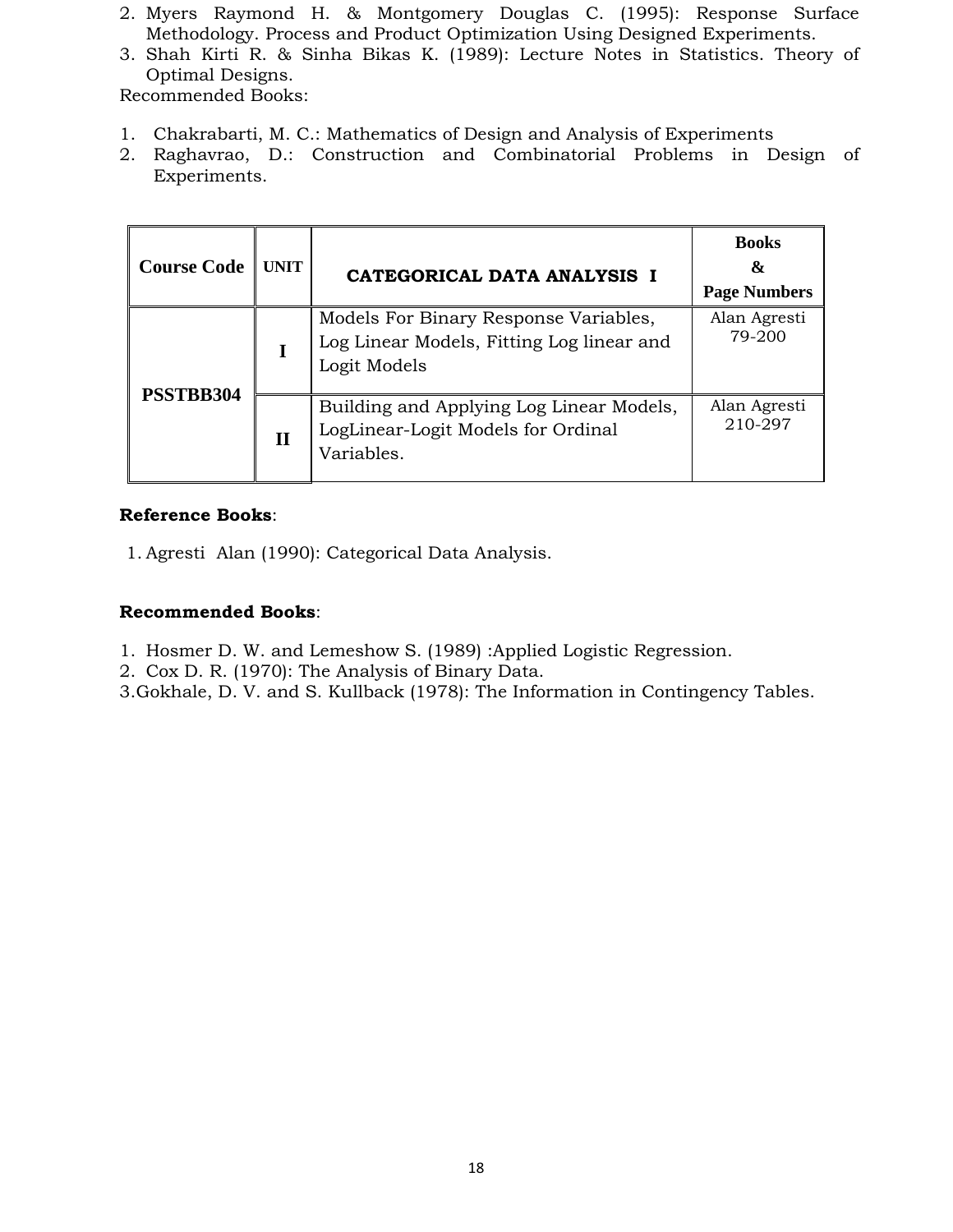| <b>Course Code</b> | <b>UNIT</b>  | <b>ECONOMETRICS I</b>   | <b>Books</b><br>&<br><b>Page Numbers</b> |  |
|--------------------|--------------|-------------------------|------------------------------------------|--|
| PSSTBC304          |              | Linear Regression Model | Gujarati<br>246-282                      |  |
|                    | I            | Multicollinearity       | Gujarati<br>283-315                      |  |
|                    |              | Heteroscedasticity      | Gujarati<br>316-352                      |  |
|                    |              | Autocorrelation         | Gujarati<br>353-392                      |  |
|                    | $\mathbf{I}$ | Model Specification     | Gujarati<br>398-430                      |  |

- 1. Gujarati Damodar N.(1988): Basic Econometrics Second Edition
- 2. Qi Li and Jeffrey Scott Racine (2007): Nonparametric Econometrics

Recommended Books:

- 1. Brian Snowdon, Howard R. Vane,. *Modern Macroeconomics: Its Origins, Development And Current State*. Edward Elgar Publishing.
- 2. Bade, Robin; and Michael Parkin. (2001) *Foundations of Microeconomics.* Addison Wesley Paperback 1st Edition.
- 3. Eaton, B. Curtis; Eaton, Diane F.; and Douglas W. Allen. : (2002) *Microeconomics*. Prentice Hall, 5th Edition.
- 4. Amemiya, T. ( 1985):Advanced Econometrics. Cambridge, MA: Harvard University Press.
- 5. Berndt, E. R. ( 1991):The Practice of Econometrics. Reading, MA: Addison-Wesley.
- 6. Card, D., and A. Krueger. ( 1995) : Myth and Measurement: The New Economics of the Minimum Wage. Princeton, NJ: Princeton University Press.
- 7. DeGroot, M. H., and M. J. Schervish. ( 2002) Probability and Statistics. 3rd ed. Boston: Addison-Wesley.
- 8. Goldberger, A. S.( 1991):A Course in Econometrics. Cambridge, MA: Harvard University Press.
- 9. Wooldridge, J. M. ( 2003) :Introductory Econometrics. 2nd ed. Cincinnati, OH: South-Western College. (Wooldridge is the basic text. The material in Goldberger is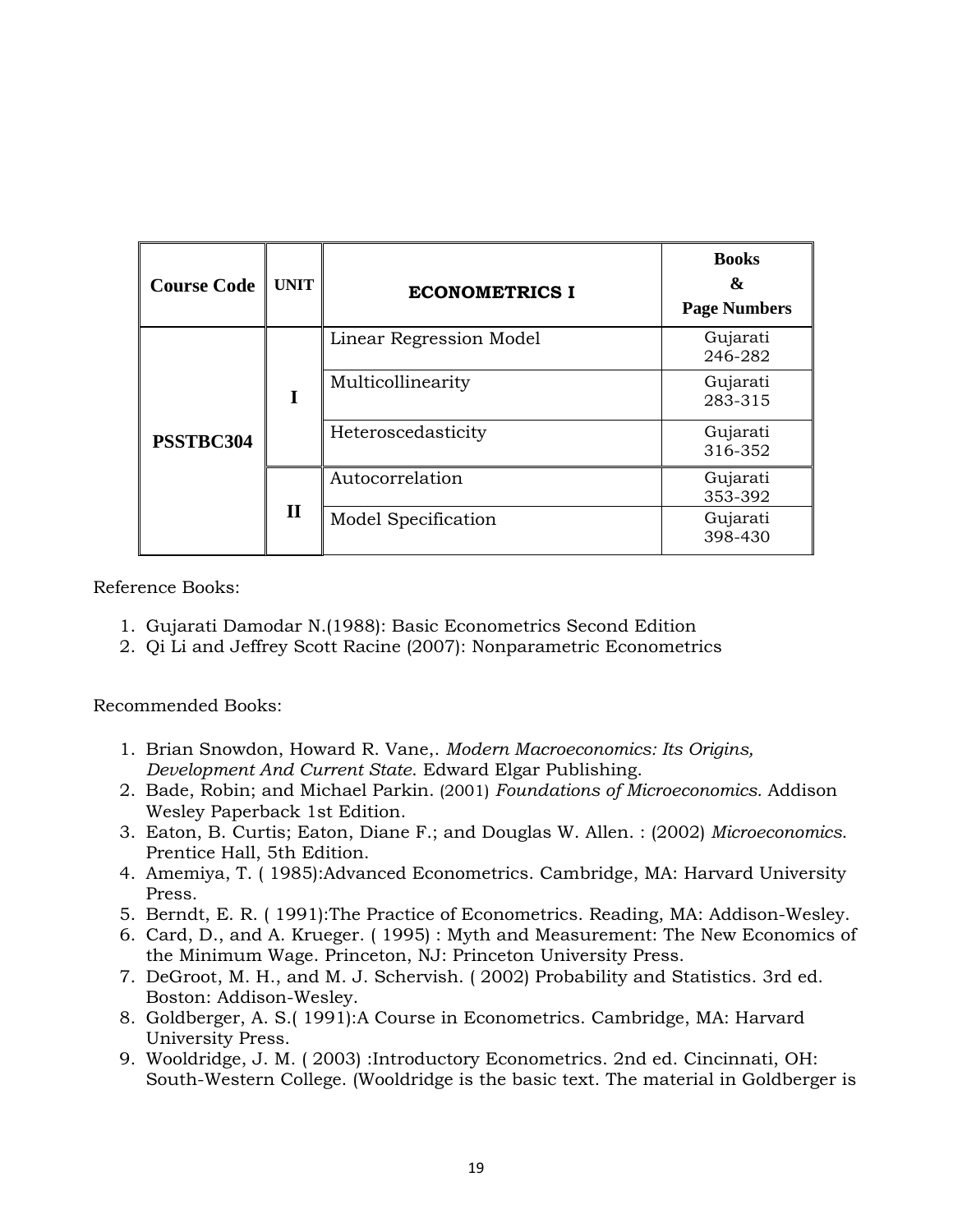more advanced and optional. DeGroot and Schervish is a recommended text for statistics review.)

- 10. Griliches, Z., and Intriligator, M. (1983):Handbook of Econometrics. Vol. 1-3. Amsterdam, Holland; New York, NY: North-Holland,
- 11. Koopmans, T. C. (1957): Three Essays on the State of Economic Science. New York, NY: McGraw-Hill.
- 12. Greene, W. H. (2002): Econometric Analysis. 5th ed. Upper Saddle River, NJ: Prentice Hall.

- 13. White, H. (1984): Asymptotic Theory for Econometricians. Orlando, FL: Academic Press.
- 14. Wooldridge, J. M. (2001): Econometric Analysis of Cross Section and Panel Data. Cambridge, MA: MIT Press.
- 15. Ruud, P, (2000): An Introduction to Classical Econometric Theory. New York, NY: Oxford University Press.
- 16. Novice SAS users may find The Little SAS Book helpful.

| Course<br>Code | <b>UNIT</b>  | FINANCIAL STATISTICAL ECONOMICS I                   | <b>Books</b><br>&<br>Page<br><b>Numbers</b> |
|----------------|--------------|-----------------------------------------------------|---------------------------------------------|
| PSSTBD304      |              | Mechanics of Future Market & Hedging<br>Strategies. | John C. Hull<br>21-73                       |
|                | I            | Interest Rate                                       | John C. Hull<br>75-128                      |
|                |              | Determination of Forward and Future<br>Prices       | John C. Hull                                |
|                | $\mathbf{I}$ | Interest Rate Futures, Swaps                        | John C. Hull<br>129-148                     |
|                |              | Mechanics of Options Markets                        | John C. Hull<br>149-202                     |

#### **Reference Books :**

- 1. Hull John C. (2006): Options , Futures and Other Derivatives 6th Edition.
- 2. Elton Edwin J. and Gruber Martin J(1997): Modern Portfolio Theory and Investment Analysis 5<sup>th</sup> Edition.
- 3. Panjer Hary H.(1998): Financial Economics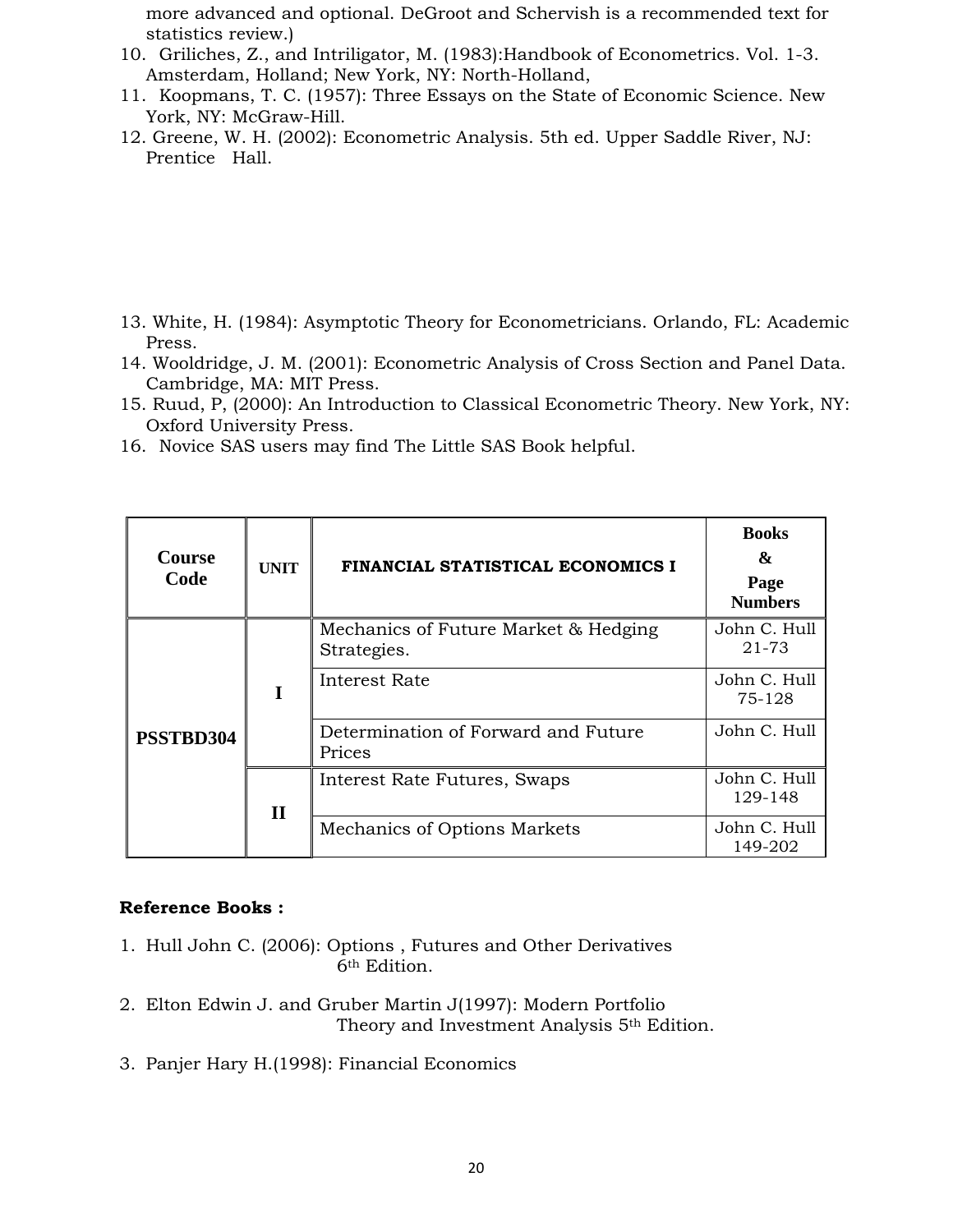| <b>Course Code</b> | <b>UNIT</b>  | <b>MEASURE THEORY I</b>                       | <b>Books</b><br>&<br>Page<br><b>Numbers</b> |
|--------------------|--------------|-----------------------------------------------|---------------------------------------------|
| PSSTBE304          | I            | Operation On Sets                             | Doob<br>$7 - 16$<br>Halmos<br>$9 - 15$      |
|                    |              | Classes Of Subjects of a Spaces Set-functions | Doob<br>11-36<br>Halmos<br>16-29            |
|                    | $\mathbf{I}$ | Measure Spaces                                | Doob<br>37-52<br>Halmos<br>30-48            |

- 1. Doob. J.L.(1994) : Measure Theory, Spring-Verlag
- 2. Halmos Paul R (1950) : Measure Theory : Spring-Verlag

| <b>Course Code</b> | <b>UNIT</b>  | <b>RISK ANALYSIS I</b>                                                      | <b>Books</b><br>&<br><b>Page Numbers</b>       |
|--------------------|--------------|-----------------------------------------------------------------------------|------------------------------------------------|
| PSSTBF304          |              | Claim Number Process                                                        | Beard,<br>Pentikainen<br>& Pesonen<br>$1 - 46$ |
|                    | Ι            | Compound Poisson Process                                                    | Beard,<br>Pentikainen<br>& Pesonen<br>47-125   |
|                    | $\mathbf{I}$ | Application related one year time and<br>variance as a measure of stability | Beard,<br>Pentikainen<br>& Pesonen<br>126-182  |
|                    |              | Risk Process with a time span of several                                    | Beard,<br>Pentikainen                          |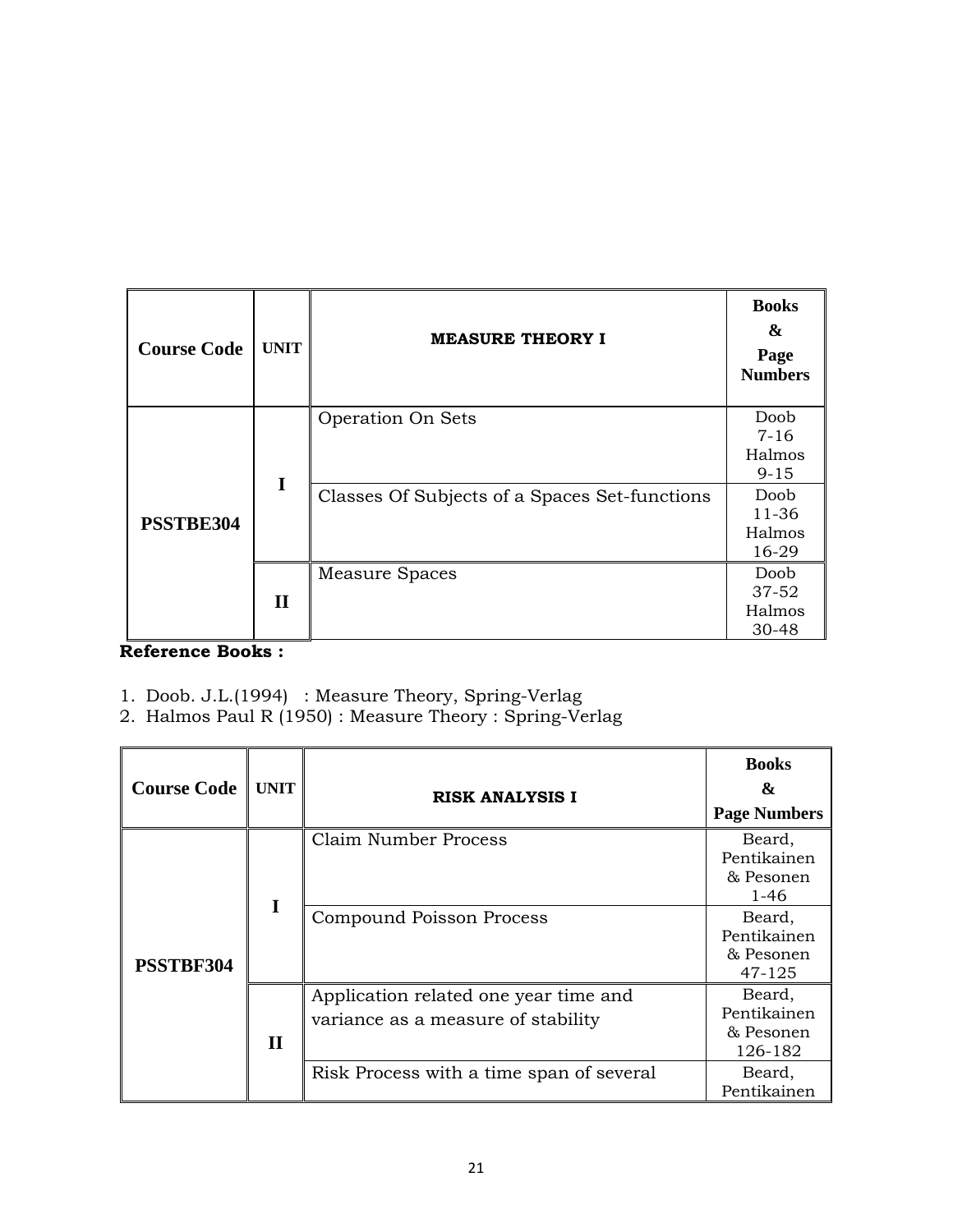| years | Pesonen<br>&<br>186-257 |
|-------|-------------------------|
|-------|-------------------------|

- 1. Willan Andrew R. & Briggs Andrew H.(2006): Statistical Analysis of cost effectiveness data.
- 2. Beard R. E., Pentikainen T. & Pesonen E.(1984): Risk Theory The Stochastic Basis of Insurance Third Edition

| <b>Course Code</b> | <b>UNIT</b> | STATISTICAL DECISION THEORY I           | <b>Books</b><br>&<br>Page<br><b>Numbers</b> |
|--------------------|-------------|-----------------------------------------|---------------------------------------------|
| PSSTBG304          |             | Decision Problem                        | <b>DeGroot</b><br>121-154                   |
|                    | I           | Conjugate Families of Distributions     | DeGroot<br>155-189                          |
|                    | П           | <b>Limiting Posterior Distributions</b> | DeGroot<br>190-225                          |

# **Reference Books:**

1. DeGroot Morris H.(1970) : Optimal Statistical Decisions

## **Recommended Books:**

- 1. Berjer,J: Statistical Decision Theory and Bayesian Analysis.
- 2. Ghosh: Sequential Tests of Statistical Hypothesis
- 3. Savage, L.J.: Foundations of Statistics.

| <b>Course Code</b> | <b>UNIT</b> | <b>GENETICS I</b>                                       | <b>Books</b><br>&<br>Page<br><b>Numbers</b>         |
|--------------------|-------------|---------------------------------------------------------|-----------------------------------------------------|
| PSSTBH304          |             | Basic Terms and Definitions in Genetics and<br>Concepts | Elandt-<br>Johnson<br>$1-9,$<br>$33 - 35,$<br>39-52 |
|                    |             | Equilibrium Laws in Panimictic Populations              | Elandt-<br>Johnson<br>57-75                         |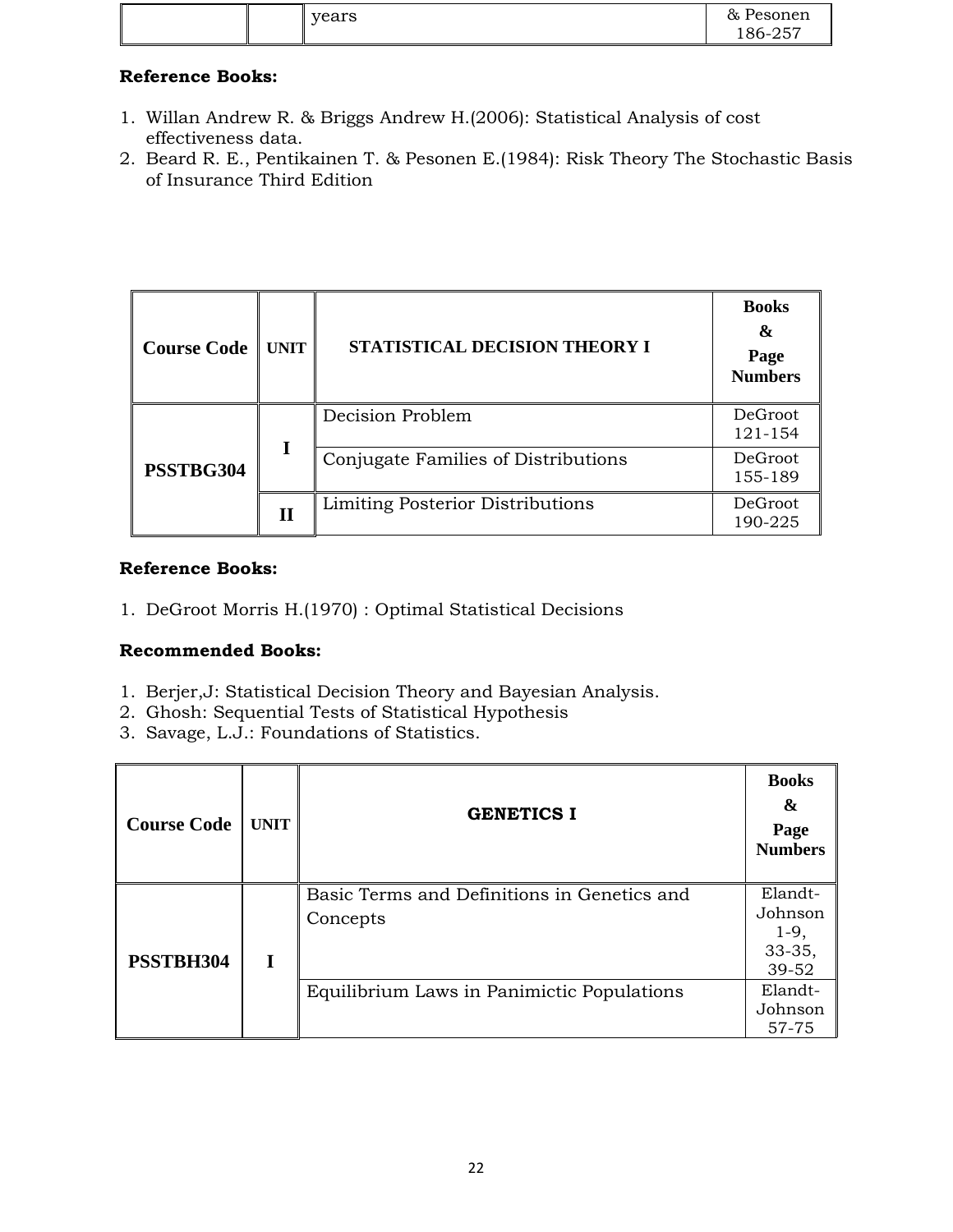|             | Genotype Distributions for Relatives in Randomly<br><b>Mating Populations</b> | Elandt-<br>Johnson<br>122-149 |
|-------------|-------------------------------------------------------------------------------|-------------------------------|
| $\mathbf H$ | Inbreeding and Nonrandom Mating                                               | Elandt-<br>Johnson<br>196-234 |
|             | Natural Selection and Mutation                                                | Elandt-<br>Johnson<br>240-275 |

1.Elandt-Johnson Regina C.(1971): Probability Models and Statistical Methods in Genetics.

2. Agarwal B. L. and Agarwal S. P.(2007):Statistical Analysis of

Quantitative Genetics.

# **Recommended Books :**

- 1. Kempthome, O.(1957): An Introduction to Genetic Statistics.
- 2. Li, C. C.,(1955): Population Genetics, Chicago University Press.
- 3. Ewens, W.J. (1979) :Mathematical Population Genetics ,Springer Verlag.
- 4. Nagilaki, T. (1992) :Introduction to Theoretical Population Genetics ,Springer Verlag.
- 5. Durbin, R., Eddy, S.R., Krogh, A. and Mitchison,G. (1998) :Biological Sequence Analysis: Probabilistic Models of Proteins and Nucleic Acids. Cambridge Univ. Press.

| <b>Course Code</b> | <b>UNIT</b> | STOCHASTIC PROCESSES I                    | <b>Books</b><br>&<br>Page<br><b>Numbers</b> |
|--------------------|-------------|-------------------------------------------|---------------------------------------------|
|                    |             | <b>Stochastic Process: Basic Concepts</b> | Medhi<br>56-68                              |
| PSSTBI304          |             | Markov Process with Discrete State Space  | Medhi<br>157-192                            |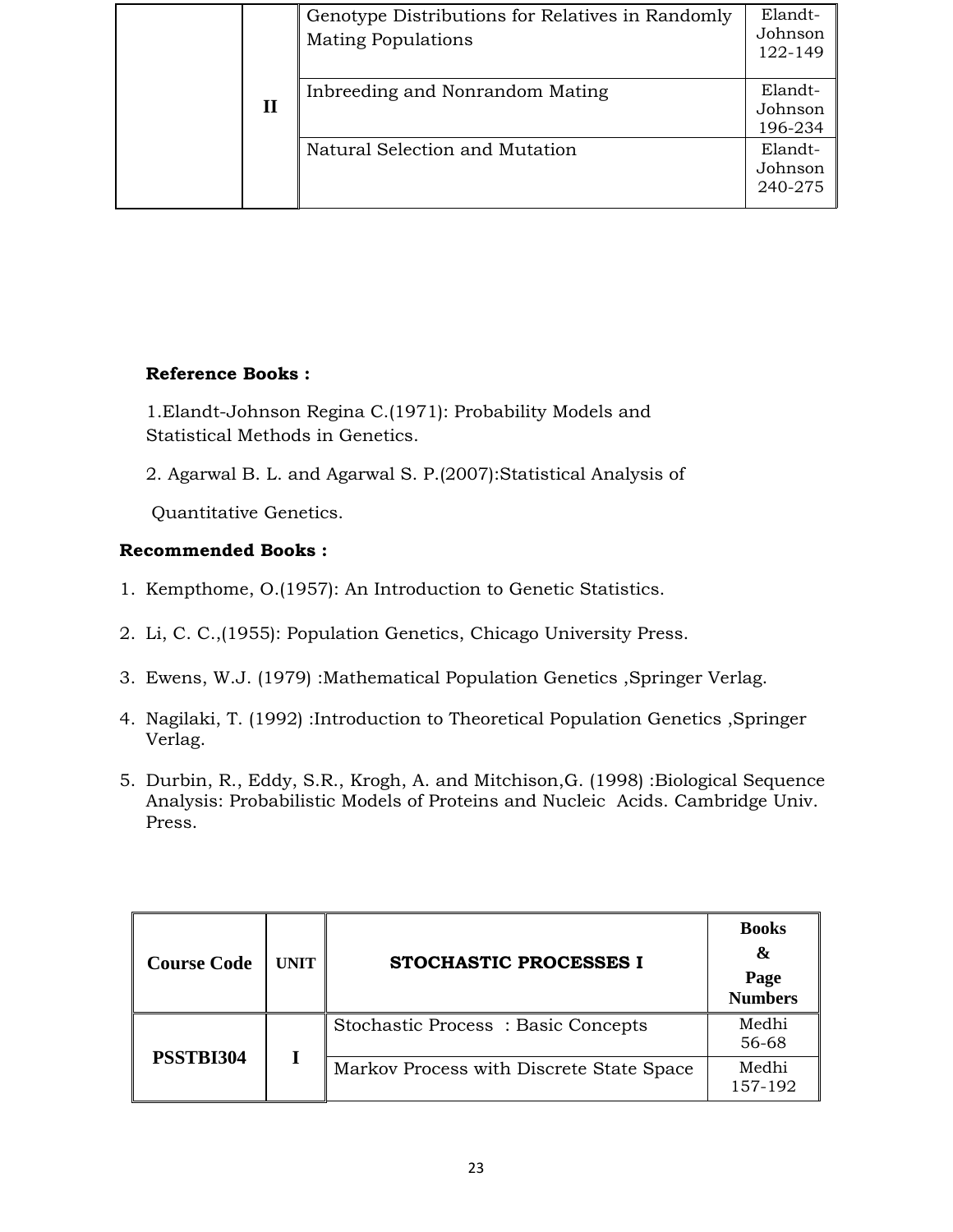|  | Simulation Advanced topics   | Ross<br>590-600 |
|--|------------------------------|-----------------|
|  | Variance Reduction Technique | Ross<br>624-650 |

1.Medhi J. (1994) : Stochastic Processes Second edition,Wiley Eastern.

2.Ross S. M. (1993) : Introduction to Probability Models.

3. Durrett R. (1999) : Essentials of Stochastic Process.

4. Bhatt Narayan C. : Elements of Applied Stochastic Processes

# **Recommended Books:**

1.Cox D. R. and Miller H. D. (1965): The Theory of Stochastic Processes.

2.Karlin S. and Taylor H. M. (1975): First Course in Stochastic Processes second edition.

| ourse Code | <b>UNIT</b>  | <b>SURVIVAL ANALYSIS I</b> | <b>Books</b><br>&<br><b>Page Numbers</b> |
|------------|--------------|----------------------------|------------------------------------------|
| PSSTBJ304  |              | Survival distribution      | Smith<br>$1 - 17$                        |
|            | I            | Hazard models              | Smith<br>19-36                           |
|            |              | Data Plots                 | Smith<br>55-72                           |
|            | $\mathbf{I}$ | Reliability of the system  | Ross<br>499-548                          |

## **Reference Books:**

- 1. Barlow R.E. and Proschan F (1965): Mathematical theory of reliability
- 2. Barlow R.E. and Proschan F(1975): Statistical theory of reliability and life testing
- 3. Ross S. M.(1993): Introduction to Probability Models
- 4. Smith P.J. (2002): Analysis of Failure and Survival data
- 5. Medhi J.(1994): Stochastic Processes (second edition)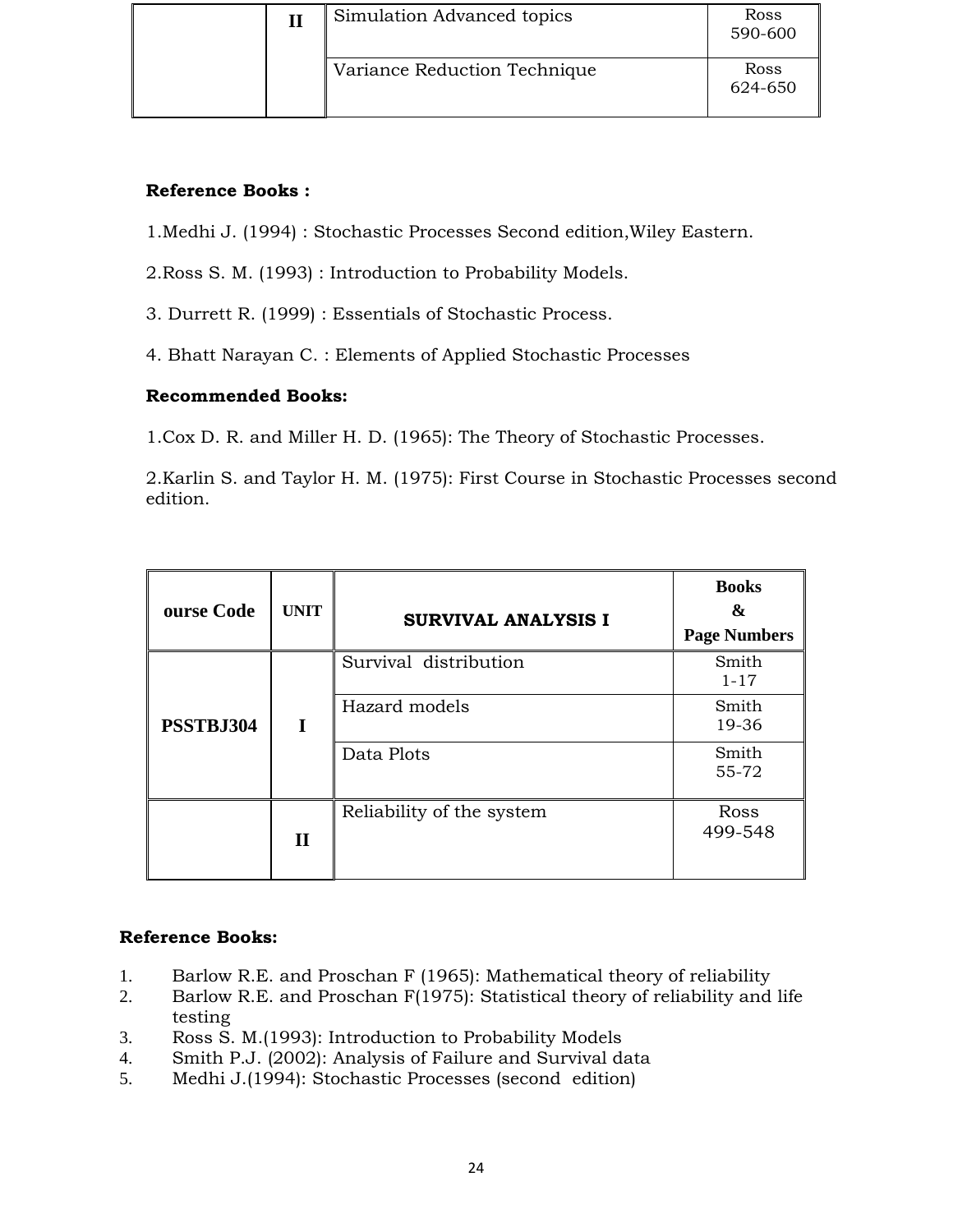- 6. Bain L.J. (1978): Statistical Analysis of Reliability and life testing models.
- 7. Lawless J.F.(1982): Statistical models and methods for life time data
- 8. Mann N.R., Schlafer R.E. and Singpurwalla N.D.(1974) : Methods of Statistical analysis of reliability data.

# **PRACTICALS**

At the end of Third Semester there will be a practical examination based on Theory papers PSST301, PSST302, PSST303 and PSST304

| <b>PSSTP3A</b> | <b>BASED ON PSST301</b><br><b>BASED ON PSST302</b>                                                  |                |
|----------------|-----------------------------------------------------------------------------------------------------|----------------|
|                | <b>BASED ON SPSS AND MINITAB</b>                                                                    | <b>Total</b>   |
|                | <b>BASED ON ANY TWO ELECTIVES</b><br><b>CHOSEN FROM GROUP A</b>                                     | <b>Credits</b> |
| <b>PSSTP3B</b> | <b>BASED ON ANY TWO ELECTIVES</b><br><b>CHOSEN FROM GROUP B</b><br><b>BASED ON VIVA AND JOURNAL</b> |                |

Contents of PSSTP3A and PSSTP3B to be covered with the help of Statistical Software like SAS, SPSS, MINITAB, ' R' Software etc. As a part of PSSTP3A students will have to give a test on SPSS of 10 marks and MINITAB of 10 marks. As a part of PSSTP3B students will have to give Viva of 10 marks and 10 marks are assigned to the journal. Test on SPSS and MINITAB will be based on all the syllabus of M. Sc Semester 1,2 and 3.

6 hours practical per week 2 hours software per week Therefore Practicals + Software = 8 hours per week Hence 120 Teaching hours + 120 Notional  $= 240$  hours **= 8 credits** 

## **Total number of Credits for Third Semester**

## **Theory 16 + Practicals 8 = 24**

## **Reference Books** : **Statistical Software**

- 1. Carver R.H. & Others Data analysis with SPSS.
- 2. Cody R.P. & Smith J.H. Applied Statistics and the SAS programming language.
- 3. Darren Georage and Paul Mallery SPSS for windows.
- 4. Spencer N.H.(2004) SAS Programming, the one day course.
- 5. Practical Statistical for experimental biologists.
- 6. Random A and Everitt R.S. : A handbook of statistical analysis using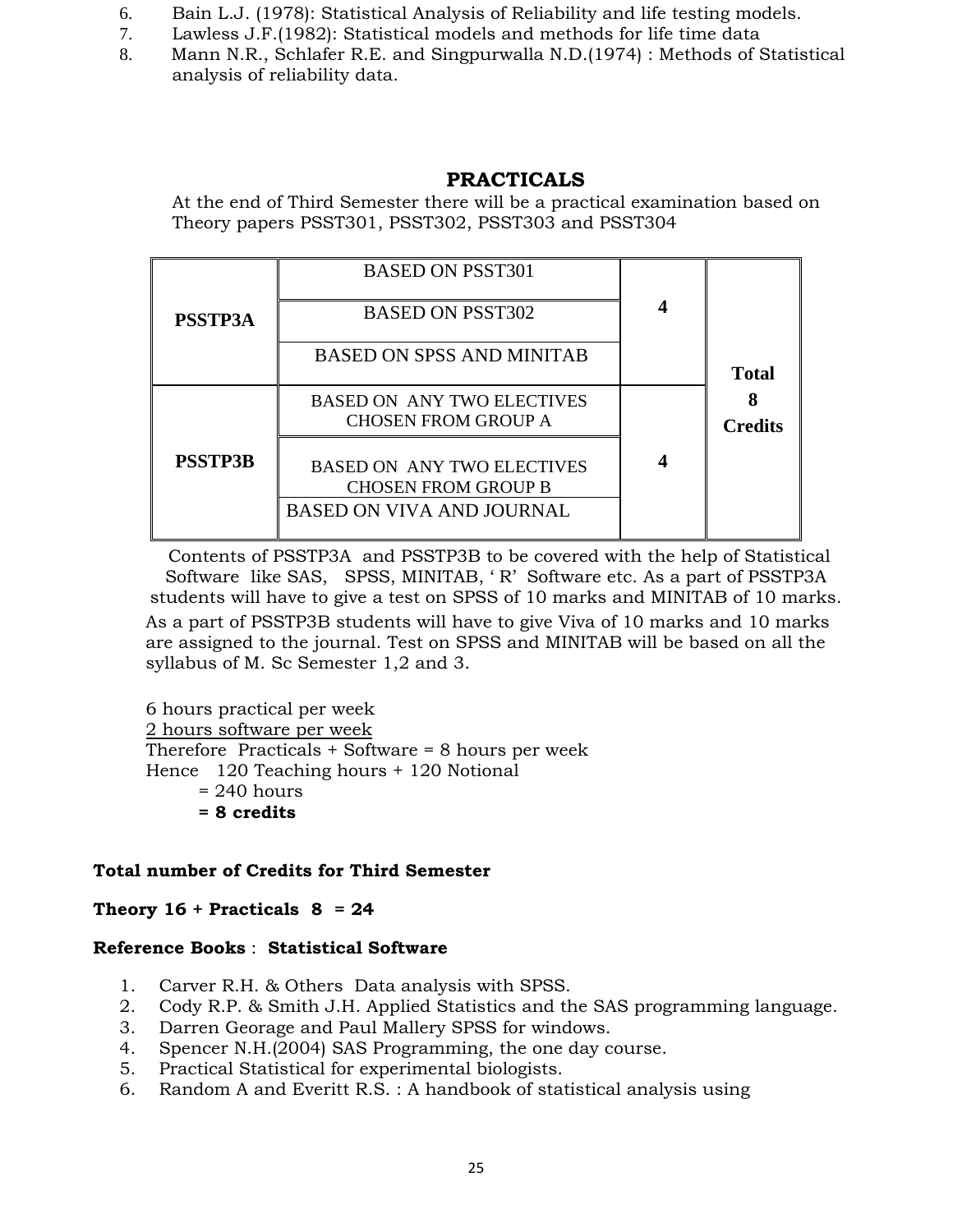- 7. Nom o' Rowke, Larry Hatcher, Edward J. Stepansk : A Step by step approach using SAS for univariate and multivariate Statistics ( 2nd Edition)
- 8. Nom O' Rourke, Larry Hatcher Edward J. Stepansk. A step by Approach
- 9. using SAS for unvariate and multivariate Statistics-2nd Edition SAS Institution. Inc. Wily.

10.Donald L. Harmell, James F.Horrell.Data. Statistics and Decision Models with Excel

# **Data Site :**

http://www.cmie.com/ - time series data (paid site)

www.mospi.nic.in / websitensso.htm (national sample survey site)

www.mospi.nic.in /cso\_test.htm (central statistical organization)

www.cenrusindia.net (cenrus of India)

www.indiastat.com (paid site on India statistics)

www.maharashtra.gov.in /index.php (Maharashtra govt.site)

www.mospi.gov.in (government of India)

## **Case studies :**

- 1. A.C Rosander : Case Studies in Sample Design
- 2. Business research methods Zikund (http://website, swlearning.com)
- 3. C. Ralph Buncher 21 and Jia-Yeong Tsay : Statistical in the Pharmaceutical Industry
- 4. Contempory Marketing research carl McDaniel, Roges Gates. (McDaniel, swcollege.com)
- 5. Edward J Wegmes g. Smith : Statistical Methods for Cancer Studies
- 6. Eugene K. Harris and Adelin Albert : Survivorship Analysis for Clinical Studies
- 7. Marketing research Zikmund (http://website.swlearing.com)
- 8. Marketing research Naresh Malhotra (http://www.prenhall.com /malhotra)
- 9. http://des.maharashtra.gov.in ( government of maharashtra data)
- 10.Richard G. Cornell :Statistical Methods for Cancer Studies
- 11.Stanley H. Shapiro and Thomas H.Louis Clinical Trials
- 12.William J. Kennedy, Jr. and James E. Gentle. Statistical Completing
- 13.Case Studies in Bayesion Statistics vol. VI Lecture notes in Bayesion Statistics number 167 (2002)

Constantine, Gatsonis Alicia, Carriquary Andrew, Gelman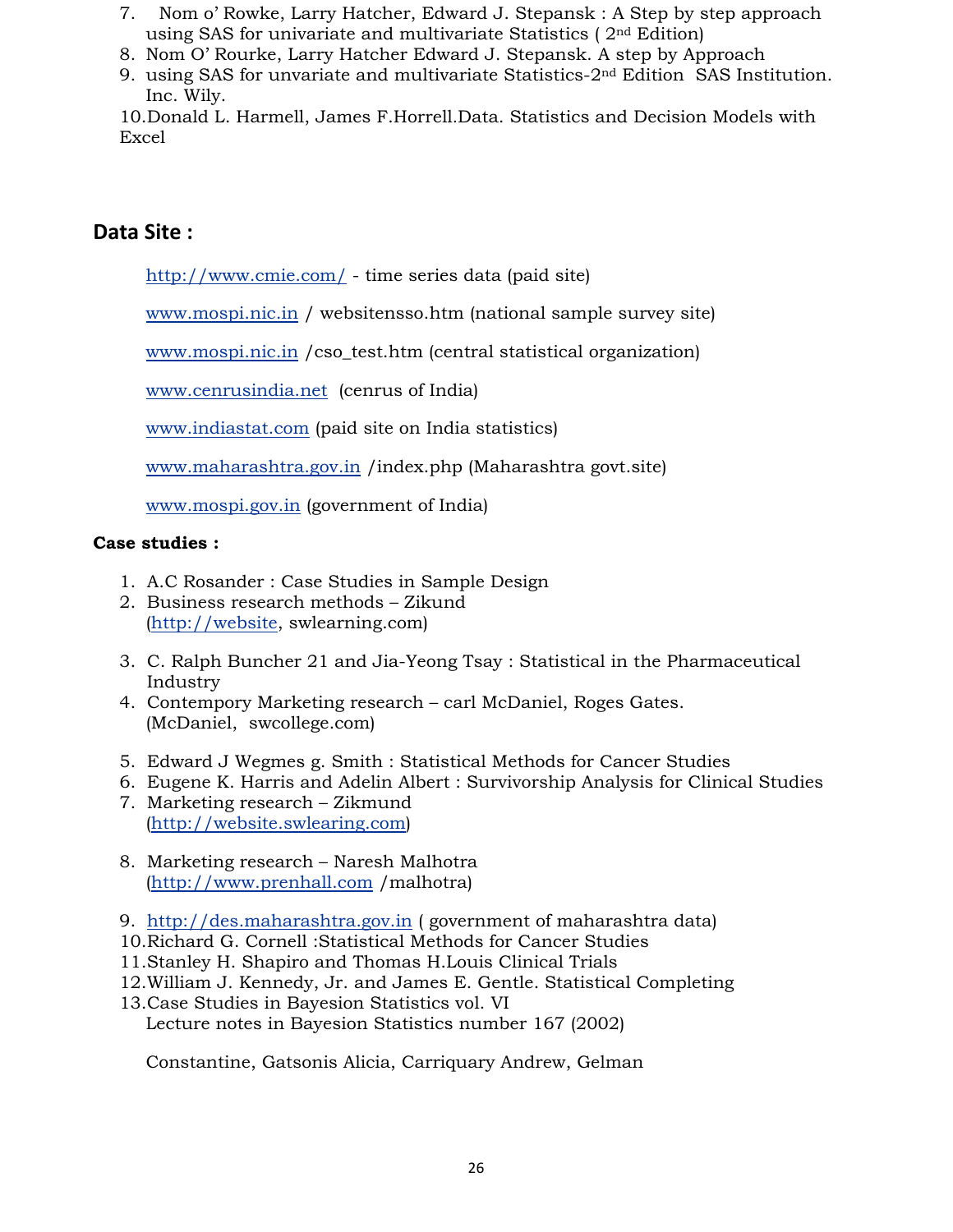14.Wardlow A.C (2005) Practical Statistical for Experimental bilogoists (2nd Edition)

## **Total number of Credits for Third Semester**

## **Theory 16 + Practicals 8 = 24**

#### **Exam Pattern for Theory and Practical**

| Internal Exam     | 40 Marks                     |
|-------------------|------------------------------|
| Semester End Exam | 60 Marks of 3 hours duration |

At the end of third Semester there will be a practical examination based on Theory papers Based on PSST301, PSST302, PSST303 and PSST304.

#### **SEMESTER IV**

## **Page numbers given below indicate depth and scope of syllabus**

**Total No. of Classroom Teaching 60 hours +60 notional Hours =120 hours= 4 credits** 

| <b>Course Code</b> | <b>UNIT</b>  | MULTIVARIATE ANALYSIS II                                                                 | <b>Books</b><br>& Page<br><b>Numbers</b> |
|--------------------|--------------|------------------------------------------------------------------------------------------|------------------------------------------|
|                    |              | Hotelling's $T^2$ and its applications.                                                  | Anderson<br>170-206                      |
|                    | L            | Regression and correlation coefficients<br>among several variables and their<br>testing. | Anderson<br>115-169                      |
| <b>PSST401</b>     | $\mathbf{H}$ | Likelihood Ratio Tests                                                                   | Anderson<br>291-380<br>Giri<br>175-288   |
|                    |              | Multivariate Analysis of variance                                                        | Johnson-<br>Wichern<br>290-375           |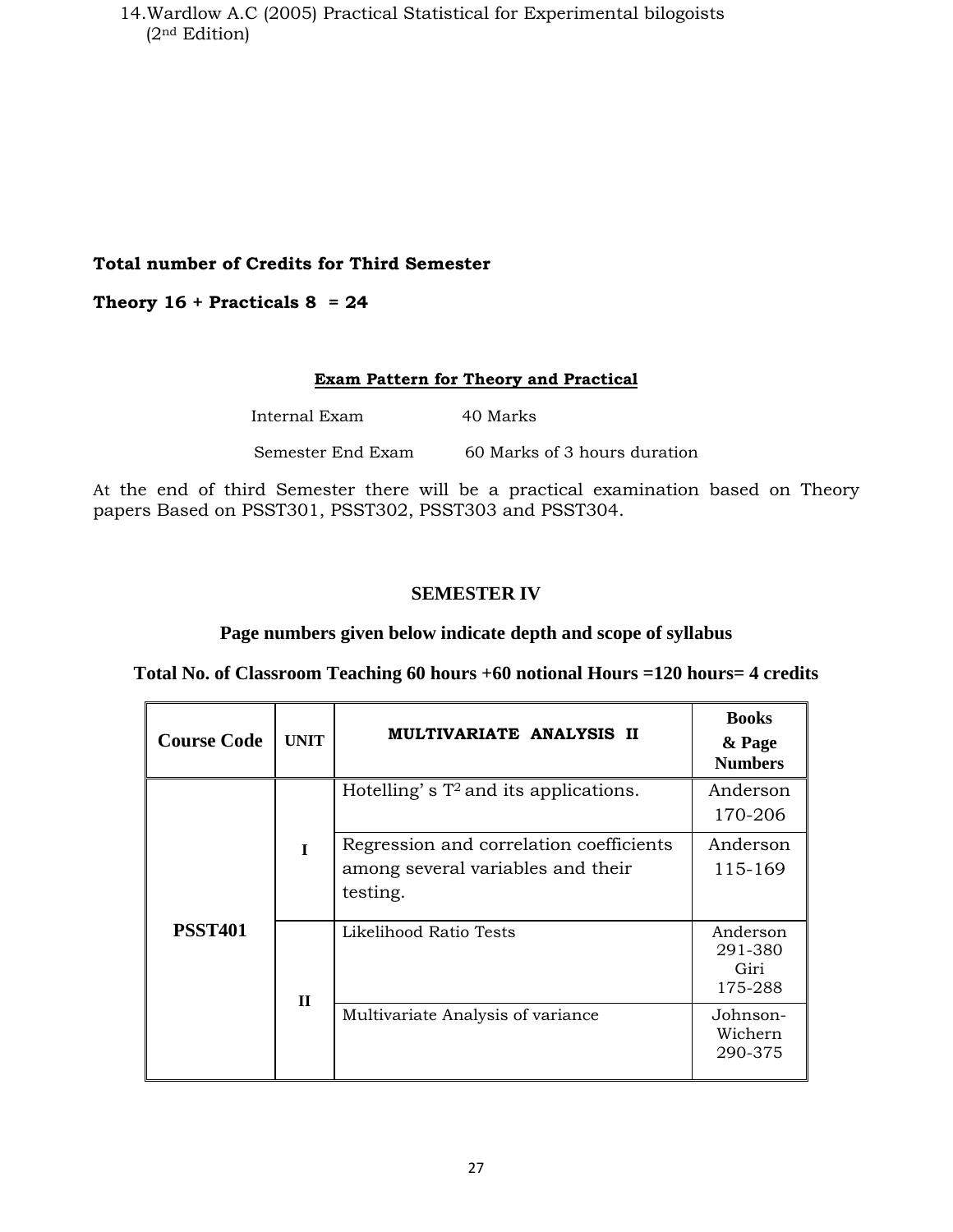| Ш         | Canonical Correlations and Variates                                                                                                         | Johnson-<br>Wichern<br>587-627                                    |
|-----------|---------------------------------------------------------------------------------------------------------------------------------------------|-------------------------------------------------------------------|
| $\bf{IV}$ | Discriminant analysis, classification of the<br>observations into one of the two<br>populations. Extension to more than two<br>populations. | Johnson-<br>Wichern<br>629-723<br>Dillon-<br>Goldstein<br>360-392 |

- 1. Johnson Richard A and Wichern D.W. (1998) : Applied Multivariate Statistical Analysis (4th Edition)
- 2. Anderson T.W.(1958 ) : An Introduction to Multivariate Statistical Analysis.
- 3. Dillon William R & Goldstein Mathew (1984) : Multivariate Analysis : Methods and Applications.
- 4. Giri Narayan C. (1995): Multivariate Statistical Analysis.
- 5. Kshirsagar A.M.(1979) : Multivariate Analysis
- 6. Hardle Wolfgang & Hlavka : Multivariate Statistics : Exercise & Solutions

# **Recommended Books :**

- **1.** Khatri C G : Multivariate Analysis.
- **2.** Mardia K V : Multivariate Analysis **.**

| <b>Course</b><br>Code | <b>UNIT</b>  | <b>TESTING OF HYPOTHESIS II</b>                                                                                      | <b>Books</b><br>& Page Numbers                                                                  |
|-----------------------|--------------|----------------------------------------------------------------------------------------------------------------------|-------------------------------------------------------------------------------------------------|
|                       | $\mathbf I$  | Unbiased Test, LMP & LMPU Test,                                                                                      | Lehman &<br>Romano<br>110-276<br>Rohatgi<br>& Saleh<br>486-489.                                 |
| <b>PSST402</b>        | $\mathbf{I}$ | Similar Test, Neyman structure test,<br><b>Invariant Test</b><br>Likelihood ratio tests<br>UMA, UMAU confidence sets | Lehman &<br>Romano<br>392-414<br>Rohatgi &<br>Saleh<br>490-500<br>Rohatgi &<br>Saleh<br>466-494 |
|                       | Ш            | Test for equality of k independent<br>samples                                                                        | Gibbons &<br>Chakrabarti                                                                        |

# **Total No. of Classroom Teaching 60 hours +60 notional Hours =120 hours= 4 credits**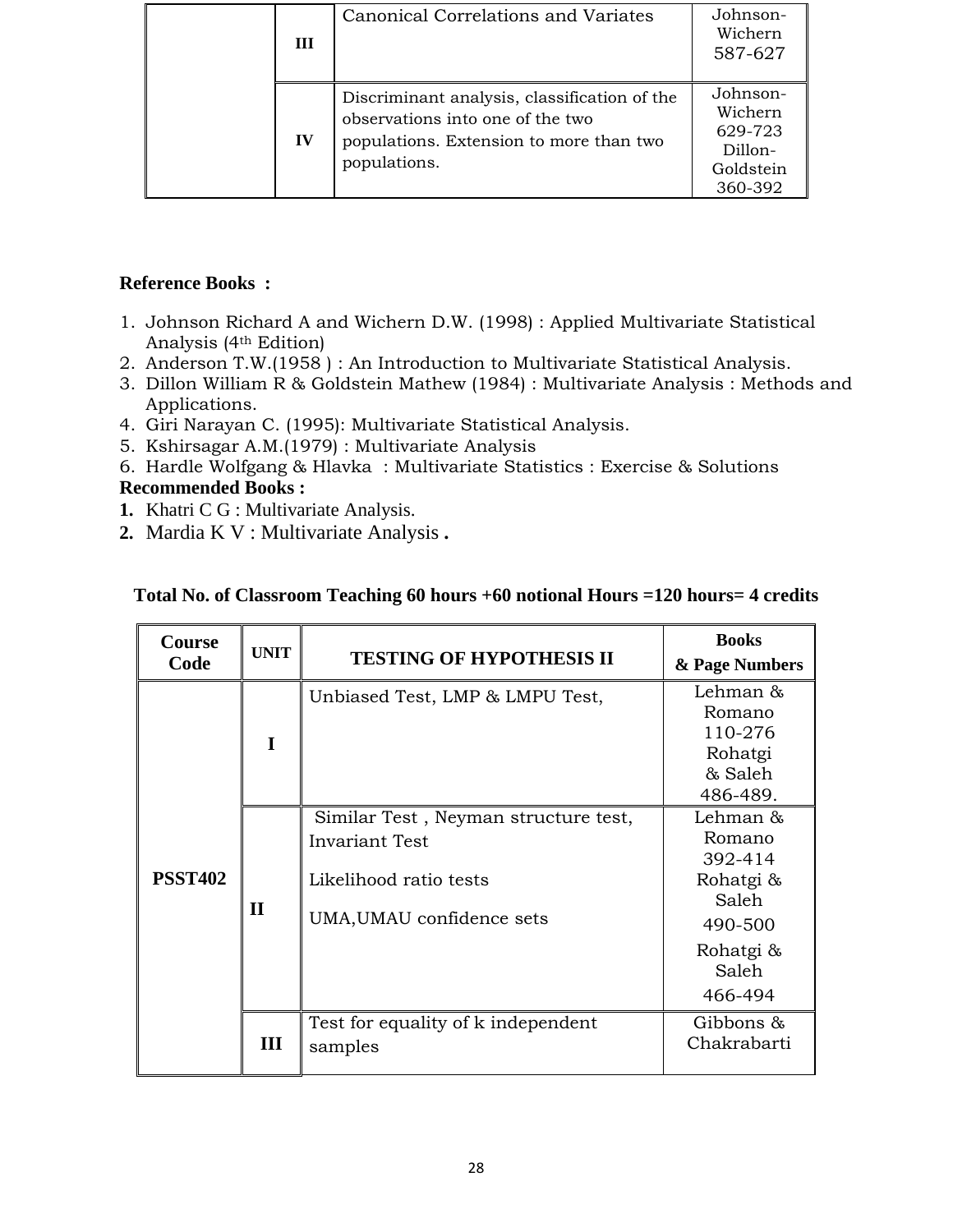|    | The Kruskal-Wallis one way ANOVA test                                      | Gibbons $\alpha$<br>Chakrabarti<br>288-307 |
|----|----------------------------------------------------------------------------|--------------------------------------------|
|    | Friedman's test                                                            | Gibbons &<br>Chakrabarti<br>386-396        |
|    | Measures of association for bivariate<br>Samples                           | Gibbons &<br>Chakrabarti                   |
| IV | Kendall's Tau coefficient<br>Spearman's coefficient of rank<br>correlation | Gibbons &<br>Chakrabarti<br>399-445        |
|    | Measure of association<br><b>SPRT</b>                                      | Wald                                       |

- 1. Vijay K. Rohatgi, A. K. M. D. Ehsanes Saleh: An introduction to probability and statistics. John Wiley and Sons:- (2nd Edition)
- 2. J. D. Gibbons & S. Chakrabarti : Nonparametric Statistical Inference. (3rd Edition, Revised and Expanded).
- 3. Lehmann, E.L. & Romano Joseph P. (2005) : Testing Statistical Hypotheses (3rd Edition):- Springer Text
- 4. A.Wald :- Sequential Analysis.

## **Recommended Books:**

- 1.Fergusson: Mathematical Statistics: A Decision Theoretic Approach
- 2.Zacks Samuel: Theory of Statistical Inference
- 3.Conover W.J. : Practical Nonparametric Statistics.
- 4.Jun Shao (2005): Mathematical Statistics.
- 5.Hollander and Wolf : Nonparametric Statistics.

## **Course code PSST403 and PSST404**

**Electives for PSST403 II(A) will be same as Electives for PSST303 I(A)** 

**Electives for PSST404 II(B) will be same as Electives for PSST304 I(B)** 

| <b>Course Code   UNIT</b> | BAYESIAN ANALYSIS II | <b>Books</b><br>&<br>Page<br><b>Numbers</b> |
|---------------------------|----------------------|---------------------------------------------|
| PSSTAA403                 | Minimax Analysis     | Berger<br>308-387                           |
|                           | Hypothesis-Testing   | Lee<br>123-167                              |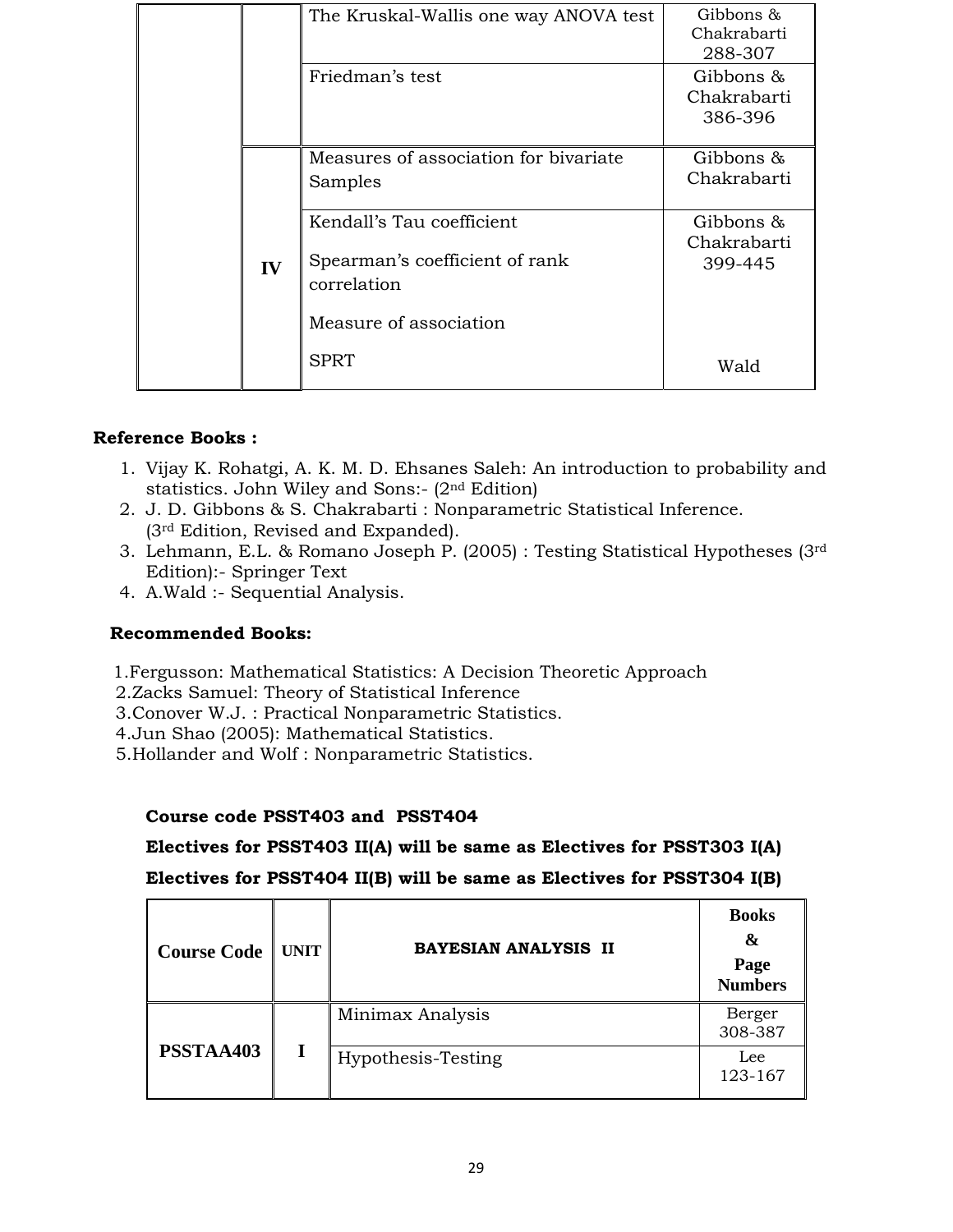|  | Preposterior & Sequential Analysis | Berger<br>432-512 |
|--|------------------------------------|-------------------|
|--|------------------------------------|-------------------|

- 1. Berger James O (1980) : Statistical Decision Theory & Bayesian Analysis. Spring-verlag.
- 2. Lee Peter M (1989) : Bayesian Statistics : An Introduction; Oxford University Press.

| <b>Course Code</b> | <b>UNIT</b> | <b>BIOINFORMATICS II</b>                                                                                                                                                         | <b>Books</b><br>&<br><b>Page Numbers</b> |
|--------------------|-------------|----------------------------------------------------------------------------------------------------------------------------------------------------------------------------------|------------------------------------------|
| <b>PSSTAB403</b>   | I           | M.C.'s with No Absorbing States,<br>Higher-Order Markov Dependence,<br>Markov Chain Monte Carlo, M.C.<br>with Absorbing States,<br>Continuous-Time M.C., Hidden<br>Markov Models | Ewens & Grant<br>303-348                 |
|                    | $\mathbf H$ | Computationally Intensive<br>Methods, Evolutionary Models,<br>Phylogenetic Tree Estimation.                                                                                      | Ewens & Grant<br>349-422                 |

## **Reference Books:**

1. Ewens Warren J. & Grant Gregory R.(2004): Statistical Methods in Bioinformatics An Introduction

## **Recommended Books :**

1.Simon Richard M (2003) :- Design and analysis of DNA Micro array Investigations.

2.Mount David W. (2004) : Bioinformatics Sequence and genome analysis.

3. Durbin Richard (19998) :- Biological sequence analysis. Probabilistic models of Proteins and Nucleic Acids.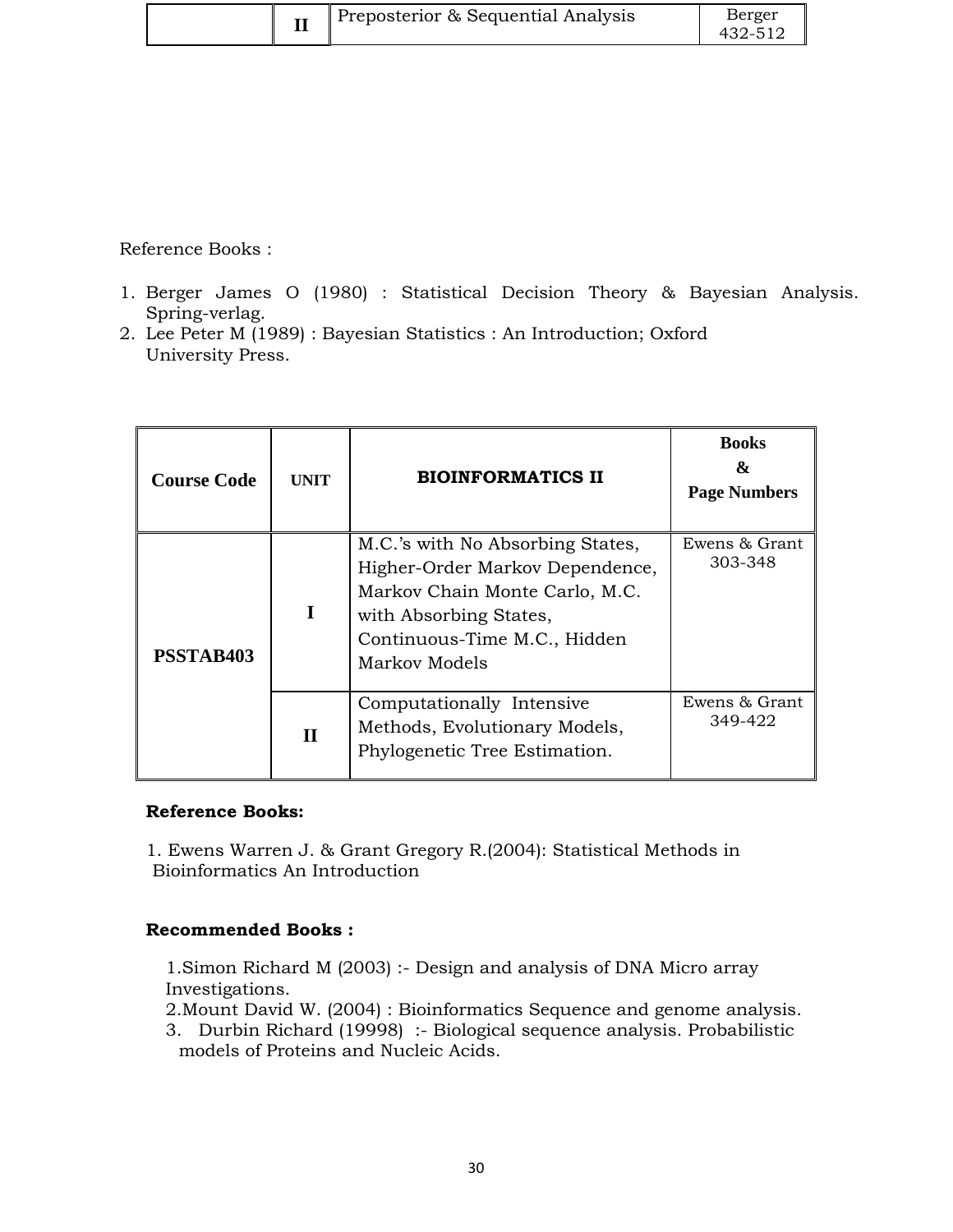| <b>Course Code</b> | <b>UNIT</b>  | <b>BIOSTATISTICS II</b>                                      | <b>Books</b><br>&<br><b>Page Numbers</b> |
|--------------------|--------------|--------------------------------------------------------------|------------------------------------------|
|                    |              | Efficiency, Reliability and Sensitivity                      | Finney<br>164-186                        |
|                    |              | Slope Ratio Assays                                           | Finney<br>187-213                        |
| PSSTAC403          | $\mathbf I$  | Repeated Measures, Introduction                              | Davis<br>$1 - 12$                        |
|                    |              | Univariate Methods                                           | Davis<br>15-28                           |
|                    | $\mathbf{H}$ | Normal Theory Methods: Unstructured<br>Multivariate Approach | Davis<br>$45 - 54$                       |
|                    |              | Normal-Theory Methods: Multivariate<br>Analysis of Variance  | Davis<br>73-82                           |
|                    |              | Normal-Theory Methods: Repeated<br>Measures ANOVA            | Davis<br>103-109                         |

- 1.Davis Charles S.(2002): Statistical Methods for the Analysis of Repeated Measurements.
- 2. Finney D,J: Statistical Methods in Biological Assays.
- 3. Fleiss Joseph L.,Levin Bruce & Paik Myunghee Cho (2003): Statistical Methods for Rates and Proportions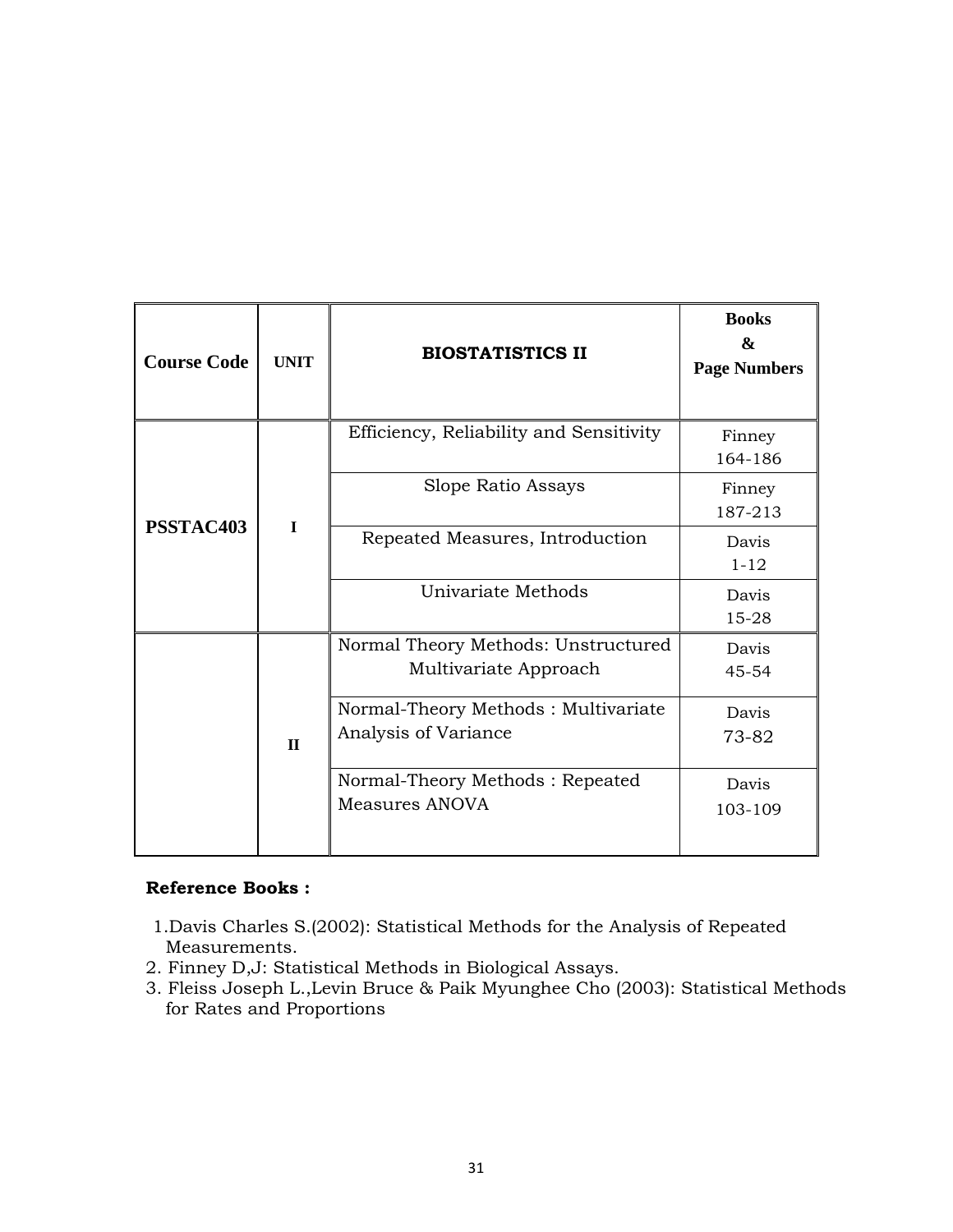| <b>Course Code</b> | <b>UNIT</b>  | <b>CLINICAL RESEARCH II</b>                                                         | <b>Books</b><br>&<br>Page<br><b>Numbers</b> |
|--------------------|--------------|-------------------------------------------------------------------------------------|---------------------------------------------|
| PSSTAD403          | $\mathbf I$  | Multiplicity and Interim Analysis<br>Comparing More Than Two<br>Treatments          | Fieller<br>79-112<br>Zhang<br>96-117        |
|                    |              | Crossover Trials<br>Causality, Non-compliance and<br>Intent-to-treat                | Fieller<br>113-132<br>Zhang<br>118-130      |
|                    |              | <b>Combining Trials</b><br>Survival Analysis in Phase III<br><b>Clinical Trials</b> | Fieller<br>133-146<br>Zhang<br>131-163      |
|                    | $\mathbf{I}$ | <b>Binary Response Data</b><br>Early stopping of Clinical Trials                    | Fieller<br>147-166<br>Zhang<br>164-193      |
|                    |              | Comparing Methods of<br>Measurements                                                | Fieller<br>167-175                          |

1.Dr. Fieller Nick(2007): Medical Statistics: Clinical Trials

2.Zhang Daowen (2007): Statistical Principles of Clinical Trials (Lecture Notes)

## **Recommended Books :**

- 1. Duolao Wang, Ameet Bakhai.Clinical Trials A Practical Guide to Design, Analysis, and Reporting
- 2. Phillip I. Good (2006): A Manager's Guide to the Design and Conduct of Clinical Trials (Manager's Guide Series): John Wiley & Sons, Inc.
- 3. Lawrence M. Friedman, Curt D.Furberg, David L .DeMets: Fundamentals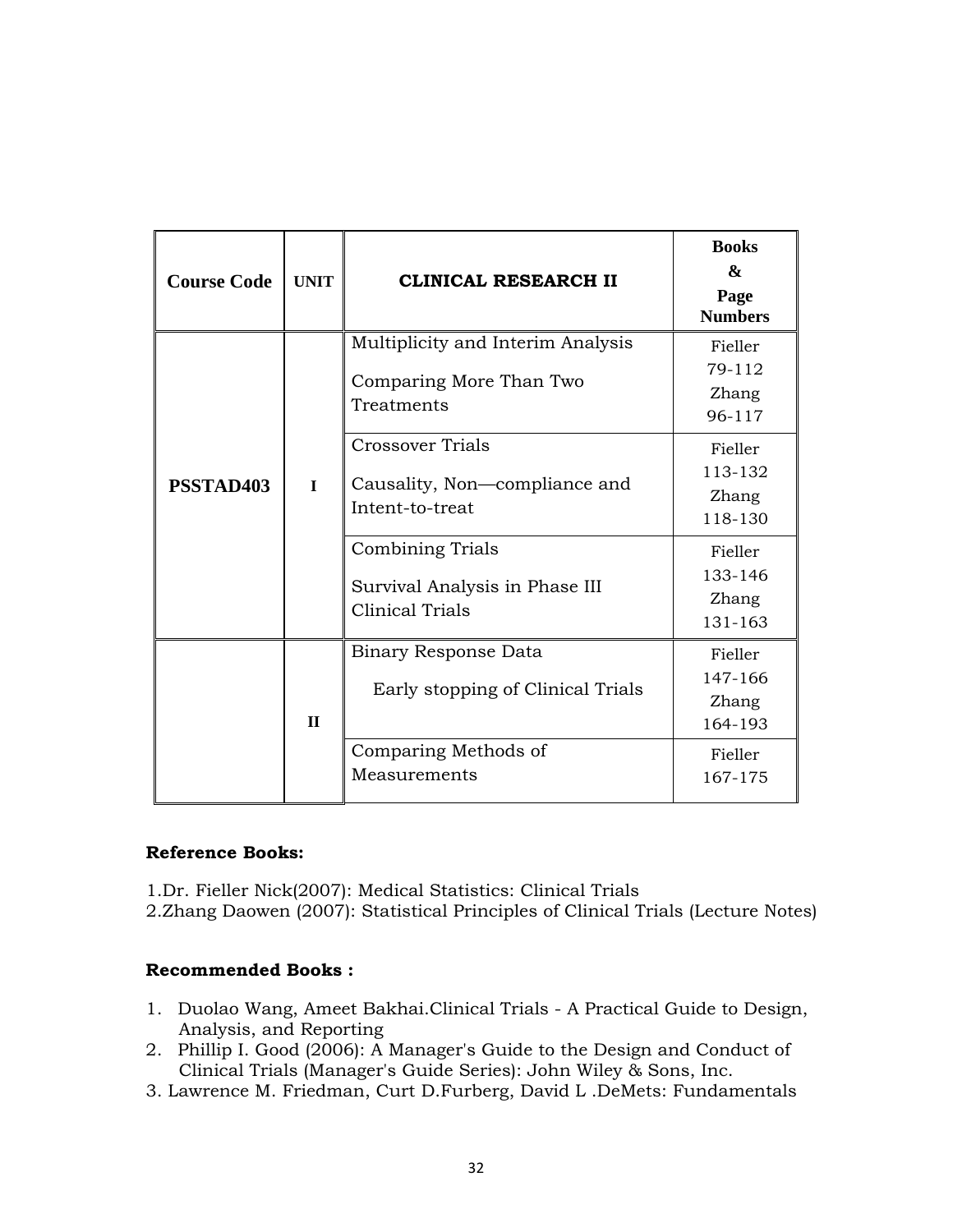of Clinical Trials,

- 4. Marilyn Mulay (2000): A Step-By-Step Guide to Clinical Trials. Jones & Bartlett.
- 5 Walker Glenn A. (2002): Common Statistical Methods for Clinical Research: With SAS Examples: Sas Inst.
- 6. Cleophas, Ton J.M. (2006):Statistics Applied to Clinical Trials: Edition: 3rd: Springer Verlag.

- 7. Shein-Chung Chow, Jen-Pei Liu (2004): Design and Analysis of Clinical Trials: Concepts and Methodologies Wiley Series in Probability and Statistics John Wiley & Sons, Inc.
- 8. Shein-Chung Chow, Jun Shao, Hansheng Wang.(2003): Sample Size Calculations in Clinical Research. Mercel Dekker, Inc.
- 9. Anne Whitehead(2003):Meta-Analysis of Controlled Clinical Trials, WILEY.
- 10. Leandro, Gioacchino (2005):Meta-analysis In Medical Research: The Handbook
- for the Understanding and Practice of Meta-Analysis:, Blackwell Pub
- 11. Byron Jones. (2003): Design and Analysis of Cross-Over Trials, Second Edition: CRC PRESS.

12. Patterson, Scott(2005):Bioequivalence And Statistics in Clinical Pharmacology. Chapman & Hall.

- 13. Dmitrienko, Alex; Molenberghs, Geert; Chuang-Stein, Christy; Offen, Walter. (2005):Analysis of Clinical Trials Using Sas: A Practical Guide:, Sas Inst.
- 14. Kimko, Hui C (2002):Simulation for Designing Clinical Trials: A
- Pharmacokinetic-Pharmacodynamic Modeling Perspective. Informa Healthc. 15. Ron Cody (2007): Learning SAS by Example: A Programmer's Guide. SAS Publishing.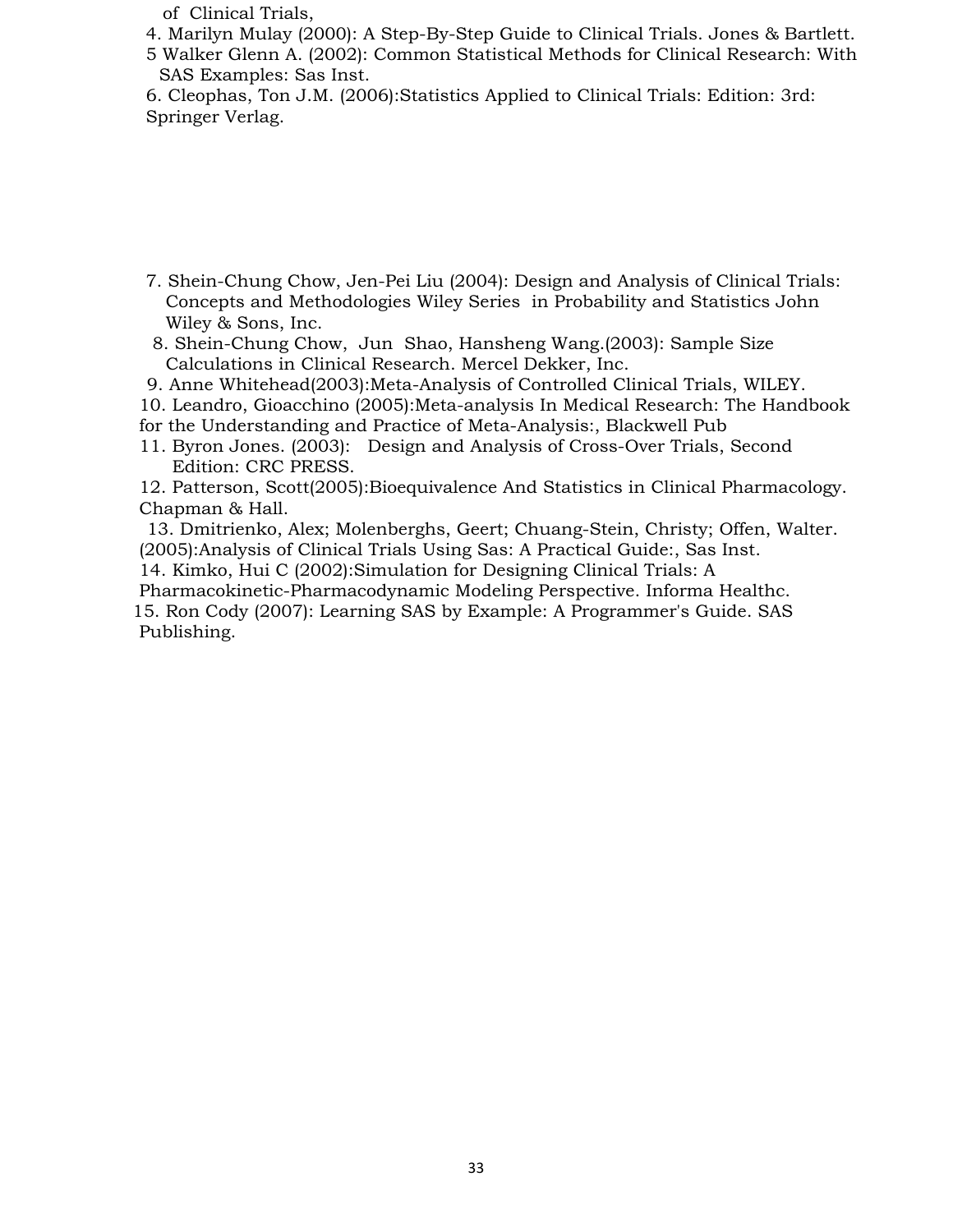| <b>Course Code</b> | <b>UNIT</b>  | <b>CONTINGENCIES II</b>               | <b>Books</b><br>&<br><b>Page Numbers</b> |
|--------------------|--------------|---------------------------------------|------------------------------------------|
| <b>PSSTAE403</b>   | T            | Multiple Decrements                   | Gerber<br>75-82                          |
|                    |              | Multiple Life Insurance               | Gerber<br>83-92                          |
|                    |              | The Total Claim Amount in a Portfolio | Gerber<br>93-102                         |
|                    | $\mathbf{H}$ | Expense Loading                       | Gerber<br>103-108                        |
|                    |              | Estimating Probabilities of Death     | Gerber<br>109-118                        |

1. Gerber Hans U. (1997) Third Edition: Life Insurance Mathematics.

#### **Recommended Books :**

- 1. Booth, P.M. et al.( 1999): Modern actuarial theory and practice, Chapman & Hall, CT-5 Lecture Notes: UK Institute Actuaries Core Reading for Subject CT5 Contingencies.
- 2. Promislow S. David (2006): Fundamentals of Actuarial Mathematics.
- 3. Neill Alister: Life Contingencies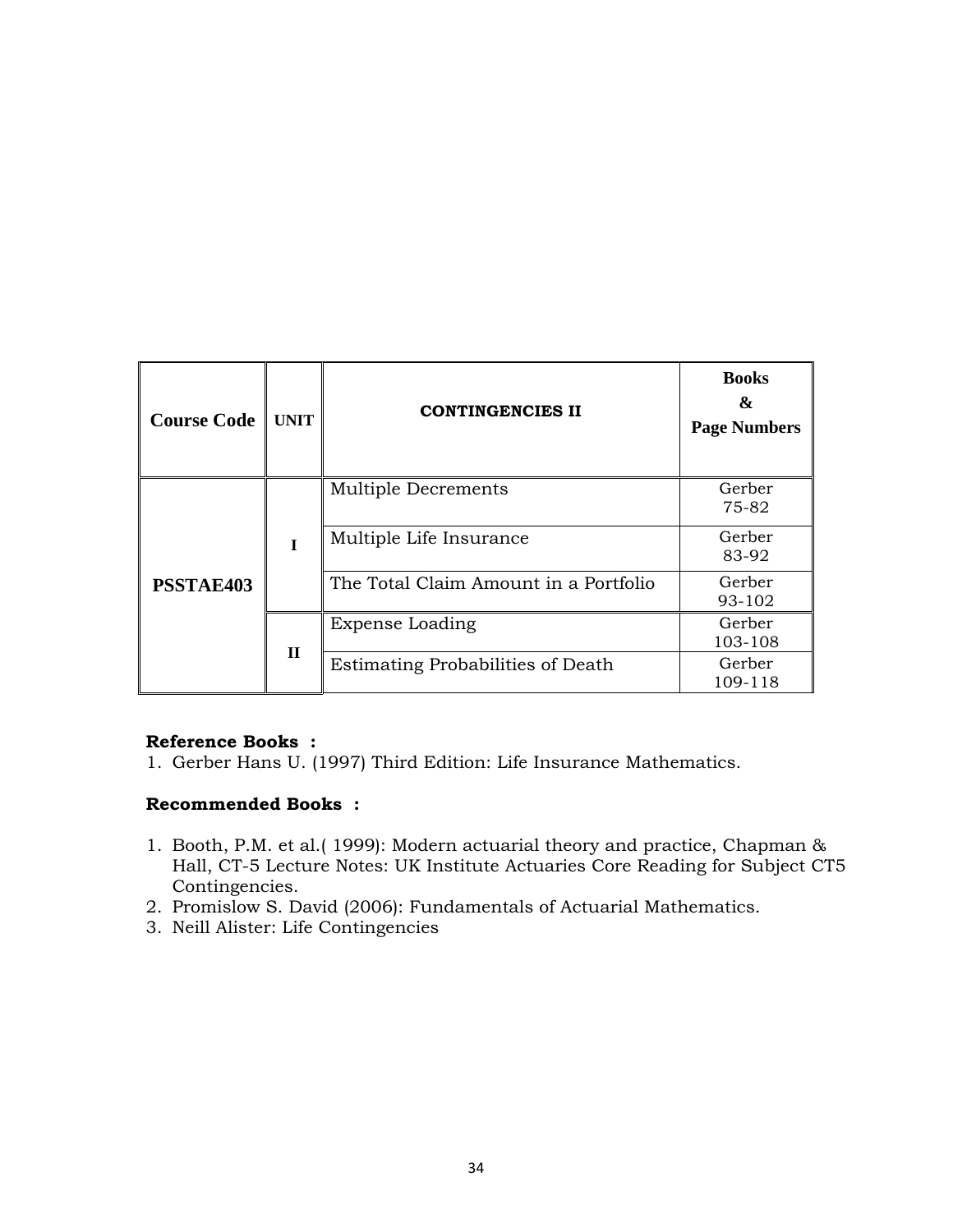| <b>Course Code</b> | <b>UNIT</b> | <b>DATA MINING II</b>                                                                                                                                                                                                                                                                                                                                                                                                                                                                                                                                                                                                                                                                                                                                                                                                                                                                                                                  | <b>Books</b><br>&<br><b>Page Numbers</b>                                                                                                                     |
|--------------------|-------------|----------------------------------------------------------------------------------------------------------------------------------------------------------------------------------------------------------------------------------------------------------------------------------------------------------------------------------------------------------------------------------------------------------------------------------------------------------------------------------------------------------------------------------------------------------------------------------------------------------------------------------------------------------------------------------------------------------------------------------------------------------------------------------------------------------------------------------------------------------------------------------------------------------------------------------------|--------------------------------------------------------------------------------------------------------------------------------------------------------------|
| PSSTAF403          | $\mathbf I$ | <b>Classification and Clustering:</b><br>(i) Challenges, Fraud detection,<br>Distance based Algorithm: K<br>nearest Neighbours and kD-<br>Trees.<br><b>Rules-Based Classifiers:</b><br>(ii)<br>Rule<br>Rule<br>Lists,<br>Sets,<br>Constructing<br>Rules-based<br>Classifiers: 1R; PRISM; RIPPER.<br>Trees Classifiers:<br>(iii)<br>Tree<br>Learning Algorithm, Attribute<br>Splitting<br>Decisions:<br>Random,<br>Purity Count, Entropy<br>(ID3),<br>Information Gain Ratio, Pruning:<br>Pre and Post-Pruning; Chi-square<br>Test; Sub-tree Replacement; Sub-<br>Raising,<br>C4.5's<br>tree<br>error<br>estimation, From Trees to Rules.<br>(iv) Statistical based classifiers:<br>Bayesian classification,<br>Document classification,<br>Bayesian Networks.<br>Regression/model<br>(v)<br>trees:<br>CHAID (Chi Squared Automatic<br>Interaction<br>Detector).<br>CART<br>(Classification And Regression<br>Tree).<br>(vi)Clustering: | Dunham<br>75-116,<br>125-154.<br>Witten & Eibe<br>61-68,<br>136-139,<br>189-213,<br>254-266,<br>271-276.<br>Han & Kamber<br>285-322,<br>347-351,<br>383-418. |
|                    |             | Distance/Similarity, Partitioning<br>Algorithm: K-Means; K-Medoids,                                                                                                                                                                                                                                                                                                                                                                                                                                                                                                                                                                                                                                                                                                                                                                                                                                                                    |                                                                                                                                                              |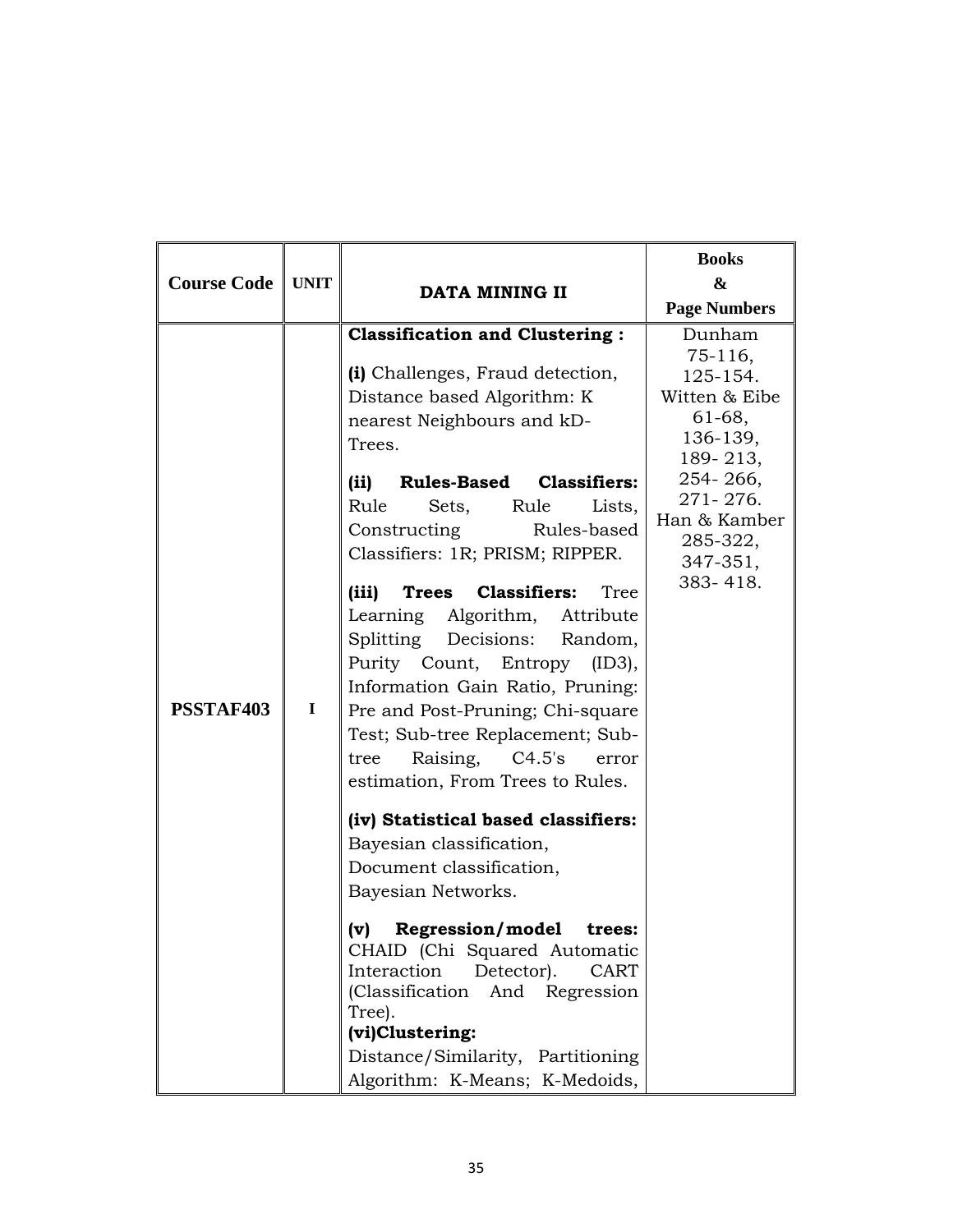|              | Partitioning Algorithm for large<br>set: CLARA; CLARANS,<br>data<br>Hierarchical<br>Algorithms:<br>Agglomerative (AGNES); Divisive<br>(DIANA),<br>Density<br>based<br>clustering: DBSCAN.                                                                                                                                                                                                                                                                                                                                                                                                                                                                                                                                                                                                                                                           |                                                                                                                                                              |
|--------------|-----------------------------------------------------------------------------------------------------------------------------------------------------------------------------------------------------------------------------------------------------------------------------------------------------------------------------------------------------------------------------------------------------------------------------------------------------------------------------------------------------------------------------------------------------------------------------------------------------------------------------------------------------------------------------------------------------------------------------------------------------------------------------------------------------------------------------------------------------|--------------------------------------------------------------------------------------------------------------------------------------------------------------|
| $\mathbf{I}$ | Association Rule Mining and<br><b>Graph Mining:</b><br><b>Association Rule</b><br>(i)<br>Mining<br>(ARM): Market basket analysis,<br>Buying patterns, General Issues:<br>Confidence; Lift;<br>Support;<br>Conviction, Frequent Item sets: A<br>Priori Algorithm; Issues with A<br>Priori Algorithm, Data structures:<br>Hash tree and FP tree.<br>(ii) Graph Mining: Graphs, Types<br>Graph Mining, including<br>of<br>PageRank, AGM, gSPAN.<br>Rough Sets Approach:<br>(iii)<br>Information System, Discerning<br>Objects: Discernibility Matrix,<br>Discernibility Functions, Rough<br>Membership Function.<br>Introduction to Support<br>(iv)<br><b>Vectors and Neural Networks:</b><br>Linear, Nonlinear separable data,<br>Maximum Margin Hyper plane.<br><b>Evaluation:</b><br>Confusion<br>(v)<br>Matrix, Costs, Lift Curves, ROC<br>Curves. | Dunham<br>$75-116$ ,<br>164 - 173,<br>195-218.<br>Witten & Eibe<br>$112 - 118$ ,<br>214-223,<br>351-356.<br>Han & Kamber<br>227-248,<br>327-342,<br>535-565. |

- (1) Dunham, Margaret H, Data Mining: Introductory and Advanced Topics, Prentice Hall.
- (2) Witten, Ian and Eibe Frank, Data Mining: Practical Machine Learning Tools and Techniques, Second Edition, Morgan Kaufmann.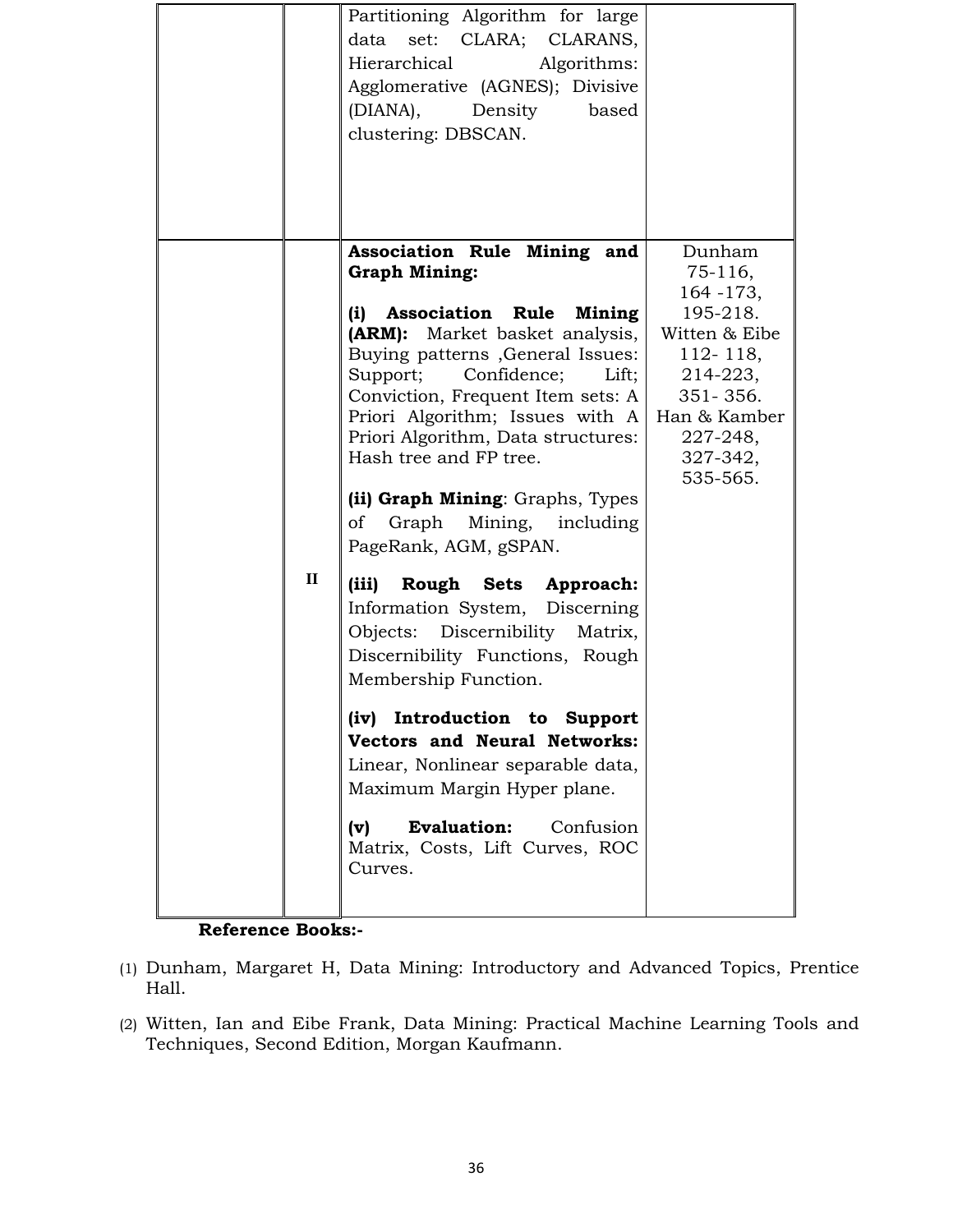- (3) Han and Kamber (2006), Data Mining: Concepts and Techniques, Second Edition, Morgan Kaufmann.
- (4) Baeza and Yates, Modern Information Retrieval, Addison Wesley.
- (5) Raghu Ramakrishnan and Johannes Gehrke, Database Management Systems, McGraw – Hill.
- (6) Inmon(1993), Building the Data Warehouse, Wiley.

## **Recommended books:-**

- (1) Berry, Browne(2006), Lecture Notes in Data Mining, World Scientific.
- (2) Berry and Linoff (2004), Data Mining Techniques, Second Edition, Wiley.
- (4) Konchady (2006), Text Mining Application Programming, Thomson.

(5) Weiss et al. (2005) , Text Mining: Predictive Methods for Analyzing Unstructured information, Springer.

- (6) Webb, Malvern(2002), Statistical pattern Recognition, Wiley & Sons Ltd.
- (7) Cios, K.J., Pedrycz, W., Swiniarski, R.W., Kurgan, L.A (1998), Data Mining: A Knowledge Discovery Approach, Springer .

(8) D. J. Hand, Heikki Mannila, Padhraic Smyth(2001), Principles of data mining, The MIT press .

- (9) Trevor Hastie, Robert Tibshirani, Jerome H. Friedman(2001), The elements of statistical learning: data mining, inference, and prediction, Springer.
- (10) R. Kimpall, The Data Warehouse Toolkit, John Wiley.
- (11) E.G. Mallach, Decision Support and Data Warehouse systems", TMH.

| <b>Course Code</b> | UNIT        | <b>FINANCIAL MATHEMATICS II</b>                                                                                                              | <b>Books</b><br>&<br><b>Page Numbers</b> |
|--------------------|-------------|----------------------------------------------------------------------------------------------------------------------------------------------|------------------------------------------|
|                    | T           | The valuation of securities, Capital<br>gains tax, Cumulative sinking funds                                                                  | McCutcheon<br>and Scott<br>145-229       |
| PSSTAG403          | $\mathbf H$ | Yield curves, discounted mean terms,<br>matching and immunization, Consumer<br>credit, an introduction to stochastic<br>interest rate models | McCutcheon<br>and Scott<br>230-298       |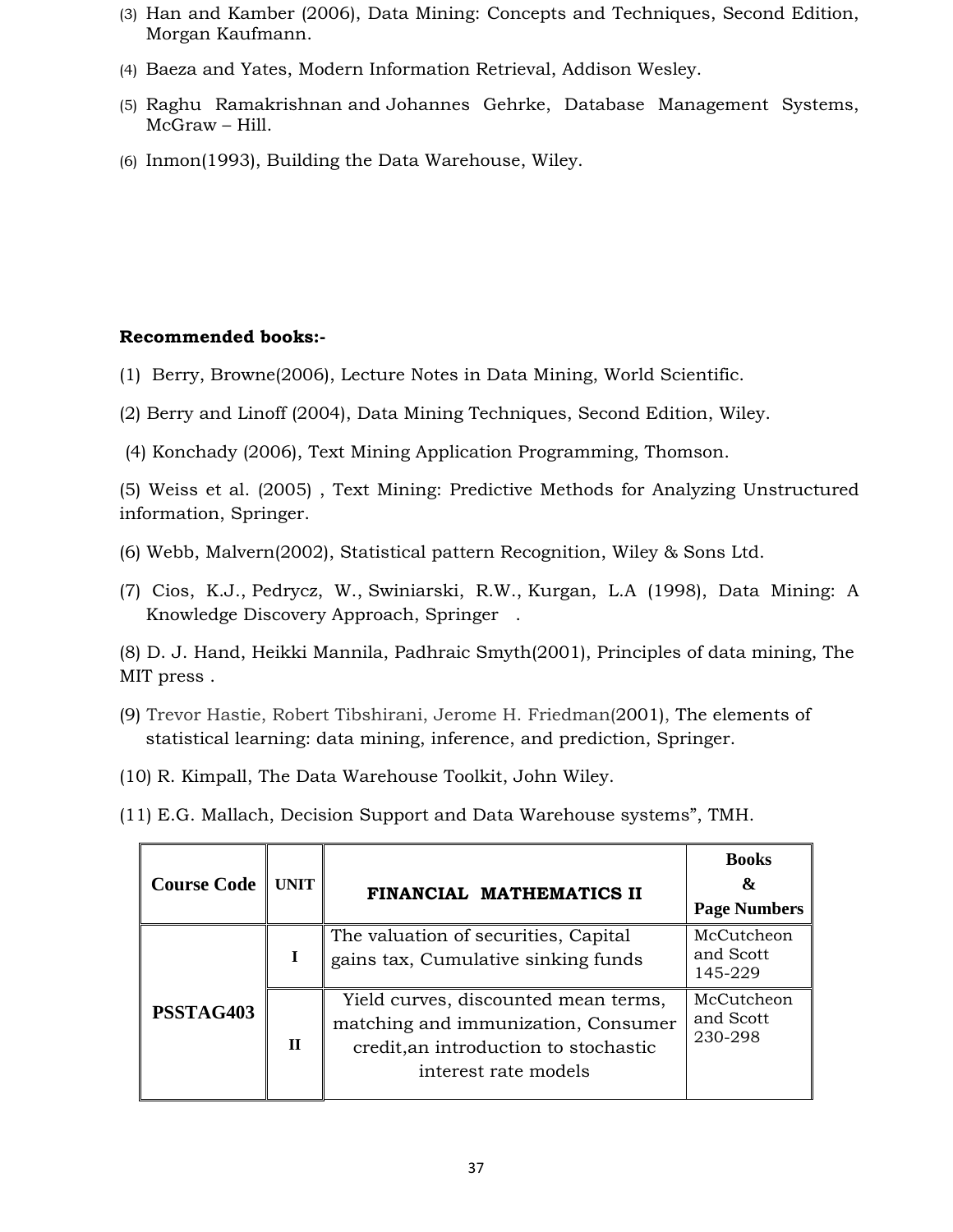1 McCUTCHEON J. J and Scott W.F.(2005): An Introduction to the Mathematics of Finance.

2 CT-1 Lecture Notes: UK Institute Actuaries Core Reading for Subject CT1 Contingencies

| <b>Course Code</b> | <b>UNIT</b>  | <b>STATISTICAL PROCESS</b><br><b>CONTROL II</b>             | <b>Books</b><br>&<br><b>Page Numbers</b> |
|--------------------|--------------|-------------------------------------------------------------|------------------------------------------|
|                    |              | <b>Engineering Process Control</b>                          | Montgomery<br>546-568                    |
|                    | I            | Process Design and Improvement<br>with Designed Experiments | Montgomery<br>569-638                    |
| PSSTAH403          |              | Process Optimization with Designed<br>Experiments           | Montgomery<br>639-672                    |
|                    | $\mathbf{I}$ | Robust Deign and Signal to Noise                            | Phadke                                   |
|                    |              | Ratios                                                      | 67-128                                   |

# **Reference Books:**

- 1. Montgomery Douglas C.(2004) Fourth Edition: Introduction to Statistical Quality Control
- 2. Phadke Madhav S.(1989): Quality Engineering Using Robust Design

## **Recommended Books**:

- 1.Bowker & Goode: Sampling Inspection by variables.
- 2 Burr, I.: Quality Control Methods.
- 3.Duncan: Quality Control and Industrial Statistics.
- 4.Grant,E.L. and Leaven Worth: Statistical Quality Control.
- 5.Johnson and Leone: Statistics and Experimental Design in Engineering and Physical Science.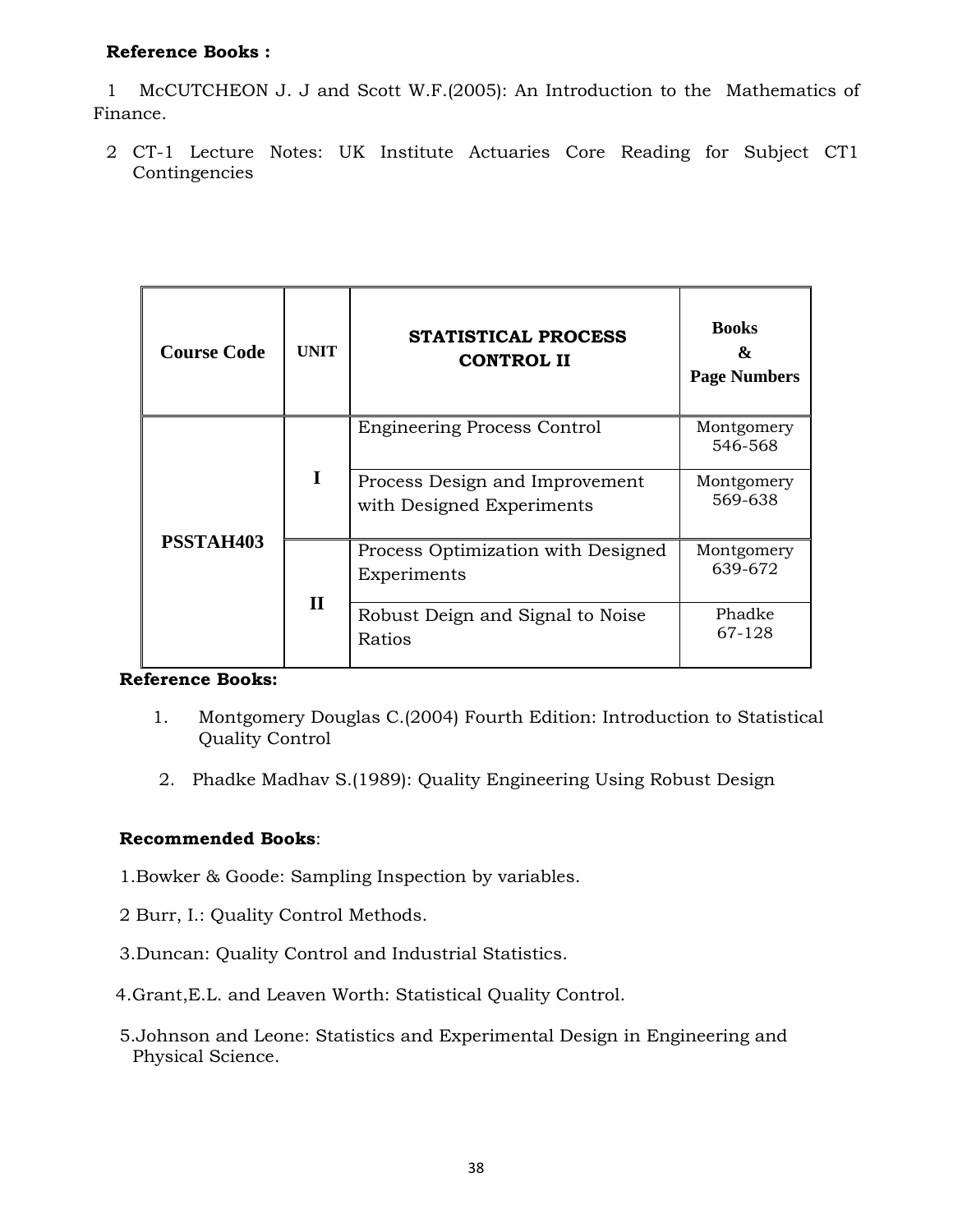6.Oakland John, S. & Followel Roy, F.: Statistical Process Control-A Practical Guide.

7.Taguchi, G. : Introduction to Quality Engineering.

| <b>Course Code</b> | <b>UNIT</b>  | NONPARAMETRIC INFERENCE II                           | <b>Books</b><br>&<br>Page<br><b>Numbers</b> |
|--------------------|--------------|------------------------------------------------------|---------------------------------------------|
| PSSTAI403          | I            | Measure of association in Multiple<br>Classification | Gibbons<br>450-493                          |
|                    |              | Asymptotic relative efficiency                       | Gibbons<br>494-519                          |
|                    | $\mathbf{I}$ | Analysis of Count data                               | Gibbons<br>520-551                          |
|                    |              | Regression Problem                                   | Hollander<br>and Wolfe<br>415-457           |

## **Reference Books :**

- 1. Gibbons J.D.(2007): Nonparametric Statistical Inference
- 2. Hollander Myles(1999): Nonparametric Statistical Methods
- 3. Wolfe Douglas A.(1999): Nonparametric Statistical Methods

# **Recommended Books:**

- 1. W.W. Daniel (1990):, Applied Nonparametric Statistics, 2nd ed., Boston: PWS-KENT
- 2. J.K.Ghosh and R.V. Ramamoorthi (2003):, Bayesian Nonparametric, Springer Verlag, NY .
- 3. M. Hollandor, and D.A. Wolf(1973): e Non-parametric Statistical Inference. McGraw-Hill.
- 4. E. L. Lehman(1975), Nonparametric Statistical Methods Based on Ranks, McGraw-Hill.
- 5. R. H. Randles and D. A. Wolfe,(1979): Introduction to the Theory of Nonparametric Statistics Wiley, New York.
- 6. P.Sprent(1989): Applied Nonparametric Statistical Methods. Chapman and Hall, London .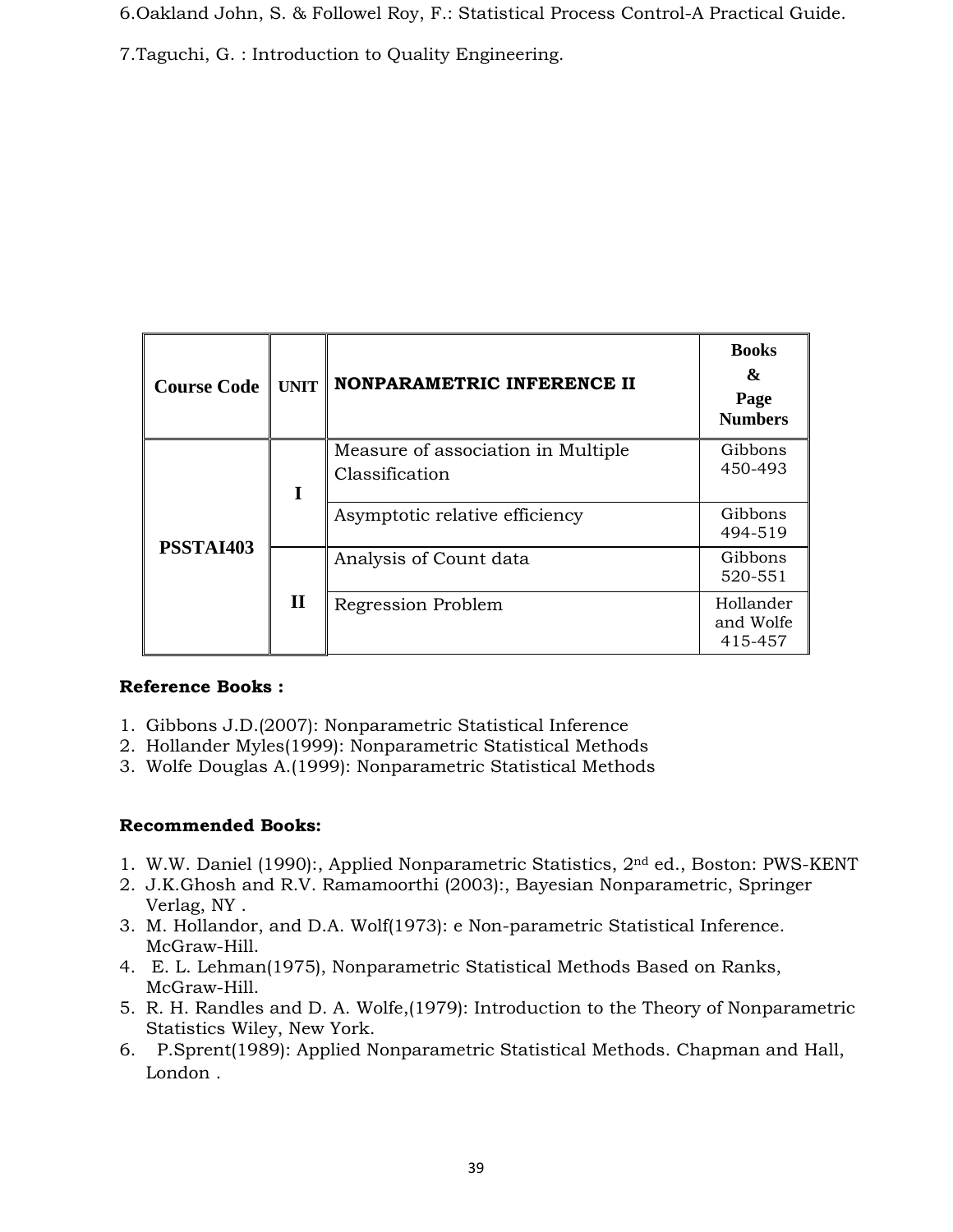| <b>Course</b><br>Code | <b>UNIT</b>  | <b>OPERATIONS RESEARCH II</b>                                                                                                                                                                                        | <b>Books</b><br>&<br><b>Page Numbers</b>                                              |
|-----------------------|--------------|----------------------------------------------------------------------------------------------------------------------------------------------------------------------------------------------------------------------|---------------------------------------------------------------------------------------|
|                       | $\mathbf I$  | Assignment problem : Formulation<br>of assignment problem and<br>obtaining solution                                                                                                                                  | $W$ inston <sup>1</sup> :<br>sections 7.5<br>Winston <sup>2:</sup><br>sections<br>5.4 |
|                       |              | Network models: Shortest path<br>problem, Maximum flow problem,<br>PERT and CPM, Minimum cost<br>network flow problem, Minimum<br>spanning tree problem                                                              | $W$ inston <sup>1</sup> :<br>sections 8.2<br>Winston <sup>2:</sup><br>sections<br>5.4 |
| PSSTAJ403             | $\mathbf{I}$ | Advanced methods in LP: Revised<br>simplex method, Column<br>generation to solve large scale LPs,<br>Dantzig-Wolfe decomposition<br>method, Simplex method for upper<br>bounded variables, Dr. Karmarkar's<br>method | Winston <sup>1</sup>                                                                  |
|                       |              | Simulation: Discrete event<br>simulation, Monte Carlo<br>simulation, Simulation with<br>continuous random variables,<br>Stochastic simulation                                                                        | Winston <sup>1</sup>                                                                  |

- 1. Winston Wayne L, Operations Research applications and algorithms
- 2. Winston, Albright, Broadie.Practical Management Science Introduction to Management Science with Spreadsheets – Stevenson, Ozgur
- 3. F.S. Hillier and M.S. Hillier ,Introduction to Management Science . **Software**: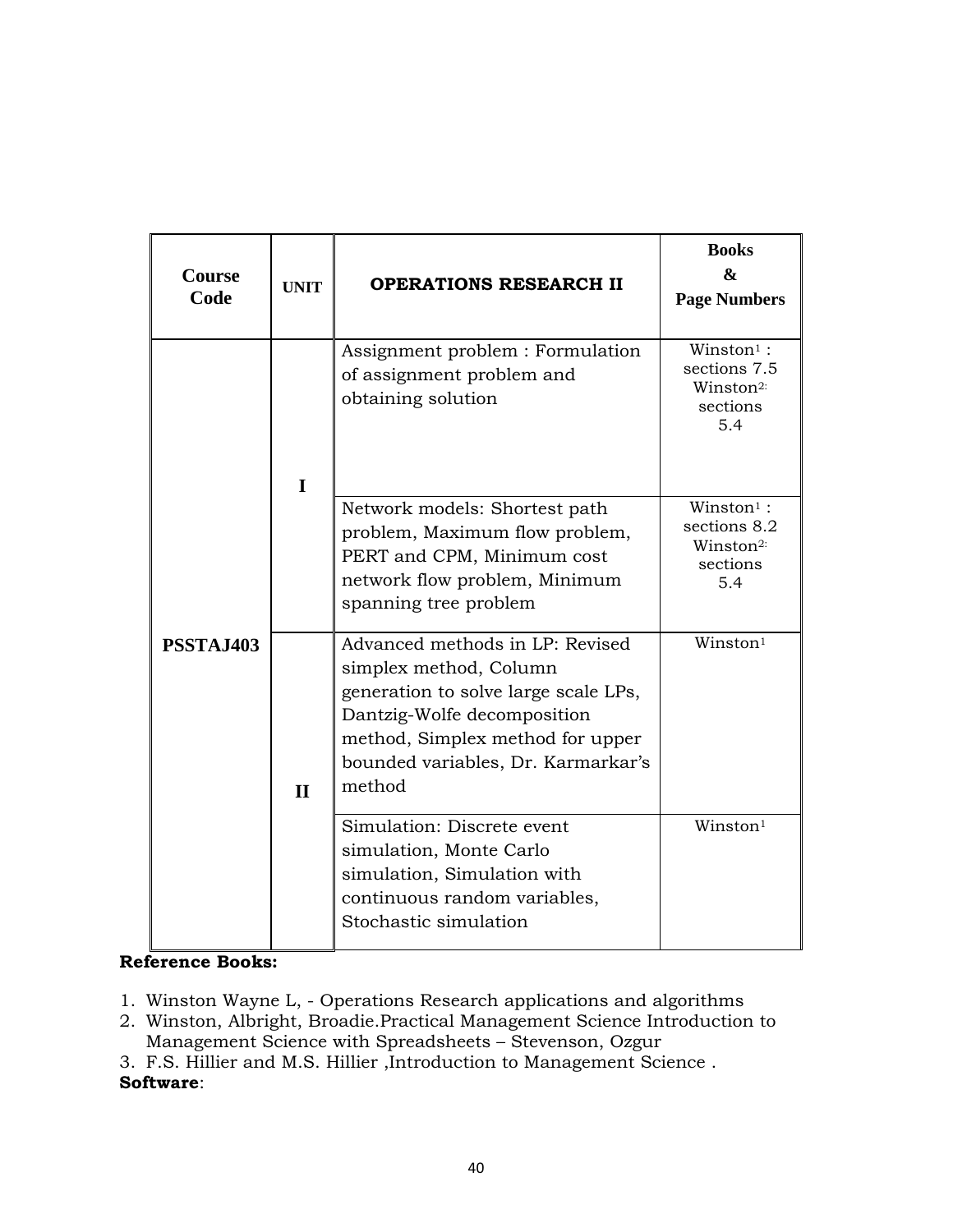- 1. Microsoft solver for topics 1 to 7
- 2. LINDO (Linear Interactive and Discrete Optimizer), LINGO for topics 1 to 7
- 3. Microsoft project for PERT and CPM
- 4. Crystal Ball for simulation

| <b>Course Code</b> | <b>UNIT</b>  | <b>ADVANCED</b><br><b>THEORY</b><br>OF.<br><b>DESIGNS II</b>          | <b>Books</b><br>&<br><b>Page Numbers</b> |
|--------------------|--------------|-----------------------------------------------------------------------|------------------------------------------|
| PSSTBA404          |              | Experimental Designs for fitting<br>Response Surfaces                 | Myers $\&$<br>Montgomery<br>279-400      |
|                    | T            | Response Surface Methods and<br>Taguchi's Robust Parameter<br>Designs | Myers &<br>Montgomery<br>460-534         |
|                    | $\mathbf{I}$ | <b>Experiments With Mixtures</b>                                      | Myers $\&$<br>Montgomery<br>535-623      |
|                    |              | Analysis of Mixture Data                                              | Cornell<br>228-289                       |

- 1. Cornell John A.(1990): Experiments with Mixtures. Designs, Models and the Analysis of Mixture Data
- 2. Myers Raymond H. & Montgomery Douglas C. (1995): Response Surface Methodology. Process and Product Optimization Using Designed Experiments.
- 3. Shah Kirti R. & SInha Bikas K.(1989): Lecture Notes in Statistics. Theory of Optimal Designs.

## **Recommended Books:**

- 1. Chakrabarti, M. C.: Mathematics of Design and Analysis of Experiments
- 2 Raghavrao, D.: Construction and Combinatorial Problems in Design of Experiments.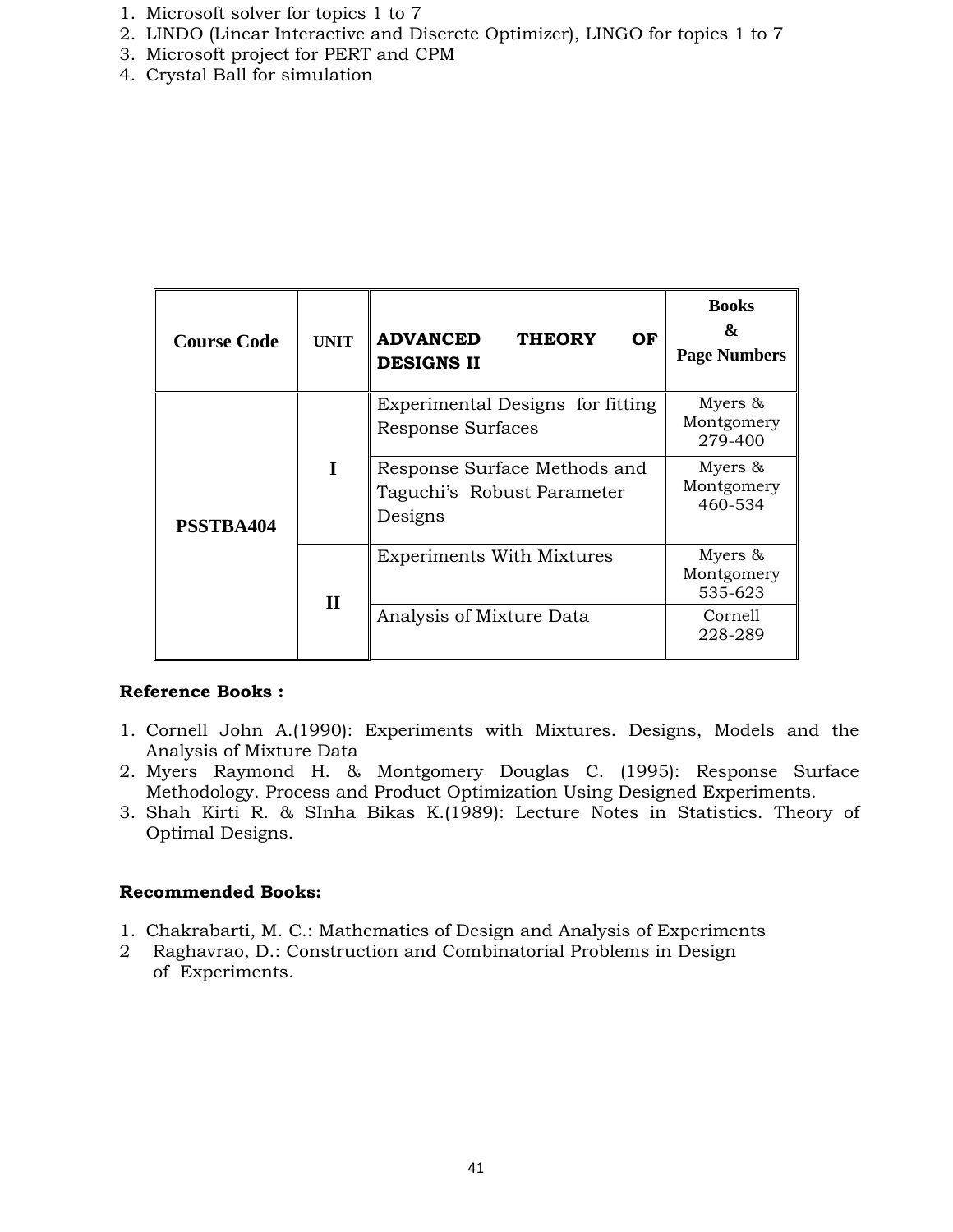| <b>Course Code</b> | <b>UNIT</b> | CATEGORICAL DATA ANALYSIS II                                                                                                            | <b>Books</b><br>&<br>Page<br><b>Numbers</b> |
|--------------------|-------------|-----------------------------------------------------------------------------------------------------------------------------------------|---------------------------------------------|
|                    |             | Multinomial Response Models, Models<br>for Matched Pairs                                                                                | Alan Agresti<br>306-375                     |
| <b>PSSTBB404</b>   | $\bf{H}$    | Analyzing Repeated Categorical<br>Response Data, Asymptotic Theory for<br>Parametric Models, Estimation Theory<br>for Parametric Models | Alan Agresti<br>386-477                     |

1. Agresti Alan (1990): Categorical Data Analysis.

## **Recommended Books :**

- 1. Hosmer D. W. and Lemeshow S. (1989) :Applied Logistic Regression.
- 2. Cox D. R. (1970): The Analysis of Binary Data.
- 3. Gokhale, D. V. and S. Kullback (1978): The Information in Contingency Tables.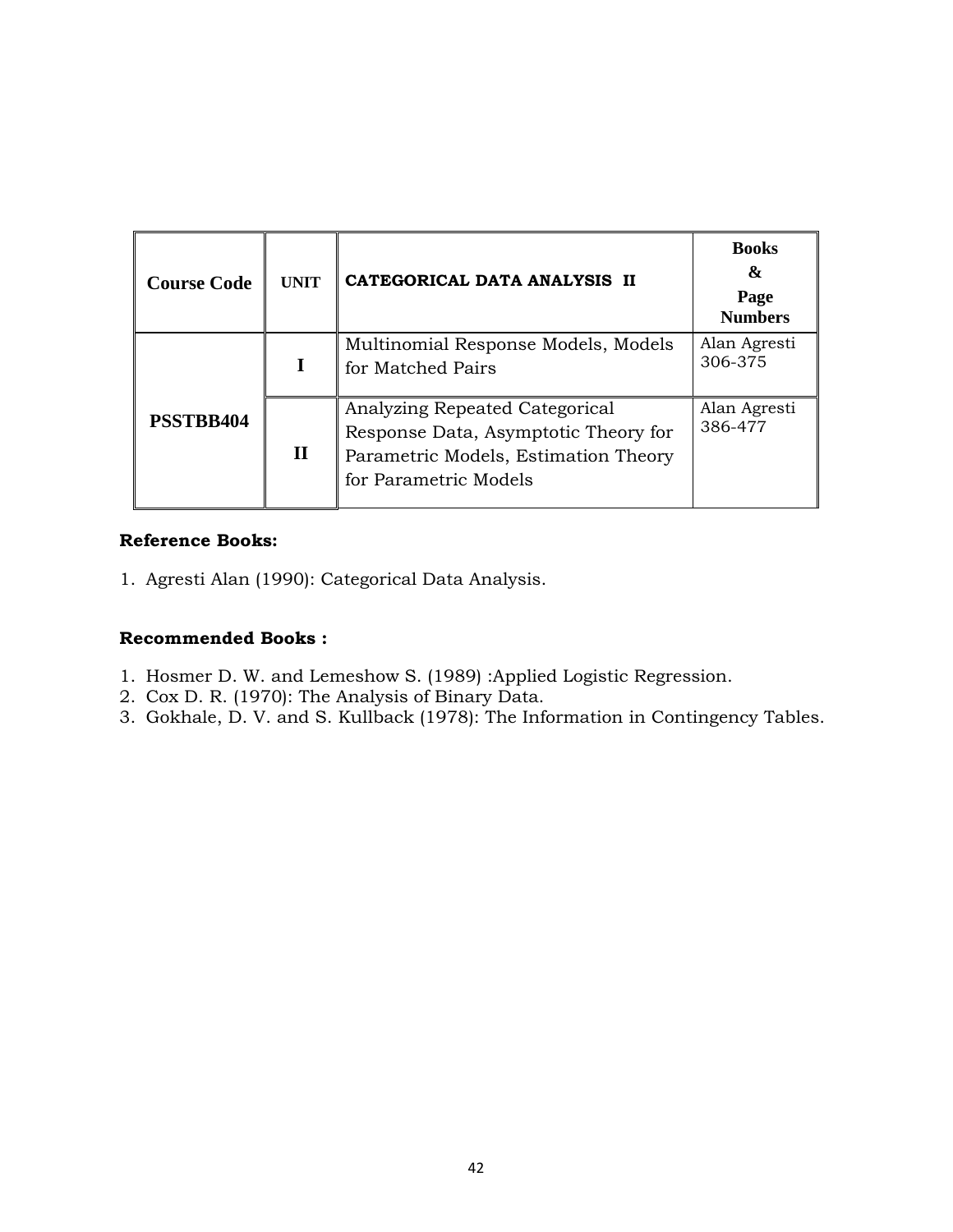| <b>Course Code</b> | <b>UNIT</b>  | <b>ECONOMETRICS II</b>                                                                                      | <b>Books</b><br>&<br><b>Page Numbers</b>          |
|--------------------|--------------|-------------------------------------------------------------------------------------------------------------|---------------------------------------------------|
|                    |              | Regression on Dummy Variables                                                                               | Gujrati<br>431-466                                |
| PSSTBC404          | I            | Regression on Dummy<br>Dependent Variable: The LPM,<br>Logit, and Probit Models                             | Gujrati<br>467-504                                |
|                    |              | Autoregressive and Distributed<br>Lag Models                                                                | Gujrati<br>505-554                                |
|                    | $\mathbf{I}$ | Simultaneous-Equation Models<br>Endogeneity in Nonparametric<br>Regression Models, Weakly<br>Dependent Data | Gujrati<br>555-620<br>Li and<br>Racine<br>521-573 |

- 1. Gujarati Damodar N.(1988): Basic Econometrics Second Edition
- 2. Qi Li and Jeffrey Scott Racine (2007): Nonparametric Econometrics

## **Recommended Books:**

- 1. Brian Snowdon, Howard R. Vane,. *Modern Macroeconomics: Its Origins, Development And Current State*. Edward Elgar Publishing.
- 2. Bade, Robin; and Michael Parkin. (2001) :*Foundations of Microeconomics.* Addison Wesley Paperback 1st Edition.
- 3. Eaton, B. Curtis; Eaton, Diane F.; and Douglas W. Allen. : (2002) *Microeconomics*. Prentice Hall, 5th Edition.
- 4. Amemiya, T. ( 1985):Advanced Econometrics. Cambridge, MA: Harvard University Press.
- 5. Berndt, E. R. ( 1991):The Practice of Econometrics. Reading, MA: Addison-Wesley.
- 6. Card, D., and A. Krueger. ( 1995) : Myth and Measurement: The New Economics of the Minimum Wage. Princeton, NJ: Princeton University Press.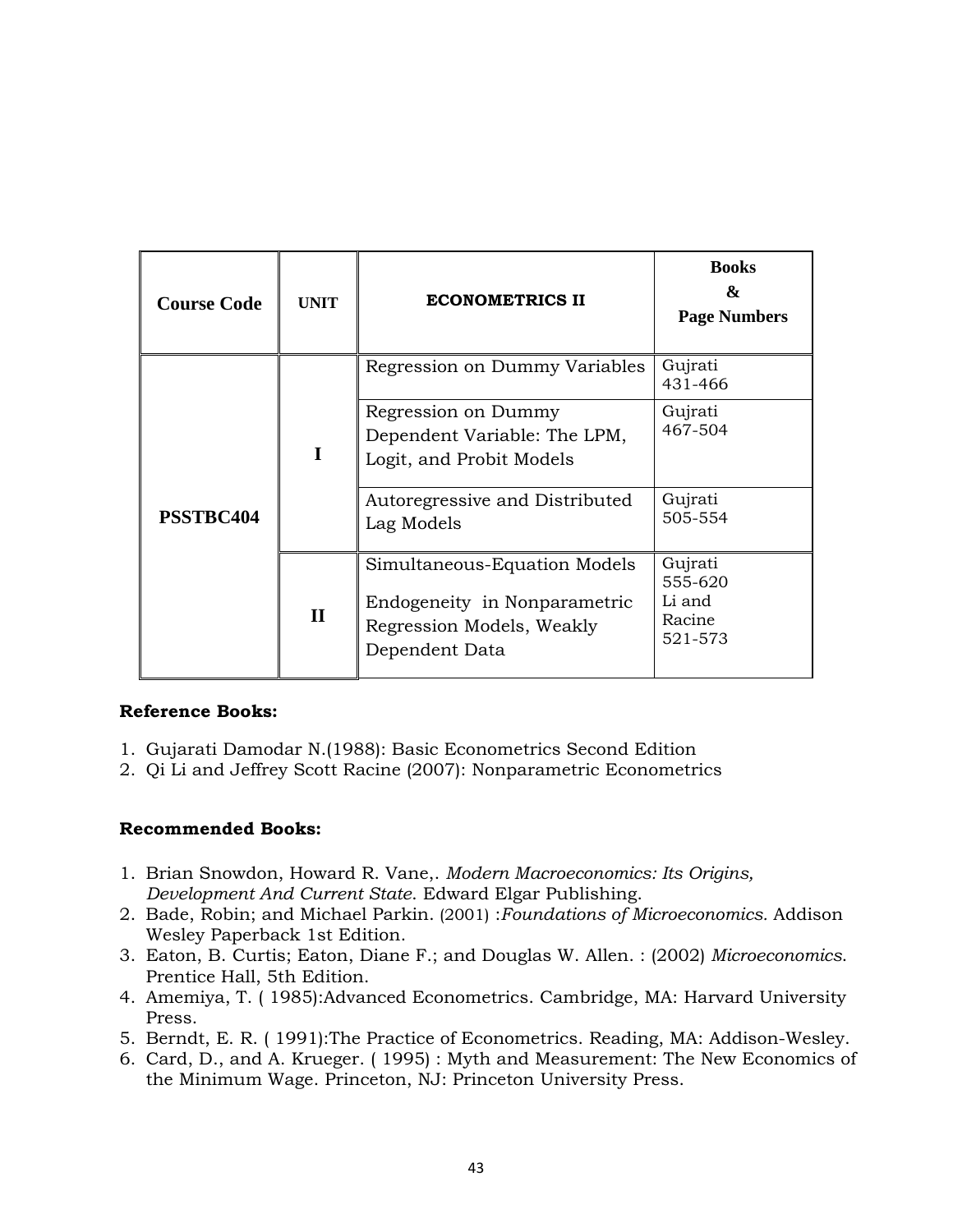- 7. DeGroot, M. H., and M. J. Schervish. ( 2002) :Probability and Statistics. 3rd ed. Boston: Addison-Wesley.
- 8. Goldberger, A. S.( 1991):A Course in Econometrics. Cambridge, MA: Harvard University Press.
- 9. Wooldridge, J. M. ( 2003): Introductory Econometrics. 2nd ed. Cincinnati, OH: South-Western College. (Wooldridge is the basic text. The material in Goldberger is more advanced and optional. DeGroot and Schervish is a recommended text for statistics review.)
- 10. Griliches, Z., and Intriligator, M. (1983):Handbook of Econometrics. Vol. 1-3. Amsterdam, Holland; New York, NY: North-Holland,
- 11. Koopmans, T. C. (1957): Three Essays on the State of Economic Science. New York, NY: McGraw-Hill.
- 12. Greene, W. H. (2002): Econometric Analysis. 5th ed. Upper Saddle River, NJ: Prentice Hall.
- 13. White, H. (1984): Asymptotic Theory for Econometricians. Orlando, FL: Academic Press.
- 14. Wooldridge, J. M. , (2001) :Econometric Analysis of Cross Section and Panel Data. Cambridge, MA: MIT Press.
- 15. Ruud, P, (2000): An Introduction to Classical Econometric Theory. New York, NY: Oxford University Press.
- 16. Novice SAS users may find The Little SAS Book helpful.

| <b>Course Code</b><br><b>UNIT</b> |              | FINANCIAL STATISTICAL<br><b>ECONOMICS II</b>                                          | <b>Books</b><br>&<br><b>Page Numbers</b> |  |
|-----------------------------------|--------------|---------------------------------------------------------------------------------------|------------------------------------------|--|
|                                   | I            | Properties of Stock Options,<br>Trading Strategies involving<br>Options               | John C. Hull<br>205-239                  |  |
|                                   |              | Binomial Trees, Wiener<br>Procedures and Ito's Lemma                                  | John C. Hull<br>241-279                  |  |
| PSSTBD404                         | $\mathbf{I}$ | The Black-Scholes-Metron<br>Model                                                     | John C. Hull<br>281-310                  |  |
|                                   |              | <b>Basic Numerical</b><br>Procedures, Credit Risk                                     | John C. Hull<br>391-432<br>481-505       |  |
|                                   |              | Martingales and Measures,<br>Interest Rate Derivatives: the<br>standard market models | John C. Hull<br>589-632                  |  |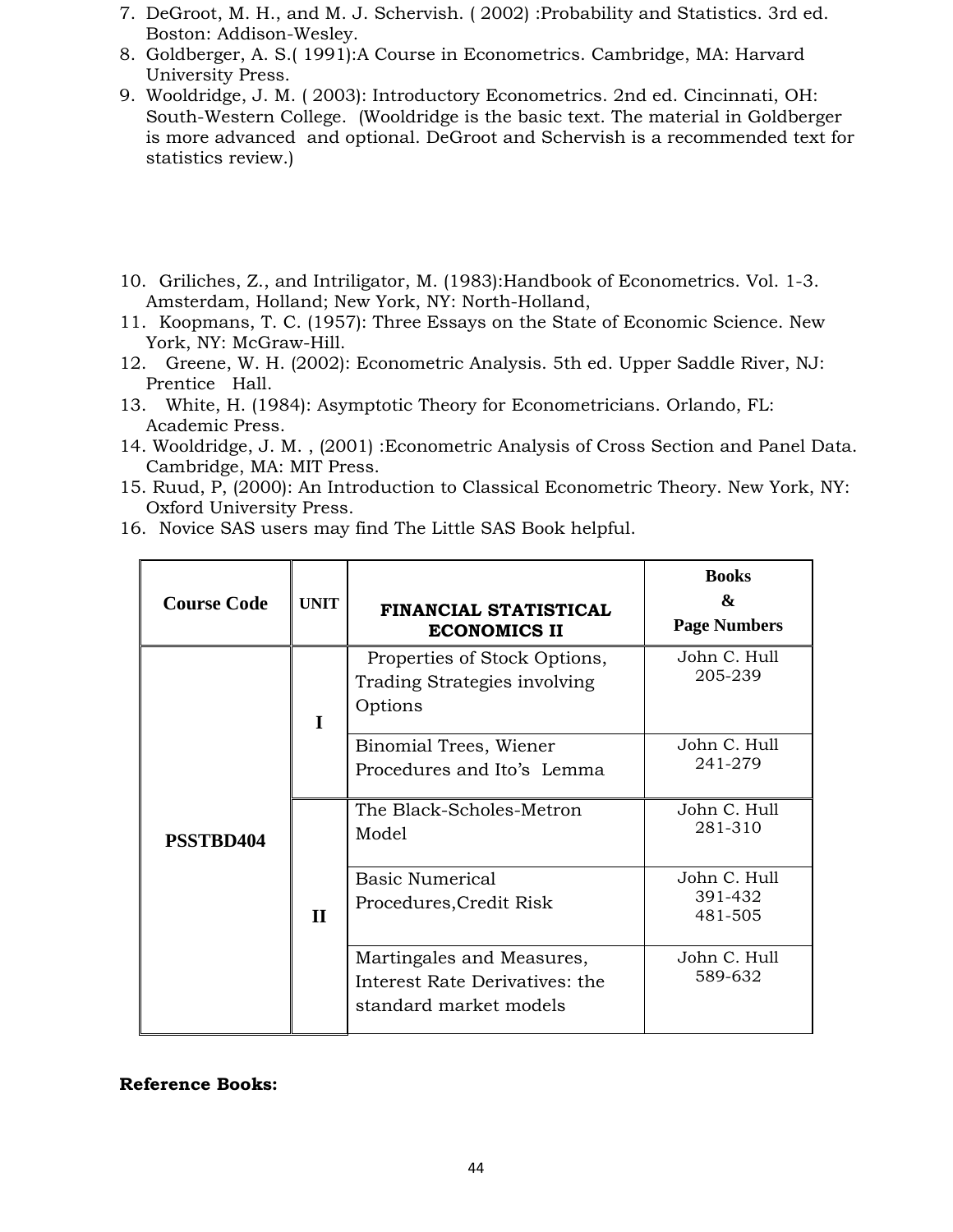1 Hull John C. (2006): Options , Futures and Other Derivatives ,6th Edition.

- 2 Elton Edwin J.and Gruber Martin J(1997): Modern Portfolio Theory and Investment Analysis 5th Edition.
- 3 Panjer Hary H.(1998): Financial Economics.

| <b>Course Code</b> | <b>UNIT</b>  | <b>MEASURE THEORY II</b>     | <b>Books</b><br>&<br><b>Page Numbers</b> |
|--------------------|--------------|------------------------------|------------------------------------------|
|                    |              | <b>Extension Of Measures</b> | Halmos<br>49-72                          |
| PSSTBE404          | T            | Measurable Functions         | Doob<br>53-72<br>Halmos<br>73-94         |
|                    | $\mathbf{I}$ | Integrations                 | Doob<br>73-102<br>Halmos<br>95-136       |

# **Reference Books :**

- 1. Doob. J.L.(1994) : Measure Theory, Spring-Verlag
- 2. Halmos Paul R (1950) : Measure Theory : Spring-Verlag

| <b>Course Code</b> | <b>UNIT</b>  | <b>RISK ANALYSIS II</b>                                      | <b>Books</b><br>&<br><b>Page Numbers</b> |
|--------------------|--------------|--------------------------------------------------------------|------------------------------------------|
| 1                  |              | Parametric estimation for Non-<br>censored and censored data | Willian & Briggs<br>11-42                |
| PSSTBF404          |              | Cost effective analysis                                      | Willian & Briggs<br>43-92                |
|                    | $\mathbf{I}$ | Power and Sample Size<br>determination                       | Willian & Briggs<br>93-116               |
|                    |              | Covariate adjustment and<br>Subgroup Analysis                | Willian & Briggs<br>117-144              |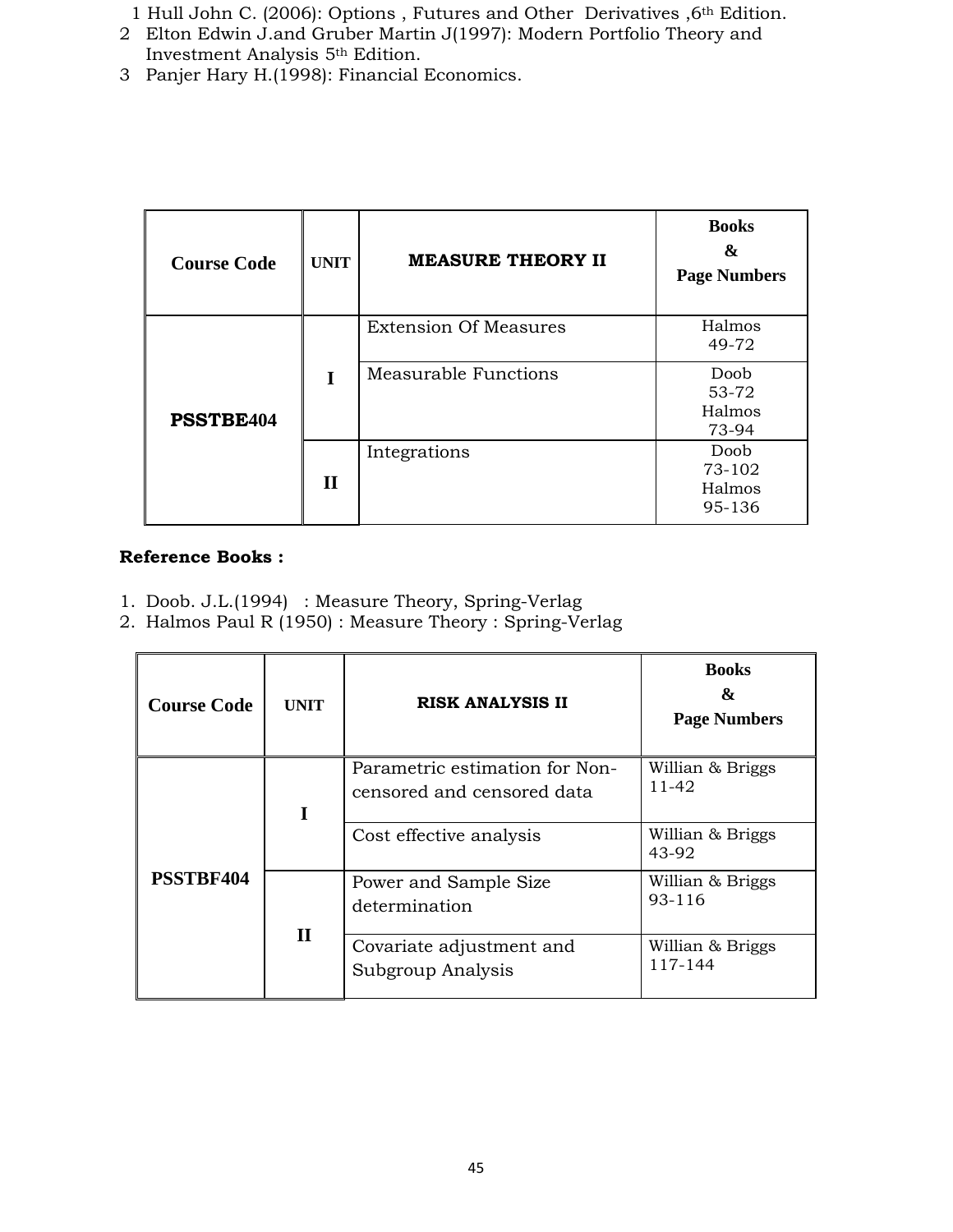- 1. Willan Andrew R. & Briggs Andrew H.(2006): Statistical Analysis of cost effectiveness data.
- 2. Beard R. E., Pentikainen T. & Pesonen E.(1984): Risk Theory The Stochastic Basis of Insurance Third Edition.

| <b>Course Code</b> | <b>UNIT</b> | <b>STATISTICAL DECISION</b><br><b>THEORY II</b> | <b>Books</b><br>&<br>Page<br><b>Numbers</b> |
|--------------------|-------------|-------------------------------------------------|---------------------------------------------|
| PSSTBG404          | I           | Sequential Sampling                             | DeGroot<br>267-323                          |
|                    |             | <b>Optimal Stopping</b>                         | DeGroot<br>324-384                          |
|                    | $\mathbf H$ | Sequential Choice of<br>Experiments             | DeGroot<br>385-439                          |

## **Reference Books:**

1. DeGroot Morris H.(1970): Optimal Statistical Decisions

## **Recommended Books**:

- 1. Berjer,J: Statistical Decision Theory and Bayesian Analysis.
- 2. Ghosh: Sequential Tests of Statistical Hypothesis
- 3. Savage, L.J.: Foundations of Statistics.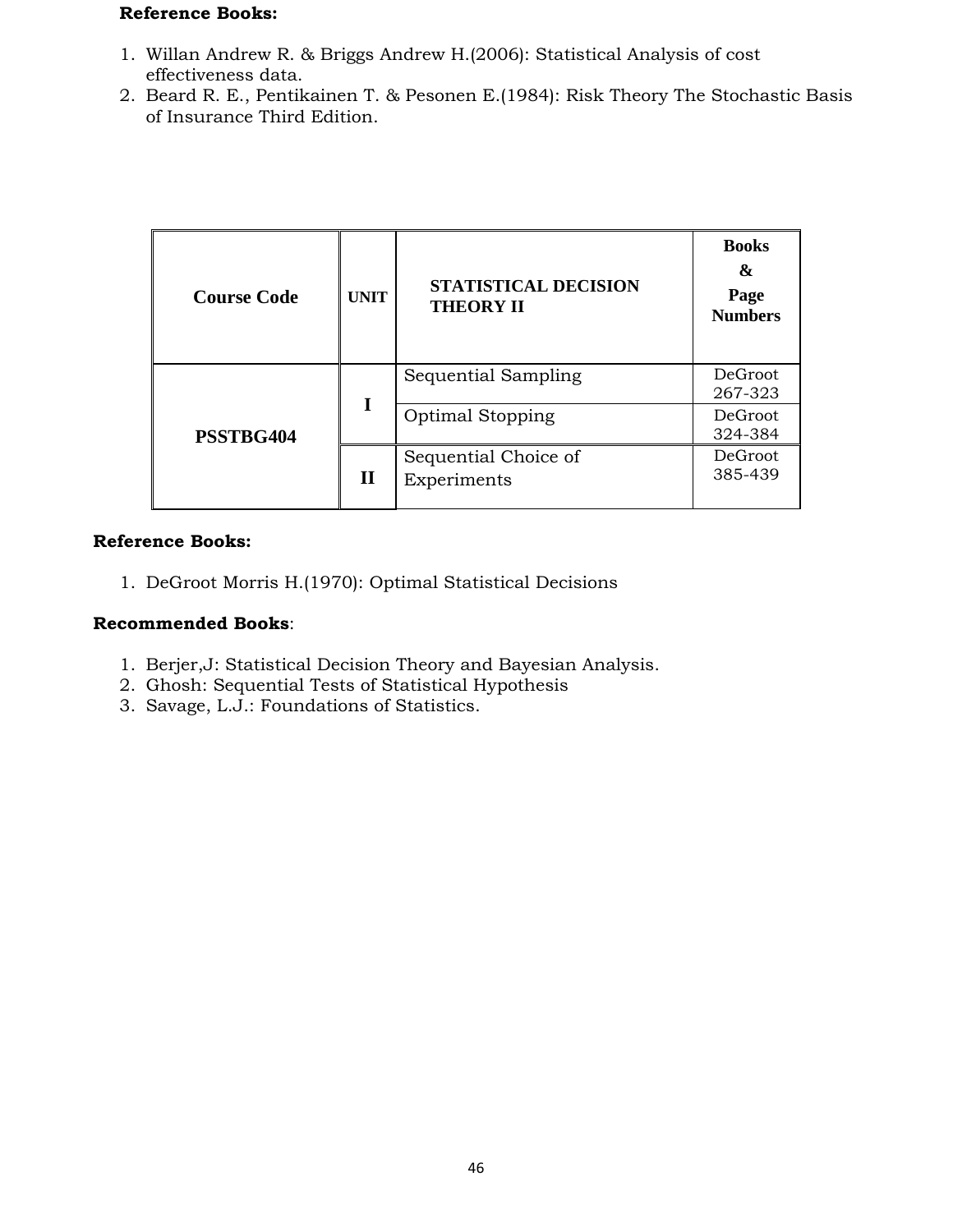| <b>Course Code</b> | <b>UNIT</b>  | <b>GENETICS II</b>                                             | <b>Books</b><br>&<br>Page<br><b>Numbers</b>          |
|--------------------|--------------|----------------------------------------------------------------|------------------------------------------------------|
|                    |              | Human Blood Groups                                             | Elandt<br>Johnson<br>391-415                         |
|                    | I            | Autosomal Linkage in<br>Experimental<br>Populations            | Elandt<br>Johnson<br>421-435                         |
|                    |              | <b>Statistically Equivalent Models</b><br>of Inheritance.      | Elandt<br>Johnson<br>439-453                         |
| PSSTBH404          |              | Segregation Ratios in Families.<br>Simple Modes of Inheritance | Elandt-<br>Johnson<br>458-492                        |
|                    | $\mathbf{I}$ | Path Analysis                                                  | <b>B.</b> L.<br>Agarwal<br>22-42<br>S. P.<br>Agarwal |
|                    |              | Heritability and Repeatability                                 | <b>B.</b> L.<br>Agarwal<br>43-83<br>S. P.<br>Agarwal |

1.Elandt-Johnson Regina C.(1971): Probability Models and Statistical Methods in Genetics.

2. Agarwal B. L. and Agarwal S. P.(2007):Statistical Analysis of Quantitative Genetics.

## **Recommended Books:**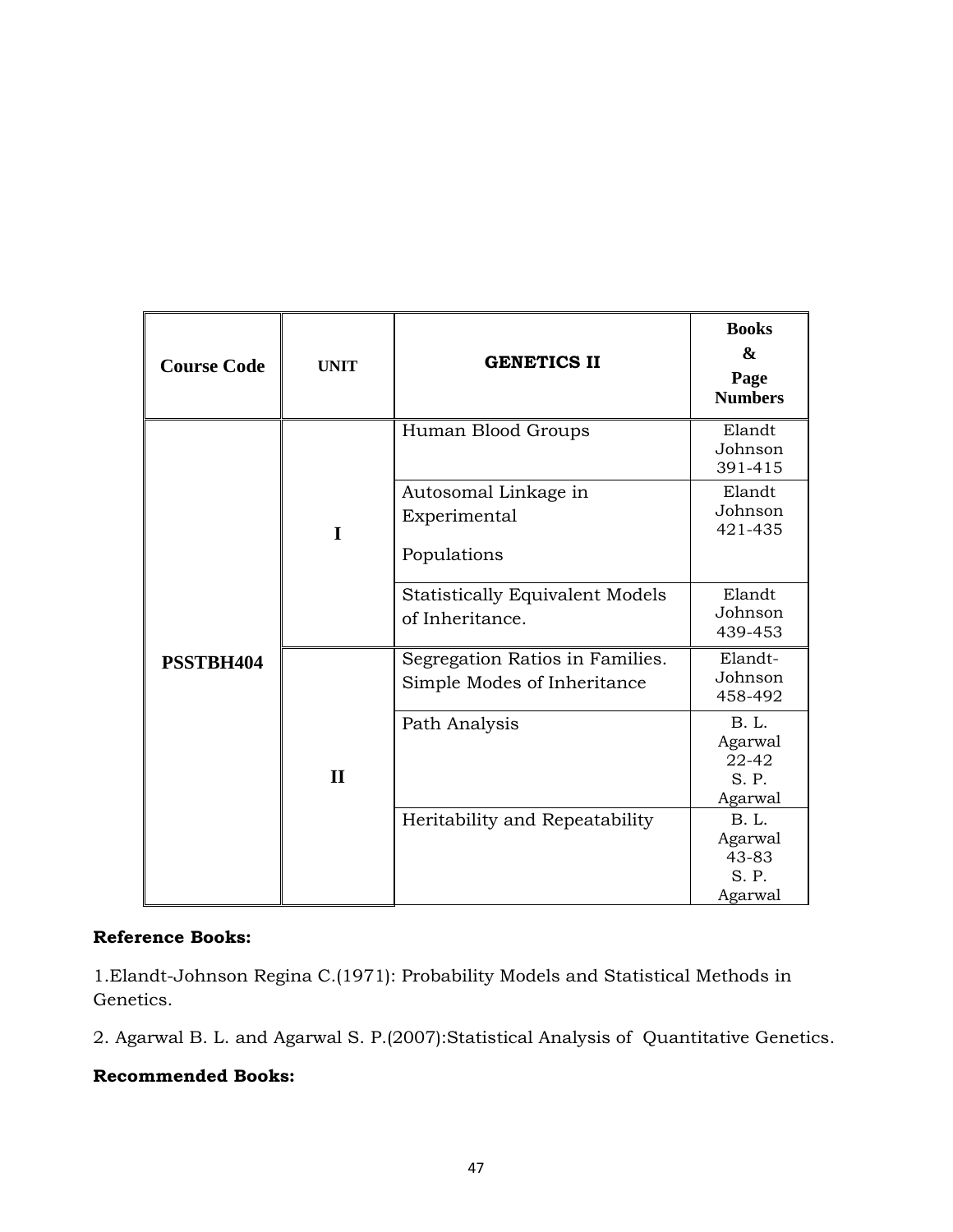- 1. Kempthome, O.(1957): An Introduction to Genetic Statistics.
- 2. Li, C. C.,(1955): Population Genetics, Chicago University Press.
- 3. Ewens, W.J. (1979) Mathematical Population Genetics (Springer Verlag)
- 4. Nagilaki, T. (1992) Introduction to Theoretical Population Genetics (Springer Verlag)
- 5. Durbin, R., Eddy, S.R., Krogh, A. and Mitchison,G. (1998) Biological Sequence Analysis: Probabilistic Models of Proteins and Nucleic Acids. (Cambridge Univ. Press)

| <b>Course Code</b> | <b>UNIT</b>  | <b>STOCHASTIC PROCESSES II</b>                         | <b>Books</b><br>&<br><b>Page Numbers</b> |
|--------------------|--------------|--------------------------------------------------------|------------------------------------------|
|                    |              | Martingales                                            | Durrett<br>100-120                       |
| PSSTBI404          | T            | Markov Process with continuous<br>State space          | Medhi<br>221-237                         |
|                    | $\mathbf{I}$ | Renewal Process- Renewal Process<br>in Continuous Time | Medhi<br>249-272<br>Ross<br>549-569      |
|                    |              | <b>Time Series</b>                                     | Medhi<br>340-347                         |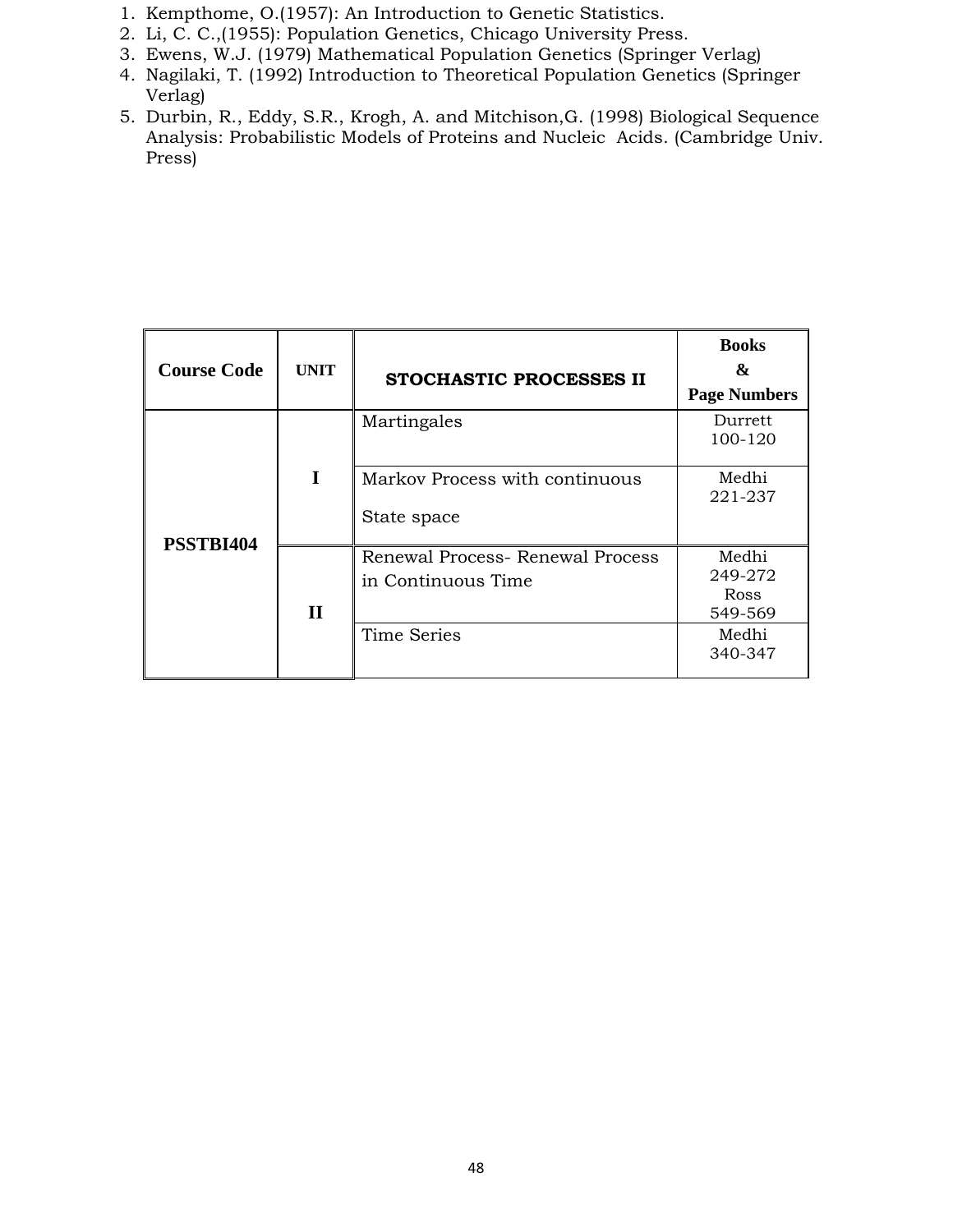1.Medhi J. (1994) : Stochastic Processes Second edition

2.Ross S. M. (1993) : Introduction to Probability Models.

3. Durrett R. (1999) : Essentials of Stochastic Process.

4. Bhatt Narayan C. : Elements of Applied Stochastic Processes

## **Recommended Books:**

1.Cox D. R. and Miller H. D. (1965): The Theory of Stochastic Process.

2.Karlin S. and Taylor H. M. (1975): First Course in Stochastic Processes second edition.

| <b>Course Code</b> | <b>UNIT</b>  | SURVIVAL ANALYSIS II                    | <b>Books</b><br>&<br>Page<br><b>Numbers</b> |
|--------------------|--------------|-----------------------------------------|---------------------------------------------|
|                    |              | Product-Limit estimator                 | Smith<br>95-118                             |
| PSSTBJ404          |              | Parametric models under<br>censoring    | Smith<br>119-141                            |
|                    | $\mathbf{I}$ | Fitting parametric regression<br>models | Smith<br>143-165                            |
|                    |              | Cox Proportional Hazards                | Smith<br>167-186                            |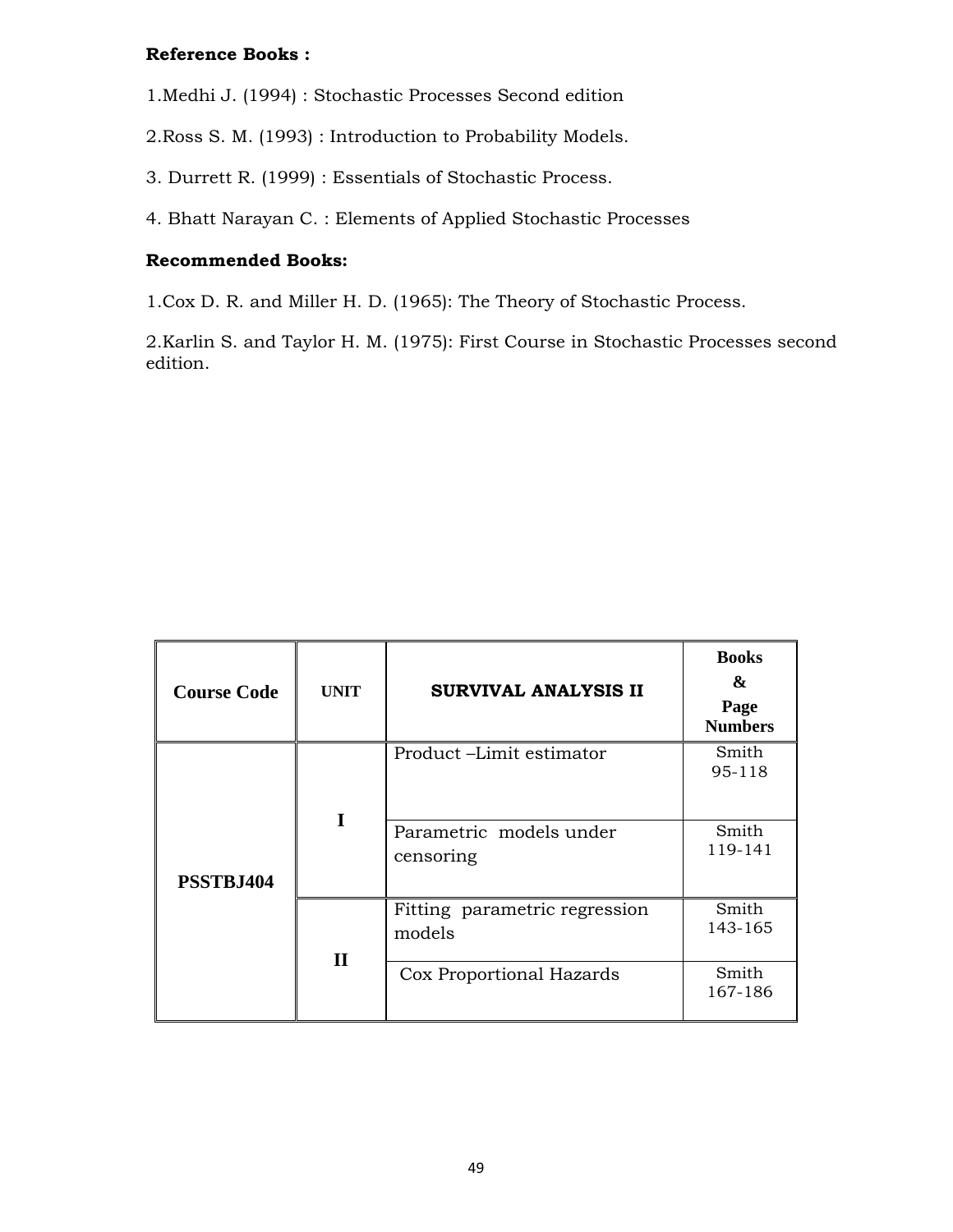- 1. Barlow R.E. and Proschan F (1965): Mathematical theory of reliability
- 2. Barlow R.E. and Proschan F(1975): Statistical theory of reliability and life testing
- 3. Ross S. M.(1993): Introduction to Probability Models
- 4. Smith P.J. (2002): Analysis of Failure and Survival data
- 5. Medhi J.(1994): Stochastic Processes (second edition)
- 6. Bain L.J. (1978): Statistical Analysis of Reliability and life testing models.
- 7. Lawless J.F.(1982) Statistical models and methods for life time data

8. Man N. R., Schlafer R.E. and Singpurwalla N.D.(1974) Methods of Statistical analysis of reliability data.

Two Electives to be selected from group B and each elective will carry two units. Therefore four units for optional paper II(B) PSST 404

## **PRACTICALS**

At the end of Fourth Semester there will be a practical examination based on Theory papers PSST401, PSST402, PSST403 and PSST404.

| <b>PSSTP4A</b> | <b>BASED ON PSST401</b><br><b>BASED ON PSST402</b><br>BASED ON SAS AND VIVA/JOURNAL | <b>Total</b>   |
|----------------|-------------------------------------------------------------------------------------|----------------|
|                | <b>BASED ON THE TWO ELECTIVES</b><br><b>CHOSEN FROM GROUP A</b>                     | <b>Credits</b> |
| <b>PSSTP4B</b> | <b>BASED ON THE TWO ELECTIVES</b><br><b>CHOSEN FROM GROUP B</b>                     |                |
|                | <b>BASED ON PROJECT</b>                                                             |                |

Contents of PSSTP4A and PSSTP4B to be covered with the help of Statistical Software like SAS, SPSS, MINITAB, ' R' Software etc. As a part of PSST4A students will have to give a test on SAS of 10 marks and viva and journal of 10 marks. As a part of PSSTP4B the students will have to do a project on Data Analysis which will carry 20 marks. Test on SAS will be based on all the syllabus of M. Sc Semester 1,2, 3 and 4.

6 hours practical per week

2 hours software per week

Therefore Practicals + Software = 8 hours per week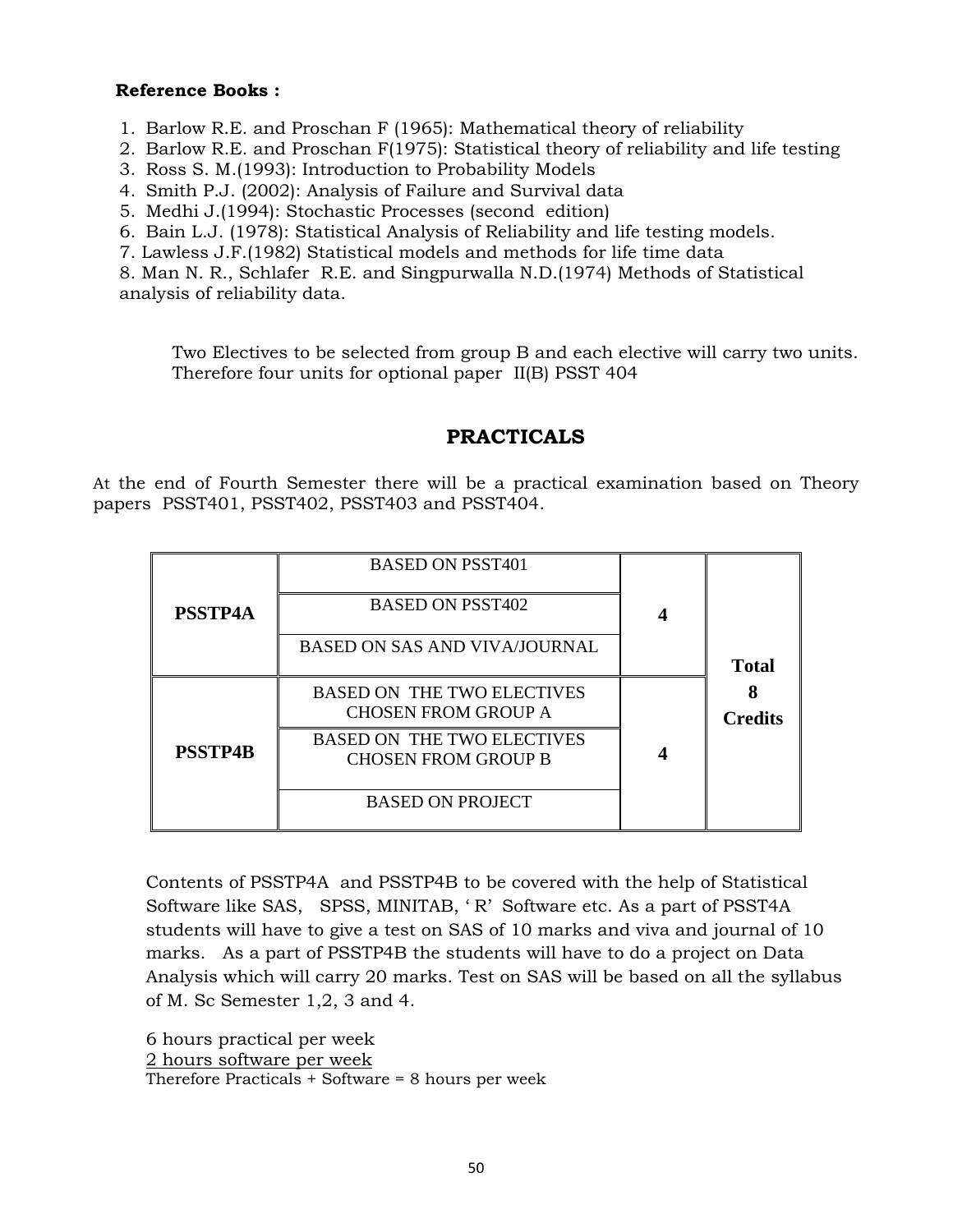Hence 120 Teaching hours + 120 Notional hours

- $= 240$  hours
- **= 8 credits**

#### **Reference Books** : **Statistical Software**

- 1. Carver R.H. & Others Data analysis with SPSS.
- 2. Cody R.P. & Smith J.H. Applied Statistics and the SAS programming language.
- 3. Darren Georage and Paul Mallery SPSS for windows.
- 4. Spencer N.H.(2004) :SAS Programming, the one day course.
- 5. Practical Statistical for experimental biologists.
- 6. Random A and Everitt R.S. : A handbook of statistical analysis using
- 7. Nom o' Rowke, Larry Hatcher, Edward J. Stepansk : A Step by step approach using SAS for univariate and multivariate Statistics ( 2nd Edition)
- 8. Nom O' Rourke, Larry Hatcher Edward J. Stepansk. A step by Approach
- 9. using SAS for univariate and multivariate Statistics-2nd Edition SAS Institution. Inc. Wiley.
- 10.Donald L. Harmell, James F.Horrell.Data. Statistics and Decision Models with Excel

# **Data Site :**

http://www.cmie.com/ - time series data (paid site)

www.mospi.nic.in / websitensso.htm (national sample survey site)

www.mospi.nic.in /cso\_test.htm (central statistical organization)

www.cenrusindia.net (cenrus of India)

www.indiastat.com (paid site on India statistics)

www.maharashtra.gov.in /index.php (Maharashtra govt.site)

www.mospi.gov.in (government of India)

## **Case studies :**

- 1. A.C Rosander : Case Studies in Sample Design
- 2. Business research methods Zikund (http://website, swlearning.com)
- 3. C. Ralph Buncher 21 and Jia-Yeong Tsay : Statistical in the Pharmaceutical Industry
- 4. Contempory Marketing research carl McDaniel, Roges Gates. (McDaniel, swcollege.com)
- 5. Edward J Wegmes g. Smith : Statistical Methods for Cancer Studies
- 6. Eugene K. Harris and Adelin Albert : Survivorship Analysis for Clinical Studies
- 7. Marketing research Zikmund (http://website.swlearing.com)